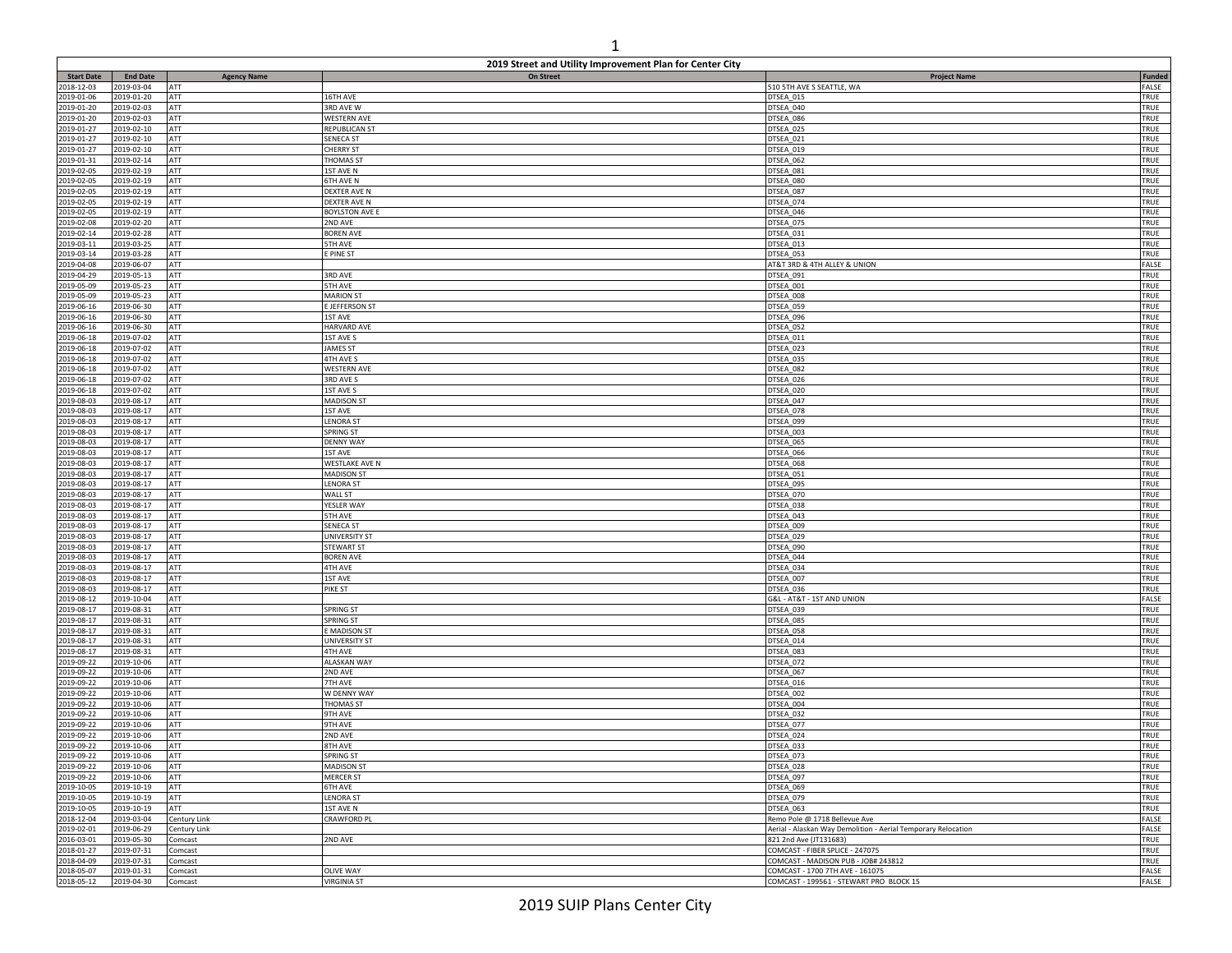| <b>Start Date</b>        | <b>End Date</b>         | <b>Agency Name</b> | On Street                                                                                                    | <b>Project Name</b>                                                           | <b>Funded</b> |
|--------------------------|-------------------------|--------------------|--------------------------------------------------------------------------------------------------------------|-------------------------------------------------------------------------------|---------------|
| 2018-05-21               | 2019-01-31              | Comcast            | E JEFFERSON ST,E REMINGTON CT                                                                                | COMCAST - 1315 E JEFFERSON ST - 273580                                        | FALSE         |
| 2018-05-21               | 2019-03-30              | Comcast            | <b>PINE ST</b>                                                                                               | COMCAST - 204899 - UNION BLOCK 19                                             | FALSE         |
| 2018-06-04               | 2019-01-31              | Comcast            | BROADWAY,E SPRUCE ST                                                                                         | COMCAST - 160 BROADWAY - 273579                                               | FALSE         |
| 2018-06-09               | 2019-04-30              | Comcast            | CHERRY ST, JAMES ST                                                                                          | COMCAST - 197670 - CB 17,18, 22, 23                                           | FALSE         |
| 2018-06-25               | 2019-04-26              |                    |                                                                                                              | HORIZON - 276032 - 1812 BROADWAY APARTMENTS                                   | FALSE         |
| 2018-07-02               | 2019-04-30              | Comcast<br>Comcast | NAGLE PL,E HOWELL ST                                                                                         | COMCAST - 273964 - 207 NODES - SEG 6                                          | FALSE         |
| 2018-07-09               | 2019-06-29              |                    |                                                                                                              |                                                                               | FALSE         |
|                          |                         | Comcast            | <b>S JACKSON ST</b>                                                                                          | COMCAST - 273964 - 207 NODES - SEG 1 ROUTE 2                                  |               |
| 2018-07-09               | 2019-03-30              | Comcast            | <b>BLANCHARD ST</b>                                                                                          | COMCAST - 202163 - BLANCHARD ST (NON-DUCT)                                    | FALSE         |
| 2018-07-16               | 2019-05-30              | Comcast            | S JACKSON ST, 12TH AVE S                                                                                     | COMCAST - 273964 - 207 NODES - SEG 1 ROUTE 3                                  | FALSE         |
| 2018-07-16               | 2019-05-30              | Comcast            | E YESLER WAY, BOREN AVE                                                                                      | COMCAST - 273964 - 207 NODES - SEG 2                                          | FALSE         |
| 2018-07-17               | 2019-04-30              | Comcast            | EASTLAKE AVE E,E NELSON PL                                                                                   | Lake Union NW292504E                                                          | FALSE         |
| 2018-07-20               | 2019-12-21              | Comcast            | 22ND AVE,E MADISON ST,E PIKE ST,E UNION ST,19TH AVE,20TH AVE,E PINE ST,17TH AVE,E OLIVE ST,21ST AVE,18TH AVE | 273582 MP203                                                                  | FALSE         |
| 2018-07-23               | 2019-05-30              | Comcast            | 13TH AVE                                                                                                     | COMCAST - 273964 - 207 NODES - SEG 3                                          | FALSE         |
| 2018-08-06               | 2019-04-15              | Comcast            | E ALDER ST, 12TH AVE, E SPRUCE ST, 14TH AVE                                                                  | COMCAST - 1108 E SPRUCE ST - 273580                                           | <b>FALSE</b>  |
| 2018-08-06               | 2019-12-21              | Comcast            | S JACKSON ST, 12TH AVE S, S KING ST                                                                          | COMCAST - 273963 - 206 NODES - SEG 1                                          | <b>FALSE</b>  |
| 2018-08-06               | 2019-12-21              | Comcast            | S WELLER ST                                                                                                  | COMCAST - 273963 - 206 NODES - SEG 9                                          | FALSE         |
| 2018-08-13               | 2019-12-21              | Comcast            | S WELLER ST                                                                                                  | COMCAST - 273963 - 206 NODES - SEG 7                                          | FALSE         |
| 2018-08-27               | 2019-03-31              | Comcast            |                                                                                                              | COMCAST - TRANSPORT FOR CORE BLOCKS - 277909                                  | FALSE         |
| 2018-09-06               | 2019-12-21              | Comcast            | S MAIN ST                                                                                                    | COMCAST - 273964 - 207 NODES - SEG 10                                         | FALSE         |
| 2018-09-17               | 2020-07-28              | Comcast            | 13TH AVE                                                                                                     | COMCAST - 275099 - 210 NODES - SEG 2                                          | <b>FALSE</b>  |
| 2018-09-24               | 2020-07-28              | Comcast            | 12TH AVE                                                                                                     | Trench - COMCAST - 275099 - 210 NODES - SEG 3                                 | FALSE         |
| 2018-09-24               | 2020-07-28              | Comcast            | 12TH AVE                                                                                                     | Trench - COMCAST - 275099 - 210 NODES - SEG 1                                 | <b>FALSE</b>  |
| 2018-10-01               | 2020-07-28              | Comcast            | E COLUMBIA ST                                                                                                | Trench - COMCAST - 275099 - 210 NODES - SEG 4                                 | <b>FALSE</b>  |
| 2018-10-08               | 2019-12-21              | Comcast            | 12TH AVE                                                                                                     | COMCAST - 273964 - 207 NODES - SEG 7                                          | FALSE         |
| 2018-11-05               | 2019-05-31              | Comcast            | PIKE ST                                                                                                      | Trench - COMCAST - JT204894 - UNION BLOCK 12                                  | FALSE         |
| 2018-11-05               | 2019-07-31              | Comcast            |                                                                                                              | COMCAST - 109 PINE ST - 247075                                                | FALSE         |
| 2018-11-12               | 2019-05-31              | Comcast            | <b>OLIVE WAY</b>                                                                                             | COMCAST - 700 OLIVE WAY - 278893                                              | TRUE          |
| 2018-12-03               | 2020-07-28              | Comcast            | E UNION ST                                                                                                   | Trench - COMCAST - 275099 - 210 NODES - SEG 6                                 | FALSE         |
| 2018-12-10               | 2019-03-15              | Comcast            | THOMAS ST                                                                                                    | COMCAST - 295782 - KEY ARENA DEMO - SOUTH                                     | FALSE         |
| 2018-12-20               | 2019-06-30              | Comcast            |                                                                                                              | COMCAST - ER DT006 BAD VAULT - 287594                                         | TRUE          |
| 2019-01-01               | 2019-04-30              | Comcast            | <b>WESTERN AVE</b>                                                                                           | JT220077 - 1201 WESTERN AVE                                                   | FALSE         |
| 2019-01-01               | 2019-04-30              | Comcast            | <b>WESTERN AVE</b>                                                                                           | JT220080 - 51 UNIVERSITY                                                      | FALSE         |
| 2019-01-01               | 2019-04-30              | Comcast            |                                                                                                              | THE VIRGINIAN APTS (JT#214155)                                                | FALSE         |
| 2019-01-07               |                         |                    | COLUMBIA ST ON RP, POST AVE                                                                                  |                                                                               | FALSE         |
| 2019-01-07               | 2019-02-28              | Comcast            |                                                                                                              | COMCAST - COLUMBIA RELO - 255516                                              |               |
|                          | 2019-02-08              | Comcast            |                                                                                                              | COMCAST - 282918 - TICKETMASTER                                               | FALSE         |
| 2019-01-07               | 2019-04-05              | Comcast            |                                                                                                              | CABLECOM - 290417 - RPS INC                                                   | FALSE         |
| 2019-01-07               | 2019-02-23              | Comcast            | HOWELL ST                                                                                                    | COMCAST - HOWELL & BOREN DIG AND REPAIR - 305054                              | TRUE          |
| 2019-01-14               | 2019-01-31              | Comcast            | PINE ST, 9TH AVE                                                                                             | COMCAST - 220643 - NEW CONVENTION CENTER                                      | FALSE         |
| 2019-01-21               | 2019-04-22              | Comcast            |                                                                                                              | 281769-SE98XC113                                                              | <b>FALSE</b>  |
| 2019-01-29               | 2019-02-26              | Comcast            | S JACKSON ST, S MAIN ST, S WASHINGTON ST, YESLER WAY                                                         | 605 1ST AVE-STE 300-LAB CONNECT LLC (JT#277385)                               | TRUE          |
| 2019-02-01               | 2019-05-01              | Comcast            |                                                                                                              | COMCAST - CENTRAL DISTRICT-273580312 11TH AVE                                 | FALSE         |
| 2019-02-01               | 2019-03-02              | Comcast            |                                                                                                              | COMCAST - 199564 - STEW 19-20                                                 | FALSE         |
| 2019-02-08               | 2019-04-27              | Comcast            |                                                                                                              | COMCAST - 801 BROADWAY - 287762                                               | TRUE          |
| 2019-02-11               | 2019-08-16              | Comcast            |                                                                                                              | COMCAST - 295782 - KEY ARENA DEMO - NORTH                                     | FALSE         |
| 2019-02-11               | 2019-03-11              | Comcast            |                                                                                                              | COMCAST - SOUND MENTAL HEALTH - 272368                                        | TRUE          |
| 2019-02-11               | 2019-04-13              | Comcast            | <b>UNION ST</b>                                                                                              | CABLECOM - 270281 - RAINIER SQ TOWER                                          | TRUE          |
| 2019-02-18               | 2019-04-17              | Comcast            |                                                                                                              | COMCAST - QA21A NEW NODE QA95 - 286680                                        | <b>TRUE</b>   |
| 2019-02-25               | 2019-04-15              | Comcast            |                                                                                                              | COMCAST - SENSA SALON - 297665                                                | TRUE          |
| 2019-02-25               | 2019-03-25              | Comcast            |                                                                                                              | COMCAST - MATHNASIUM - 303042                                                 | TRUE          |
| 2019-02-26               | 2019-03-09              | Comcast            | WELLER ST                                                                                                    | COMCAST - 273964 - 207 NODES - SEG 12                                         | FALSE         |
| 2019-02-26               | 2019-03-09              | Comcast            | 1ST AVE N, JOHN ST                                                                                           | SEATTLE HOCKEY PARTNERS (JT# 306650)                                          | TRUE          |
| 2019-02-28               | 2019-03-20              | Comcast            |                                                                                                              | 206634.1_TC                                                                   | <b>FALSE</b>  |
| 2019-03-01               | 2019-03-22              | Comcast            |                                                                                                              | 281734-SE63XC300                                                              | FALSE         |
| 2019-03-05               | 2019-04-27              | Comcast            | PINE ST                                                                                                      | COMCAST - BLOCK 2 - 284729                                                    | TRUE          |
| 2019-03-06               | 2019-03-15              | Comcast            |                                                                                                              | 281763-SE74XB889                                                              | FALSE         |
| 2019-03-11               | 2019-03-22              | Comcast            |                                                                                                              | COMCAST - QA23C NEW NODE QA71 - 276631                                        | TRUE          |
| 2019-03-11               | 2019-03-31              | Comcast            |                                                                                                              | COMCAST - SE80XC030 - 299758                                                  | TRUE          |
| 2019-03-11               | 2019-04-11              | Comcast            |                                                                                                              | COMCAST - DT06A NEW NODE DT98 - 293398                                        | TRUE          |
| 2019-03-18               | 2019-04-15              | Comcast            |                                                                                                              | COMCAST - DT04A NEW NODE DT82 - 265856                                        | TRUE          |
| 2019-03-25               | 2019-05-24              | Comcast            |                                                                                                              | CABLECOM - 304937 - 1414 ALASKAN WAY                                          | FALSE         |
| 2019-03-26               | 2019-03-26              | Comcast            | S KING ST                                                                                                    | GENEX SERVICES INC._EPL_401 2ND AVE S                                         | TRUE          |
| 2019-03-26               | 2019-03-27              | Comcast            |                                                                                                              | 1505 5TH AVE (JT# 294656)                                                     | TRUE          |
|                          |                         |                    |                                                                                                              |                                                                               | TRUE          |
| 2019-04-01<br>2019-04-02 | 2019-04-10              | Comcast            |                                                                                                              | COMCAST - DT05C NEW NODE DT90 - 276531<br>COMCAST - SEATTLE SHIRT CO - 299317 | <b>TRUE</b>   |
| 2019-04-08               | 2019-07-31              | Comcast            |                                                                                                              | CABLECOM - 287044 - 2301 5TH AVE                                              | FALSE         |
|                          | 2019-05-10              | Comcast            |                                                                                                              |                                                                               |               |
| 2019-04-08               | 2019-09-17              | comcast            |                                                                                                              | CABLECOM - 305163 - FE 925 SENECA                                             | FALSE         |
| 2019-04-08               | 2019-05-08              | Comcast            |                                                                                                              | COMCAST - MP38P02 PS CAN KNOCKED OVER - 309444                                | TRUE          |
| 2019-04-09               | 2019-04-09              | Comcast            |                                                                                                              | 81 VINE ST-DEF CON COMMUNICATION(JT#308255)                                   | TRUE          |
| 2019-04-15               | 2019-06-15              | Comcast            |                                                                                                              | COMCAST - DT04: 919 STEWART ST 98101 - 305424                                 | <b>TRUE</b>   |
| 2019-04-15               | 2019-04-25              | Comcast            |                                                                                                              | COMCAST - MP35C NEW NODE MP169 - 300865                                       | TRUE          |
| 2019-04-15               | 2019-09-28              | Comcast            |                                                                                                              | COMCAST - 273964 - 207 NODES - SEG 13                                         | FALSE         |
| 2019-04-29               | 2019-06-30              | Comcast            |                                                                                                              | COMCAST - QUEEN ANNE AVE N - 303150                                           | <b>TRUE</b>   |
| 2019-04-29               | 2019-05-29              | Comcast            |                                                                                                              | COMCAST - 600 PINE ST - 204899                                                | <b>TRUE</b>   |
| 2019-05-06               | 2019-06-06              | Comcast            |                                                                                                              | COMCAST - GF THE EMERALD - 296632                                             | TRUE          |
| 2019-05-06               | 2019-07-05              | Comcast            |                                                                                                              | HORIZON - 312056 - MARTEN LAW                                                 | FALSE         |
| 2019-05-06               | 2019-06-06              | Comcast            |                                                                                                              | COMCAST - QA02C NEW NODE QA70 - 276545                                        | <b>TRUE</b>   |
| 2019-08-12               | 2019-11-15              | Comcast            |                                                                                                              | CABLECOM - 287061 - 201 TERRY AVE                                             | FALSE         |
| 2019-09-16               | 2019-10-18              | Comcast            |                                                                                                              | CABLECOM - 308013 - PB 511 BOREN                                              | FALSE         |
| 2018-04-19               | 2019-04-19 Crown Castle |                    | 3RD AVE                                                                                                      | TMOSE-264                                                                     | <b>TRUE</b>   |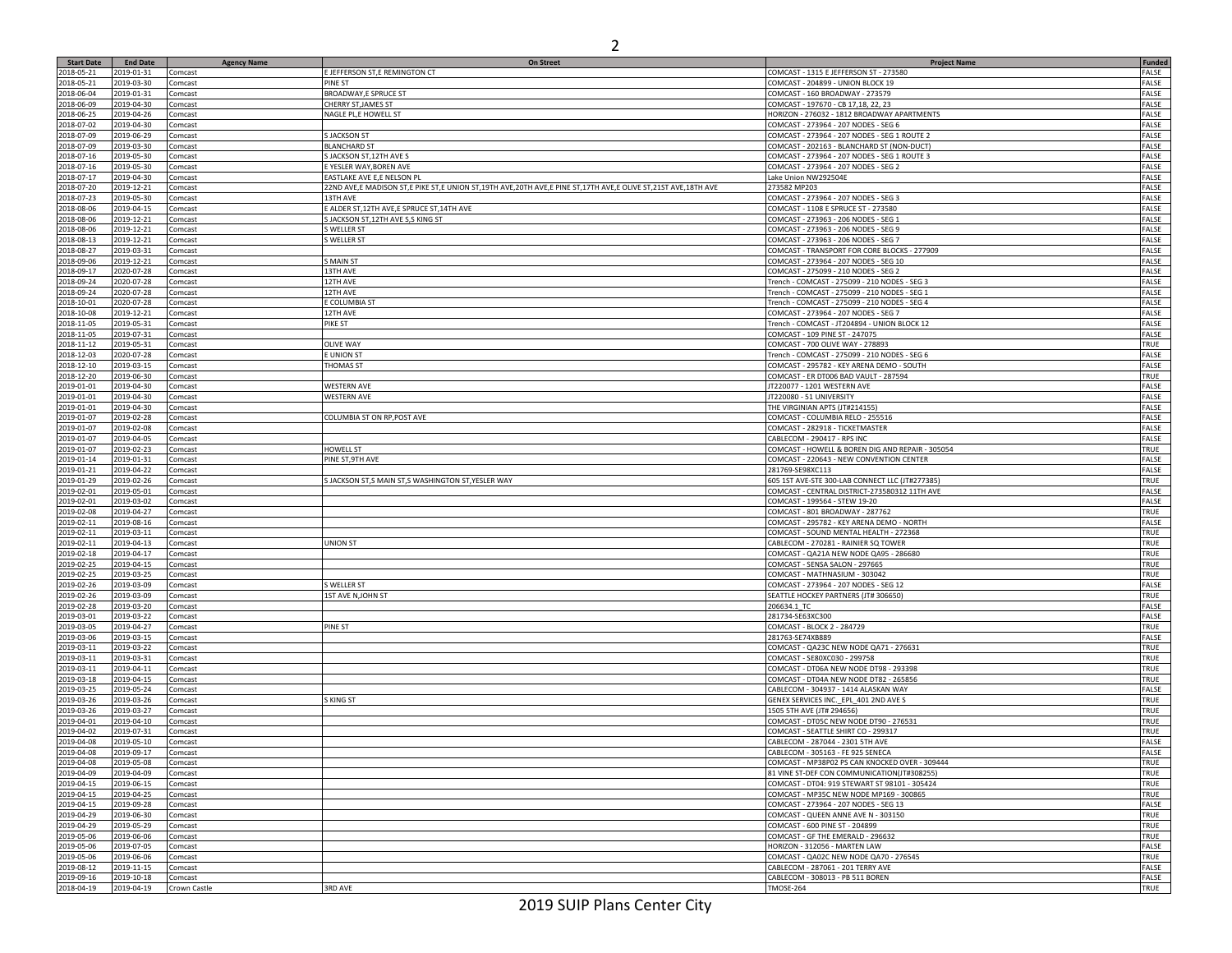| <b>Start Date</b>        | <b>End Date</b>          | <b>Agency Name</b>           | <b>On Street</b>                               | <b>Project Name</b>                          | <b>Funded</b> |
|--------------------------|--------------------------|------------------------------|------------------------------------------------|----------------------------------------------|---------------|
| 2018-04-19               | 2019-04-19               | Crown Castle                 | PIKE ST, PIKE PL                               | TMOSE-278-283                                | TRUE          |
| 2018-06-30               | 2019-02-28               | Crown Castle                 | 1ST AVE S                                      | American Life Fiber construction             | TRUE          |
| 2018-12-17               | 2019-01-18               | Crown Castle                 | 15TH AVE E                                     | TMOSE-068-069-222                            | TRUE          |
| 2018-12-24               | 2019-01-25               | Crown Castle                 | 10TH AVE,E UNION ST                            | <b>TMOSE-147</b>                             | TRUE          |
| 2018-12-24               | 2019-01-25               | Crown Castle                 | 15TH AVE, E UNION ST                           | TMOSE-148-149                                | TRUE          |
| 2018-12-31               | 2019-01-25               | Crown Castle                 | E THOMAS ST, 12TH AVE E, 10TH AVE E            | <b>TMOSE-144</b>                             | TRUE          |
| 2018-12-31               | 2019-01-25               | Crown Castle                 | 15TH AVE                                       | TMOSE-030                                    | TRUE          |
| 2018-12-31               | 2019-02-01               | Crown Castle                 | BOYLSTON AVE, E HOWELL ST                      | <b>TMOSE-020</b>                             | TRUE          |
| 2018-12-31               | 2019-01-25               | Crown Castle                 | BOYLSTON AVE, E UNION ST                       | TMOSE-216 (AERIAL)                           | TRUE          |
| 2019-01-06               | 2019-02-06               | Crown Castle                 | UNIVERSITY ST, 4TH AVE, UNION ST               | <b>TMOSE-018</b>                             | TRUE          |
| 2019-01-07               | 2019-02-06               | Crown Castle                 | W MERCER ST                                    | TMOSE-038                                    | TRUE          |
| 2019-01-07               | 2019-02-08               | Crown Castle                 | UNIVERSITY ST, WESTERN AVE                     | TMOSE-017-052                                | TRUE          |
| 2019-01-07               | 2019-02-08               | Crown Castle                 | <b>MADISON ST</b>                              | TMOSE-269                                    | TRUE          |
| 2019-01-07               | 2019-01-25               | Crown Castle                 | 12TH AVE                                       | TMOSE-191-224                                | TRUE          |
| 2019-01-07               | 2019-01-25               | Crown Castle                 | 18TH AVE, E JEFFERSON ST, 16TH AVE             | TMOSE-031-151                                | TRUE          |
| 2019-01-07               | 2019-01-27               | Crown Castle                 |                                                | SPR-WW-011                                   | TRUE          |
| 2019-01-14               | 2019-02-13               | Crown Castle                 | SENECA ST, BOREN AVE                           | TMOSE-026                                    | TRUE          |
| 2019-01-14               | 2019-02-22               | Crown Castle                 | S JACKSON ST,S KING ST,16TH AVE S              | TMOSE-289                                    | TRUE          |
| 2019-01-14               | 2019-02-22               | Crown Castle                 | <b>JACKSON ST</b>                              | TMOSE-291                                    | TRUE          |
| 2019-01-14               | 2019-02-15               | Crown Castle                 | <b>MADISON ST</b>                              | <b>SPRSE-268</b>                             | TRUE          |
| 2019-01-21               | 2019-02-20               | Crown Castle                 | TERRY AVE, MARION ST                           | TMOSE-197-211                                | TRUE          |
| 2019-01-28               | 2019-02-27               | Crown Castle                 | SUMMIT AVE                                     | TMOSE-216 (UG)                               | TRUE          |
| 2019-01-28               | 2019-02-27               | Crown Castle                 | COLUMBIA ST, MINOR AVE                         | <b>TMOSE-210</b>                             | TRUE          |
| 2019-01-28               | 2019-02-22               | Crown Castle                 | E YESLER WAY                                   | TMOSE-290                                    | TRUE          |
| 2019-01-28               | 2019-02-22               | Crown Castle                 | EASTLAKE AVE E, ALOHA ST                       | TMOSE-034 Aerial                             | TRUE          |
| 2019-01-28               | 2019-02-15               | Crown Castle                 | W MERCER ST                                    | <b>SPRSE-178</b>                             | TRUE          |
| 2019-01-31               | 2019-02-28               | Crown Castle                 | UNION ST, BOREN AVE                            | TMOSE-215                                    | TRUE          |
| 2019-02-04<br>2019-02-04 | 2019-03-06<br>2019-02-06 | Crown Castle<br>Crown Castle | <b>VINE ST</b><br>JEFFERSON ST, 9TH AVE        | TMOSE-188-233<br>TMOSE-227                   | FALSE         |
|                          |                          |                              |                                                |                                              | TRUE          |
| 2019-02-04               | 2019-03-04               | Crown Castle<br>Crown Castle | <b>S MAIN ST</b>                               | TMOSE-287<br>TMOSE-022-218                   | TRUE          |
| 2019-02-04               | 2019-02-22               |                              | <b>PINE ST, MINOR AVE, MELROSE AVE</b>         |                                              | TRUE          |
| 2019-02-04               | 2019-02-22               | Crown Castle                 | 12TH AVE                                       | <b>TMOSE-150</b>                             | TRUE          |
| 2019-02-04               | 2019-02-22               | Crown Castle                 | 12TH AVE                                       | TMOSE-032                                    | TRUE          |
| 2019-02-04               | 2019-02-22               | Crown Castle                 | <b>BOREN AVE</b>                               | TMOSE-286                                    | TRUE          |
| 2019-02-04               | 2019-02-22               | Crown Castle                 | <b>KING ST, 8TH AVE S</b>                      | <b>TMOSE-156</b>                             | TRUE          |
| 2019-02-04               | 2019-02-22               | Crown Castle                 |                                                | <b>SPRSE-212</b><br>TMOSE-275-277            | TRUE          |
| 2019-02-11               | 2019-03-15               | Crown Castle                 | PIKE PL, STEWART ST                            |                                              | TRUE          |
| 2019-02-11<br>2019-02-11 | 2019-03-11               | Crown Castle                 | 6TH AVE S, MAYNARD AVE S<br>E PINE ST          | TMOSE-246                                    | TRUE<br>TRUE  |
| 2019-02-11               | 2019-03-01<br>2019-03-01 | Crown Castle<br>Crown Castle | <b>MARION ST</b>                               | SPRSE-192 Aerial<br>SPRSE-211                | TRUE          |
| 2019-02-18               | 2019-03-20               |                              |                                                |                                              | TRUE          |
|                          | 2019-03-20               | Crown Castle                 | 2ND AVE, WALL ST<br>THOMAS ST                  | TMOSE-010<br>CROWN CASTLE - TMOSE-077        | TRUE          |
| 2019-02-18<br>2019-02-18 | 2019-03-20               | Crown Castle                 |                                                |                                              | TRUE          |
| 2019-02-18               | 2019-03-20               | Crown Castle                 | YALE AVE N,ALOHA ST<br>2ND AVE W,W HARRISON ST | CROWN CASTLE - TMOSE-034 UG                  | TRUE          |
| 2019-02-18               | 2019-03-20               | Crown Castle                 |                                                | CROWN CASTLE - TMOSE-185                     | TRUE          |
|                          | 2019-03-01               | Crown Castle                 | 12TH AVE<br>10TH AVE, E PIKE ST                | CROWN CASTLE - TMOSE-191<br><b>TMOSE-192</b> | TRUE          |
| 2019-02-18<br>2019-02-18 | 2019-03-01               | Crown Castle                 |                                                |                                              | TRUE          |
| 2019-02-18               | 2019-03-01               | Crown Castle                 | BROADWAY<br>OLIVE ST, 14TH AVE                 | TMOSE-028<br>TMOSE-145-146                   | TRUE          |
| 2019-02-19               | 2019-03-19               | Crown Castle<br>Crown Castle | <b>AMES ST</b>                                 | <b>TMOSE-212</b>                             | TRUE          |
| 2019-02-25               | 2019-03-29               | Crown Castle                 | 2ND AVE, STEWART ST                            | TMOSE-275-276                                | TRUE          |
| 2019-02-25               | 2019-03-27               | Crown Castle                 | 1ST AVE W                                      | CROWN CASTLE - TMOSE-178                     | TRUE          |
| 2019-02-25               | 2019-03-27               | Crown Castle                 | <b>CLAY ST</b>                                 | CROWN CASTLE - TMOSE-166 & 234               | TRUE          |
| 2019-02-25               | 2019-03-27               | Crown Castle                 |                                                | CROWN CASTLE - TMOSE-063                     | TRUE          |
| 2019-02-25               | 2019-03-29               | Crown Castle                 | JAMES ST, TERRY AVE, JEFFERSON ST, CHERRY ST   | TMOSE-SEO3887-HUB                            | TRUE          |
| 2019-02-25               | 2019-03-22               | Crown Castle                 | <b>LENORA ST</b>                               | <b>SPRSE-206</b>                             | TRUE          |
| 2019-02-26               | 2019-03-28               | Crown Castle                 | DEXTER AVE N                                   | CROWN CASTLE - TMOSE-181                     | TRUE          |
| 2019-02-26               | 2019-03-28               | Crown Castle                 | TAYLOR AVE N, MERCER ST                        | CROWN CASTLE - TMOSE-180                     | TRUE          |
| 2019-03-01               | 2019-04-01               | Crown Castle                 | 2ND AVE, CHERRY ST                             | TMOSE-254-268                                | TRUE          |
| 2019-03-01               | 2019-04-01               | Crown Castle                 | <b>6TH AVE S</b>                               | TMOSE-242                                    | TRUE          |
| 2019-03-01               | 2019-03-31               | Crown Castle                 | <b>BOYLSTON AVE</b>                            | <b>TMOSE-027</b>                             | TRUE          |
| 2019-03-04               | 2019-04-05               | Crown Castle                 | 8TH AVE, SENECA ST                             | TMOSE-213                                    | TRUE          |
| 2019-03-04               | 2019-04-04               | Crown Castle                 | PIKE ST, 3RD AVE                               | <b>TMOSE-016</b>                             | TRUE          |
| 2019-03-04               | 2019-04-05               | Crown Castle                 | PIKE ST, 7TH AVE                               | TMOSE-051                                    | TRUE          |
| 2019-03-04               | 2019-04-05               | Crown Castle                 | <b>6TH AVE</b>                                 | TMOSE-260                                    | TRUE          |
| 2019-03-04               | 2019-04-05               | Crown Castle                 | 2ND AVE                                        | TMOSE-267-268                                | TRUE          |
| 2019-03-04               | 2019-04-05               | Crown Castle                 | 5TH AVE                                        | <b>TMOSE-261</b>                             | TRUE          |
| 2019-03-04               | 2019-04-05               | Crown Castle                 | PINE ST, 7TH AVE                               | TMOSE-257                                    | TRUE          |
| 2019-03-04               | 2019-04-03               | Crown Castle                 | ELLIOTT AVE, VINE ST                           | CROWN CASTLE - TMOSE-046                     | TRUE          |
| 2019-03-04               | 2019-04-03               | Crown Castle                 | <b>MERCER ST</b>                               | CROWN CASTLE - TMOSE-182                     | FALSE         |
| 2019-03-04               | 2019-04-05               | Crown Castle                 | 7TH AVE S                                      | TMOSE-155                                    | TRUE          |
| 2019-03-05               | 2019-05-10               | Crown Castle                 | 4TH AVE                                        | TMOSE-263                                    | TRUE          |
| 2019-03-05               | 2019-04-05               | Crown Castle                 | 5TH AVE, JAMES ST, 4TH AVE                     | TMOSE-054-253                                | TRUE          |
| 2019-03-06               | 2019-04-06               | Crown Castle                 | 6TH AVE S,S WASHINGTON ST                      | TMOSE-248                                    | TRUE          |
| 2019-03-06               | 2019-04-06               | Crown Castle                 | <b>CHERRY ST</b>                               | TMOSE-252-254                                | TRUE          |
| 2019-03-07               | 2019-04-07               | Crown Castle                 | COLUMBIA ST, 3RD AVE                           | TMOSE-255                                    | TRUE          |
| 2019-03-11               | 2019-04-12               | Crown Castle                 | 2ND AVE                                        | TMOSE-229                                    | TRUE          |
| 2019-03-11               | 2019-04-12               | Crown Castle                 | DENNY WAY, DEXTER AVE, 7TH AVE                 | CROWN CASTLE - TMOSE-004 & 005               | TRUE          |
| 2019-03-11               | 2019-04-12               | Crown Castle                 | 1ST AVE                                        | CROWN CASTLE - TMOSE-235                     | TRUE          |
| 2019-03-11               | 2019-04-11               | Crown Castle                 | 3RD AVE S,S WASHINGTON ST                      | TMOSE-250                                    | TRUE          |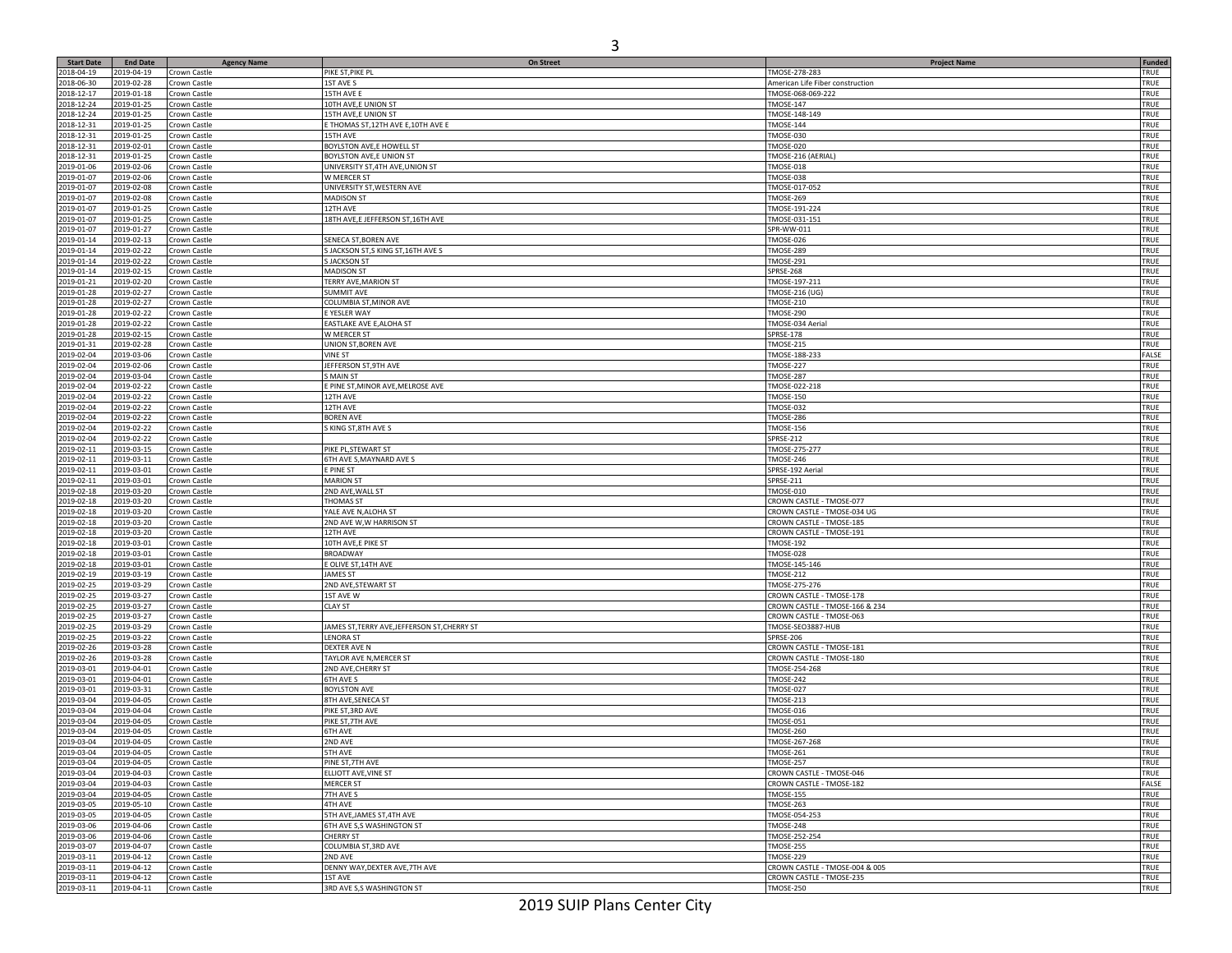| <b>Start Date</b> | <b>End Date</b> |                              | <b>On Street</b>                              |                                           | Funded      |
|-------------------|-----------------|------------------------------|-----------------------------------------------|-------------------------------------------|-------------|
| 2019-03-11        | 2019-06-07      | <b>Agency Name</b>           | S KING ST                                     | <b>Project Name</b><br>TMOSE-265          | TRUE        |
|                   |                 | Crown Castle                 |                                               |                                           |             |
| 2019-03-11        | 2019-04-11      | Crown Castle                 | S MAIN ST, 2ND AVE S                          | TMOSE-296                                 | TRUE        |
| 2019-03-11        | 2019-04-10      | Crown Castle                 | 1ST AVE, CEDAR ST                             | CROWN CASTLE - TMOSE-008 & 187            | TRUE        |
| 2019-03-11        | 2019-04-12      | Crown Castle                 |                                               | <b>SPRSE-235</b>                          | TRUE        |
| 2019-03-15        | 2019-04-19      | Crown Castle                 | SPRING ST, WESTERN AVE                        | TMOSE-053-270                             | TRUE        |
| 2019-03-18        | 2019-04-18      | Crown Castle                 | SENECA ST, 2ND AVE                            | <b>TMOSE-153</b>                          | TRUE        |
| 2019-03-18        | 2019-04-19      | Crown Castle                 | PINE ST, 3RD AVE                              | TMOSE-266-276                             | TRUE        |
| 2019-03-18        | 2019-04-19      | Crown Castle                 | 2ND AVE, PIKE ST                              | TMOSE-276-283                             | TRUE        |
| 2019-03-18        | 2019-04-19      | Crown Castle                 | YESLER WAY                                    | TMOSE-284                                 | TRUE        |
| 2019-03-18        | 2019-04-19      | Crown Castle                 | 4TH AVE                                       | CROWN CASTLE - TMOSE-170                  | TRUE        |
| 2019-03-18        | 2019-04-19      | Crown Castle                 | LENORA ST, WESTLAKE AVE, 9TH AVE              | CROWN CASTLE - TMOSE-043                  | TRUE        |
| 2019-03-18        | 2019-04-17      | Crown Castle                 | 2ND AVE, BROAD ST                             | CROWN CASTLE - TMOSE-186                  | TRUE        |
| 2019-03-18        | 2019-04-17      | Crown Castle                 | 1ST AVE, VINE ST                              | CROWN CASTLE - TMOSE-009                  | TRUE        |
| 2019-03-18        | 2019-04-17      | Crown Castle                 | THOMAS ST                                     | CROWN CASTLE - TMOSE-067 UG               | TRUE        |
| 2019-03-18        | 2019-04-17      | Crown Castle                 | ELLIOTT AVE, BELL ST                          | CROWN CASTLE - TMOSE-047 & 048            | TRUE        |
| 2019-03-18        | 2019-04-17      | Crown Castle                 |                                               | CROWN CASTLE - TMOSE-221                  | TRUE        |
| 2019-03-18        | 2019-04-17      | Crown Castle                 | BOREN AVE N, REPUBLICAN ST                    | CROWN CASTLE - TMOSE-176                  | TRUE        |
| 2019-03-25        | 2019-04-26      | Crown Castle                 | 4TH AVE S,SEATTLE BLVD S                      | <b>TMOSE-057</b>                          | TRUE        |
|                   |                 |                              | LENORA ST, 7TH AVE, 8TH AVE                   |                                           |             |
| 2019-03-25        | 2019-04-26      | Crown Castle                 |                                               | CROWN CASTLE - TMOSE-193 & 207            | TRUE        |
| 2019-03-25        | 2019-04-27      | Crown Castle                 |                                               | TMOSE-058                                 | TRUE        |
| 2019-03-25        | 2019-04-26      | Crown Castle                 | 7TH AVE, BELL ST                              | CROWN CASTLE - TMOSE-172 & 231            | TRUE        |
| 2019-03-25        | 2019-04-26      | Crown Castle                 | <b>LENORA ST</b>                              | CROWN CASTLE - TMOSE-199 & 206            | TRUE        |
| 2019-03-25        | 2019-04-26      | Crown Castle                 | 7TH AVE, BLANCHARD ST                         | CROWN CASTLE - TMOSE-167 & 168 & 208      | TRUE        |
| 2019-03-25        | 2019-04-26      | Crown Castle                 | <b>VINE ST</b>                                | CROWN CASTLE - TMOSE-163 & 171            | TRUE        |
| 2019-03-25        | 2019-04-26      | Crown Castle                 |                                               | <b>TMOSE-158</b>                          | TRUE        |
| 2019-03-25        | 2019-04-26      | Crown Castle                 | 7TH AVE,STEWART ST                            | SPRSE-274                                 | TRUE        |
| 2019-03-25        | 2019-04-12      | Crown Castle                 | BROADWAY,E UNION ST                           | TMOSE-025-195                             | TRUE        |
| 2019-03-31        | 2019-04-30      | Crown Castle                 | UNION ST, 6TH AVE                             | <b>TMOSE-258</b>                          | TRUE        |
| 2019-04-01        | 2019-05-03      | Crown Castle                 | 2ND AVE, VIRGINIA ST, LENORA ST               | TMOSE-049-050                             | TRUE        |
| 2019-04-01        | 2019-05-03      | Crown Castle                 | <b>LENORA ST</b>                              | TMOSE-204                                 | TRUE        |
| 2019-04-01        | 2019-05-03      | Crown Castle                 | 1ST AVE                                       | <b>TMOSE-209</b>                          | TRUE        |
| 2019-04-01        | 2019-04-26      | Crown Castle                 | <b>BROADWAY</b>                               | TMOSE-226                                 | TRUE        |
| 2019-04-08        | 2019-06-07      | Crown Castle                 | PINE ST, 9TH AVE                              | <b>TMOSE-256</b>                          | TRUE        |
| 2019-04-08        | 2019-05-10      | Crown Castle                 |                                               |                                           | TRUE        |
|                   |                 |                              | MINOR AVE, HOWELL ST                          | CROWN CASTLE - TMOSE-279 & 280            |             |
| 2019-04-15        | 2019-05-17      | Crown Castle                 | 3RD AVE, 4TH AVE, VIRGINIA ST                 | CROWN CASTLE - TMOSE-200 & 201            | TRUE        |
| 2019-04-15        | 2019-05-17      | Crown Castle                 | TERRY AVE, DENNY WAY                          | CROWN CASTLE - TMOSE-006                  | TRUE        |
| 2019-04-15        | 2019-05-17      | Crown Castle                 | HOWELL ST, OLIVE WAY, STEWART ST              | CROWN CASTLE - TMOSE-273 & 274 & 281      | TRUE        |
| 2019-04-15        | 2019-05-17      | Crown Castle                 | WESTERN AVE, BELL ST                          | CROWN CASTLE - TMOSE-011                  | TRUE        |
| 2019-04-29        | 2019-05-31      | Crown Castle                 | EASTLAKE AVE E                                | TMOSE-001 UG                              | TRUE        |
| 2019-04-29        | 2019-05-31      | Crown Castle                 | SPRING ST, SENECA ST, 1ST AVE                 | TMOSE-053                                 | TRUE        |
| 2019-04-29        | 2019-05-31      | Crown Castle                 | <b>WESTERN AVE</b>                            | TMOSE-052-282                             | TRUE        |
| 2019-04-29        | 2019-05-31      | Crown Castle                 | LENORA ST,4TH AVE                             | CROWN CASTLE - TMOSE-013 & 205            | TRUE        |
| 2019-04-29        | 2019-05-31      | Crown Castle                 | THOMAS ST, WESTLAKE AVE N                     | CROWN CASTLE - TMOSE-002                  | TRUE        |
| 2019-04-29        | 2019-05-31      | Crown Castle                 | 2ND AVE, BLANCHARD ST, WESTERN AVE            | CROWN CASTLE - TMOSE-014 & 228            | TRUE        |
| 2019-04-29        | 2019-05-31      | Crown Castle                 | E GARFIELD ST,EASTLAKE AVE E                  | TMOSE-001 Aerial                          | TRUE        |
| 2019-04-29        | 2019-05-31      | Crown Castle                 | UNION ST                                      | SPRSE-258                                 | TRUE        |
| 2019-05-01        | 2019-06-01      | Crown Castle                 | DENNY WAY, STEWART ST, VIRGINIA ST, BOREN AVE | CROWN CASTLE - TMOSE-189 & 271            | TRUE        |
| 2019-05-06        | 2019-06-07      | Crown Castle                 | HARRISON ST, DEXTER AVE N, REPUBLICAN ST      | CROWN CASTLE - TMOSE-184                  | TRUE        |
| 2019-05-06        | 2019-06-07      | Crown Castle                 | REPUBLICAN ST                                 | CROWN CASTLE - TMOSE-056                  | TRUE        |
| 2019-05-06        | 2019-06-07      |                              | MINOR AVE N, DENNY WAY                        | CROWN CASTLE - TMOSE-173                  | TRUE        |
| 2019-05-06        | 2019-05-31      | Crown Castle<br>Crown Castle | 6TH AVE S,S WELLER ST                         | TMOSE-244-245                             | TRUE        |
|                   |                 |                              |                                               |                                           |             |
| 2019-05-06        | 2019-05-31      | Crown Castle                 | S MAIN ST                                     | TMOSE-055                                 | TRUE        |
| 2019-05-06        | 2019-05-31      | Crown Castle                 | <b>6TH AVE S</b>                              | TMOSE-157                                 | TRUE        |
| 2019-05-06        | 2019-06-05      | Crown Castle                 | <b>BOYLSTON AVE</b>                           | CROWN CASTLE - TMOSE-027 REROUTE          | TRUE        |
| 2019-05-06        | 2019-05-24      | Crown Castle                 | DEXTER AVE N                                  | TMOSE-004 RELO                            | TRUE        |
| 2019-05-13        | 2019-05-24      | Crown Castle                 | <b>WESTLAKE AVE N</b>                         | CROWN CASTLE - SPRSE-002                  | TRUE        |
| 2019-05-13        | 2019-06-12      | Crown Castle                 |                                               | CROWN CASTLE - TMOSE-250 TO 296           | TRUE        |
| 2019-05-27        | 2019-06-28      | Crown Castle                 | pike pl                                       | TMOSE-203-277                             | TRUE        |
| 2019-05-27        | 2019-06-28      | Crown Castle                 | BOREN AVE N                                   | CROWN CASTLE - TMOSE-003                  | TRUE        |
| 2019-05-27        | 2019-06-28      | Crown Castle                 | CEDAR ST, 3RD AVE                             | CROWN CASTLE - TMOSE-007 & 169 & 188 RELO | TRUE        |
| 2019-05-27        | 2019-06-26      | Crown Castle                 |                                               | CROWN CASTLE - SPRSE-192                  | TRUE        |
| 2019-05-30        | 2019-06-30      | Crown Castle                 | LENORA ST                                     | <b>TMOSE-015</b>                          | TRUE        |
| 2019-06-01        | 2019-07-01      | Crown Castle                 | 1ST AVE                                       | <b>TMOSE-202</b>                          | TRUE        |
| 2019-06-03        | 2019-07-03      | Crown Castle                 |                                               | TMOSE-203 RELO                            | TRUE        |
| 2019-06-03        | 2019-07-03      | Crown Castle                 |                                               | CROWN CASTLE - TMOSE-202                  | TRUE        |
| 2019-06-10        | 2019-07-12      |                              |                                               | MOSE-237                                  | TRUE        |
| 2019-06-10        | 2019-06-28      | Crown Castle<br>Crown Castle | 6TH AVE S                                     | <b>TMOSE-247</b>                          | TRUE        |
|                   |                 |                              |                                               |                                           |             |
| 2019-06-10        | 2019-06-28      | Crown Castle                 | 6TH AVE S,S DEARBORN ST, MAYNARD AVE S        | <b>TMOSE-240</b>                          | TRUE        |
| 2019-06-17        | 2019-07-17      | Crown Castle                 |                                               | TMOSE-229 RELO                            | <b>TRUE</b> |
| 2019-06-17        | 2019-07-17      | Crown Castle                 |                                               | TMOSE-249 (NW-01)                         | TRUE        |
| 2019-06-17        | 2019-07-17      | Crown Castle                 |                                               | TMOSE-249 RELO                            | TRUE        |
| 2019-06-17        | 2019-07-17      | Crown Castle                 | S MAIN ST                                     | TMOSE-055 RELO                            | TRUE        |
| 2019-06-17        | 2019-07-17      | Crown Castle                 |                                               | TMOSE-008-010 (NW-02)                     | TRUE        |
| 2019-06-17        | 2019-07-17      | Crown Castle                 | <b>WESTERN AVE</b>                            | CROWN CASTLE - TMOSE-277 RELO             | TRUE        |
| 2019-06-24        | 2019-07-26      | Crown Castle                 | <b>OCCIDENTAL AVE S</b>                       | <b>TMOSE-238</b>                          | TRUE        |
| 2019-06-24        | 2019-07-26      | Crown Castle                 | S ROYAL BROUGHAM WAY                          | <b>TMOSE-259</b>                          | TRUE        |
| 2019-06-24        | 2019-07-24      | Crown Castle                 | COLUMBIA ST, 3RD AVE                          | TMOSE-255 (NW-05)                         | <b>TRUE</b> |
| 2019-07-01        | 2019-07-31      | Crown Castle                 | 2ND AVE, 3RD AVE, VIRGINIA ST                 | TMOSE-049 (NW-03)                         | TRUE        |
| 2019-07-01        | 2019-07-31      | Crown Castle                 | 3RD AVE                                       | TMOSE-201-266 (NW-07)                     | TRUE        |
|                   |                 |                              |                                               |                                           |             |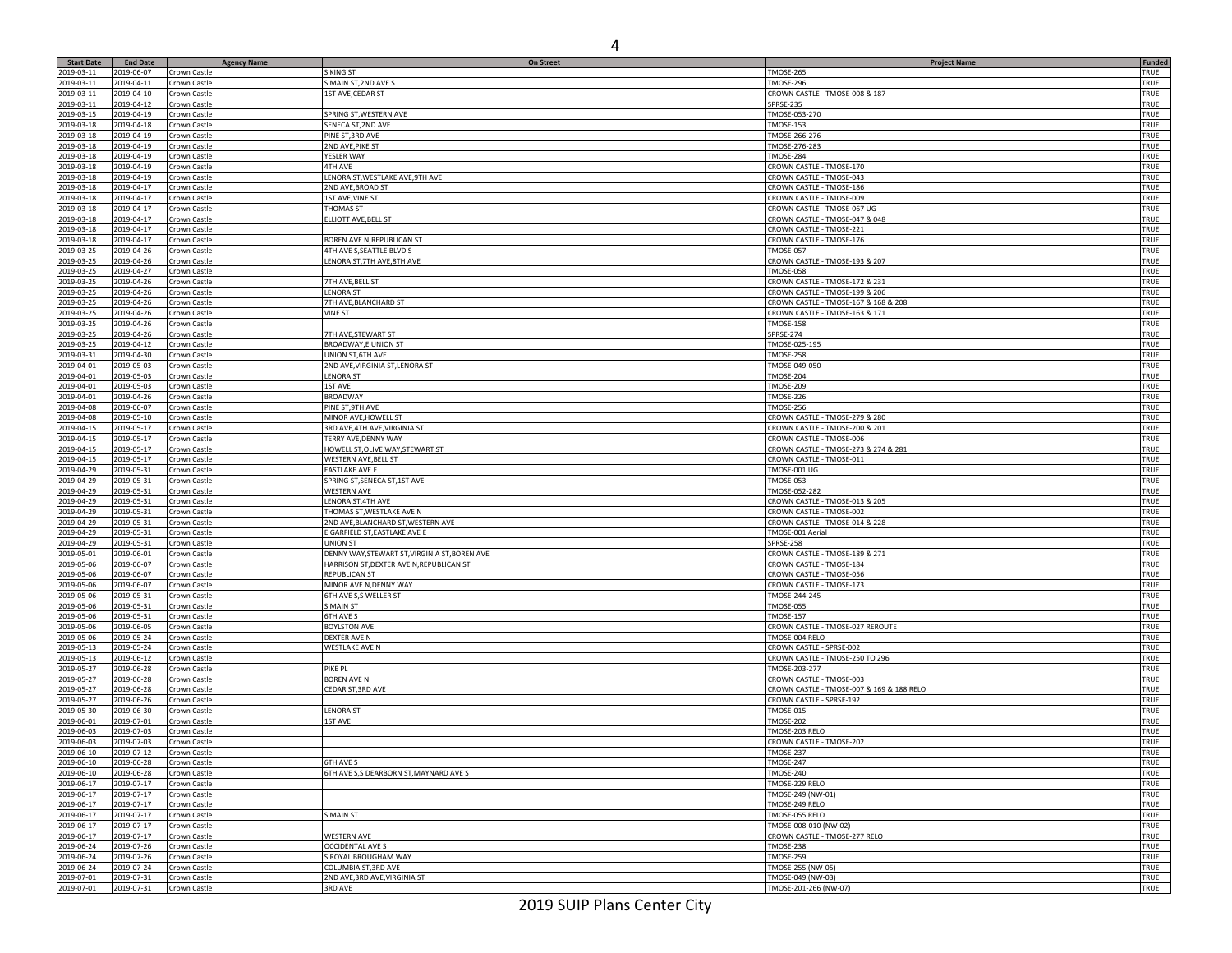| <b>Start Date</b>        | <b>End Date</b>          |                                                                          | <b>On Street</b>                                                                       |                                                                        | <b>Funded</b> |
|--------------------------|--------------------------|--------------------------------------------------------------------------|----------------------------------------------------------------------------------------|------------------------------------------------------------------------|---------------|
| 2019-07-01               | 2019-07-31               | <b>Agency Name</b><br>Crown Castle                                       | CHERRY ST, YESLER WAY                                                                  | <b>Project Name</b><br>TMOSE-154 RELO & 254                            | TRUE          |
| 2019-07-01               | 2019-07-31               | Crown Castle                                                             | YESLER WAY                                                                             | TMOSE-250 EXT                                                          | TRUE          |
| 2019-07-08               | 2019-08-07               | Crown Castle                                                             |                                                                                        | TMOSE-239 RELO                                                         | TRUE          |
| 2019-07-08               | 2019-07-26               | Crown Castle                                                             | S LANE ST                                                                              | TMOSE-242 REROUTE                                                      | TRUE          |
| 2019-07-22               | 2019-08-30               | Crown Castle                                                             | <b>3RD AVE</b>                                                                         | TMOSE-230 RELO                                                         | TRUE          |
| 2019-07-22               | 2019-08-21               | Crown Castle                                                             | SPRING ST                                                                              | CROWN CASTLE - TMOSE-262                                               | TRUE          |
| 2019-07-22               | 2019-08-21               | Crown Castle                                                             | 2ND AVE                                                                                | TMOSE-050 (NW-06)                                                      | TRUE          |
| 2019-07-22               | 2019-08-21               | Crown Castle                                                             | JEFFERSON ST,9TH AVE                                                                   | TMOSE-278 RELO                                                         | TRUE          |
| 2019-07-22               | 2019-08-21               | Crown Castle                                                             | PIKE ST, 7TH AVE, 3RD AVE                                                              | TMOSE-016 EXT                                                          | TRUE          |
| 2019-09-02               | 2019-10-02               | Crown Castle                                                             | <b>4TH AVE</b>                                                                         | SPR-WW-010                                                             | TRUE          |
| 2019-09-30               | 2019-10-25               | Crown Castle                                                             | 12TH AVE S,S KING ST                                                                   | TMOSE-156-291                                                          | TRUE          |
| 2019-10-07               | 2019-11-15               | Crown Castle                                                             | S JACKSON ST, 12TH AVE S, S KING ST                                                    | TMOSE-156-291 - Phase 2 - Segment 4B                                   | TRUE          |
| 2015-08-05               | 2023-08-05               | Department of Parks and Recreation                                       | <b>ALASKAN WAY</b>                                                                     | Aquarium Expansion K732492                                             | TRUE          |
| 2016-06-06               | 2020-06-06               | Department of Parks and Recreation                                       | <b>ALASKAN WAY</b>                                                                     | Aquarium Major Maintenance Commitment                                  | TRUE          |
| 2017-07-02               | 2019-05-01               | Department of Parks and Recreation                                       | ALASKAN WAY                                                                            | Parks Central Waterfront Piers Rehabilitation K732493                  | TRUE          |
| 2018-03-01               | 2019-12-31               | Department of Parks and Recreation                                       | WESTLAKE AVE N, VALLEY ST                                                              | Northwest Native Canoe Center Development                              | TRUE          |
| 2018-05-01               | 2020-12-31               | Department of Parks and Recreation                                       |                                                                                        | Hing Hay Comfort Station Renovation                                    | TRUE          |
| 2018-06-01               | 2019-12-31               | Department of Parks and Recreation                                       | UNIVERSITY ST                                                                          | NMF-First Hill Park Improvement                                        | TRUE          |
| 2018-10-07               | 2020-08-15               | Department of Parks and Recreation                                       | <b>WESTERN AVE</b>                                                                     | Victor Steinbrueck Park Renovation                                     | TRUE<br>TRUE  |
| 2018-12-04<br>2019-01-08 | 2019-03-30<br>2019-03-30 | Department of Parks and Recreation<br>Department of Parks and Recreation | <b>SMAIN ST</b>                                                                        | Danny Woo Garden Improvements<br>Occidental Timber Pavilion            | FALSE         |
| 2019-01-09               | 2019-05-30               | Department of Parks and Recreation                                       |                                                                                        | Cal Anderson Fountain Backwash                                         | TRUE          |
| 2019-01-09               | 2019-05-30               | Department of Parks and Recreation                                       |                                                                                        | Cal Anderson Comfort Station Renovation                                | TRUE          |
| 2019-03-12               | 2019-07-31               | Department of Parks and Recreation                                       |                                                                                        | Fountain Discharge Retrofit K732444                                    | TRUE          |
| 2019-04-01               | 2020-04-01               | Department of Parks and Recreation                                       | 9TH AVE                                                                                | Freeway Park Renovations 2018-19                                       | FALSE         |
| 2019-11-12               | 2020-04-01               | Department of Parks and Recreation                                       | E DENNY WAY                                                                            | Cal Anderson Park Landscape Improvement                                | TRUE          |
| 2019-03-12               | 2019-05-18               | Enwave                                                                   | <b>JAMES ST</b>                                                                        | Enwave 9                                                               | TRUE          |
| 2019-05-01               | 2019-06-30               | Enwave                                                                   | 1ST AVE S                                                                              | Enwave 30                                                              | FALSE         |
| 2019-06-01               | 2019-09-01               | Enwave                                                                   | <b>WESTERN AVE</b>                                                                     | Enwave 41                                                              | TRUE          |
| 2019-06-01               | 2019-09-01               | Enwave                                                                   | <b>PINE ST</b>                                                                         | Enwave 42                                                              | FALSE         |
| 2019-07-20               | 2019-08-10               | Enwave                                                                   | <b>MARION ST</b>                                                                       | Enwave 11                                                              | TRUE          |
| 2007-11-20               | 2021-09-30               | Finance and Administration Services                                      |                                                                                        | FS-2 Soil Remediation                                                  | TRUE          |
| 2019-08-01               | 2019-08-31               | Finance and Administration Services                                      | <b>5TH AVE</b>                                                                         | SMT Sewer Repair A1APSCHD1                                             | TRUE          |
| 2019-10-01               | 2020-05-30               | Finance and Administration Services                                      | <b>CHERRY ST</b>                                                                       | SMT Chiller Plant Replacement                                          | TRUE          |
| 2019-07-02               | 2019-09-14               | King County - Metro Natural Resources                                    | <b>REPUBLICAN ST</b>                                                                   | Lake Union Tunnel Gate/Actuator Modification                           | TRUE          |
| 2018-05-07               | 2019-06-28               | Port of Seattle                                                          | ALASKAN WAY                                                                            | P66 Facility Exterior and Interior Modernization                       | FALSE         |
| 2016-06-01               | 2020-06-01               | Private Development                                                      | OCCIDENTAL AVE S, RAILROAD WAY S                                                       | 589 OCCIDENTAL AVE S                                                   | TRUE          |
| 2016-07-01               | 2019-12-31               | Private Development                                                      | TERRY AVE N, JOHN ST                                                                   | 1001 JOHN ST                                                           | TRUE          |
| 2017-01-01               | 2019-06-30               | Private Development                                                      | BOREN AVE N, FAIRVIEW AVE N, WESTLAKE AVE N                                            | 625 BOREN AVE N                                                        | TRUE          |
| 2017-01-01               | 2019-08-31               | Private Development                                                      | BOREN AVE N, MERCER ST, VALLEY ST                                                      | 630 BOREN AVE N                                                        | TRUE          |
| 2017-01-01               | 2019-06-01               | Private Development                                                      | UNIVERSITY ST,E UNION ST                                                               | 1320 UNIVERSITY ST                                                     | TRUE          |
| 2017-01-01               | 2019-08-01               | Private Development                                                      | 11TH AVE                                                                               | 1525 11TH AVE                                                          | TRUE          |
| 2017-02-01               | 2020-01-15               | Private Development                                                      | <b>BOREN AVE S</b>                                                                     | 125 BOREN AVE S                                                        | TRUE          |
| 2017-04-01               | 2019-08-01               | Private Development                                                      | MINOR AVE, MADISON ST                                                                  | 1001 MINOR AVE                                                         | TRUE          |
| 2017-06-01               | 2019-05-01               | Private Development                                                      | 9TH AVE N                                                                              | 427 9TH AVE N                                                          | TRUE          |
| 2017-06-01               | 2021-06-27               | Private Development                                                      | THOMAS ST, BOREN AVE N, FAIRVIEW AVE N, JOHN ST                                        | 1120 JOHN ST                                                           | TRUE          |
| 2017-06-01               | 2019-12-31               | Private Development                                                      | MINOR AVE, HOWELL ST                                                                   | 1200 HOWELL ST                                                         | TRUE          |
| 2017-06-01               | 2021-06-27               | Private Development                                                      | JOHN ST                                                                                | 1120 JOHN ST                                                           | TRUE          |
| 2017-07-18<br>2017-08-01 | 2019-04-29<br>2019-06-30 | Private Development                                                      | S DEARBORN ST, SLANE ST, RAINIER AVE S                                                 | 718 RAINIER AVE S                                                      | TRUE<br>TRUE  |
| 2017-08-15               | 2020-05-13               | Private Development<br>Private Development                               | <b>BROADWAY</b><br>2ND AVE, STEWART ST                                                 | 120 BROADWAY<br>1613 2ND AVE                                           | TRUE          |
| 2017-09-01               | 2019-03-31               | Private Development                                                      | TERRY AVE, BOREN AVE, 9TH AVE, OLIVE WAY, HOWELL ST                                    | Howell Network Utility Reroute                                         | TRUE          |
| 2017-09-01               | 2019-08-30               | Private Development                                                      | DENNY WAY, 9TH AVE N, WESTLAKE AVE N, JOHN ST                                          | 110 9TH AVE N                                                          | TRUE          |
| 2017-09-01               | 2020-03-01               | Private Development                                                      | <b>OLIVE WAY</b>                                                                       | WSCC Addition - Reconstruction of Olive Way                            | FALSE         |
| 2017-10-03               | 2020-12-31               | Private Development                                                      | 5TH AVE, UNIVERSITY ST, 4TH AVE, UNION ST                                              | 1301 5TH AVE - Rainier Square - merged with 50398                      | TRUE          |
| 2017-10-03               | 2020-05-29               | Private Development                                                      | 5TH AVE, UNIVERSITY ST, 4TH AVE, UNION ST                                              | 1301 5TH AVE                                                           | TRUE          |
| 2017-10-11               | 2019-10-11               | Private Development                                                      | 8TH AVE, 7TH AVE, BLANCHARD ST, WESTLAKE AVE, LENORA ST                                | 2100 7TH AVE                                                           | TRUE          |
| 2018-01-01               | 2019-10-31               | Private Development                                                      | HARRISON ST, THOMAS ST, DEXTER AVE N, AURORA AVE N                                     | 333 DEXTER AVE N                                                       | TRUE          |
| 2018-02-01               | 2020-12-31               | Private Development                                                      | HUBBELL PL, SPRING ST, SENECA ST, 8TH AVE                                              | 702 SPRING ST                                                          | TRUE          |
| 2018-03-01               | 2020-12-31               | Private Development                                                      | 1ST AVE S                                                                              | 421 1ST AVE S                                                          | TRUE          |
| 2018-03-07               | 2020-03-07               | Private Development                                                      | CHERRY ST,8TH AVE                                                                      | 615 8TH AVE                                                            | TRUE          |
|                          |                          |                                                                          |                                                                                        | WSCC Addition - Phase 1- Reroute of Olive Way                          |               |
| 2018-05-01               | 2021-05-31               | Private Development                                                      | PINE ST, TERRY AVE, 9TH AVE, HOWELL ST, BOREN AVE                                      | WSCC Addition - Phase 2 - Construction of Addition - merged with 50464 | TRUE          |
| 2018-05-01               | 2021-05-01               | Private Development                                                      | PINE ST, TERRY AVE, 9TH AVE, HOWELL ST, BOREN AVE                                      | 1600 9TH AVE                                                           | TRUE          |
| 2018-05-01               | 2021-05-01               | Private Development                                                      | <b>OLIVE WAY</b>                                                                       | 1600 9TH AVE                                                           | TRUE          |
| 2018-05-14               | 2020-05-11               | Private Development                                                      | COLUMBIA ST                                                                            | <b>715 8TH AVE</b>                                                     | TRUE          |
| 2018-06-01               | 2020-12-31               | Private Development                                                      | DENNY WAY, WALL ST, 6TH AVE                                                            | 600 Wall St                                                            | TRUE          |
| 2018-06-01               | 2019-07-08               | Private Development                                                      | UNIVERSITY ST, SENECA ST, 2ND AVE, 1ST AVE                                             | 1201 2ND AVE                                                           | TRUE          |
| 2018-06-01               | 2021-08-01               | <b>Private Development</b>                                               | DENNY WAY, MINOR AVE, STEWART ST                                                       | 1200 STEWART ST                                                        | TRUE          |
| 2018-06-01               | 2020-08-31               | Private Development                                                      | FAIRVIEW AVE N, MERCER ST, VALLEY ST                                                   | 609 FAIRVIEW AVE N                                                     | TRUE          |
| 2018-06-01               | 2020-12-31               | Private Development                                                      | E JOHN ST, 10TH AVE E                                                                  | 923 E JOHN ST                                                          | TRUE          |
| 2018-06-01               | 2020-12-31               | Private Development                                                      | E DENNY WAY, BROADWAY E                                                                | 118 BROADWAY E                                                         | TRUE          |
| 2018-06-01               | 2023-01-01               | Private Development                                                      | SEATTLE BLVD S, RAINIER AVE S, S DEAN ST, 23RD AVE S, 5TH AVE S, 190 WB, S DEARBORN ST | 1496 RAINIER AVE S                                                     | TRUE          |
| 2018-06-01               | 2019-12-31               | Private Development                                                      | 3RD AVE S,S WASHINGTON ST                                                              | 123 3RD AVE S                                                          | TRUE          |
| 2018-07-01               | 2021-07-01               | Private Development                                                      | DENNY WAY, BOREN AVE, MINOR AVE, VIRGINIA ST, FAIRVIEW AVE                             | 2014 FAIRVIEW AVE                                                      | TRUE          |
| 2018-07-17               | 2019-12-31               | Private Development                                                      | THOMAS ST, TERRY AVE N                                                                 | 300 TERRY AVE N                                                        | TRUE          |
| 2018-08-01               | 2023-08-01               | Private Development                                                      | DENNY WAY, BOREN AVE N, FAIRVIEW AVE N, JOHN ST                                        | 1120 DENNY WAY                                                         | TRUE          |
| 2018-08-01               | 2019-10-01               | Private Development                                                      | MADISON ST, MARION ST                                                                  | 999 3RD AVE                                                            | TRUE          |
| 2018-09-01               | 2019-12-31               | Private Development                                                      | E PIKE ST, 13TH AVE                                                                    | 1300 E PIKE ST                                                         | TRUE          |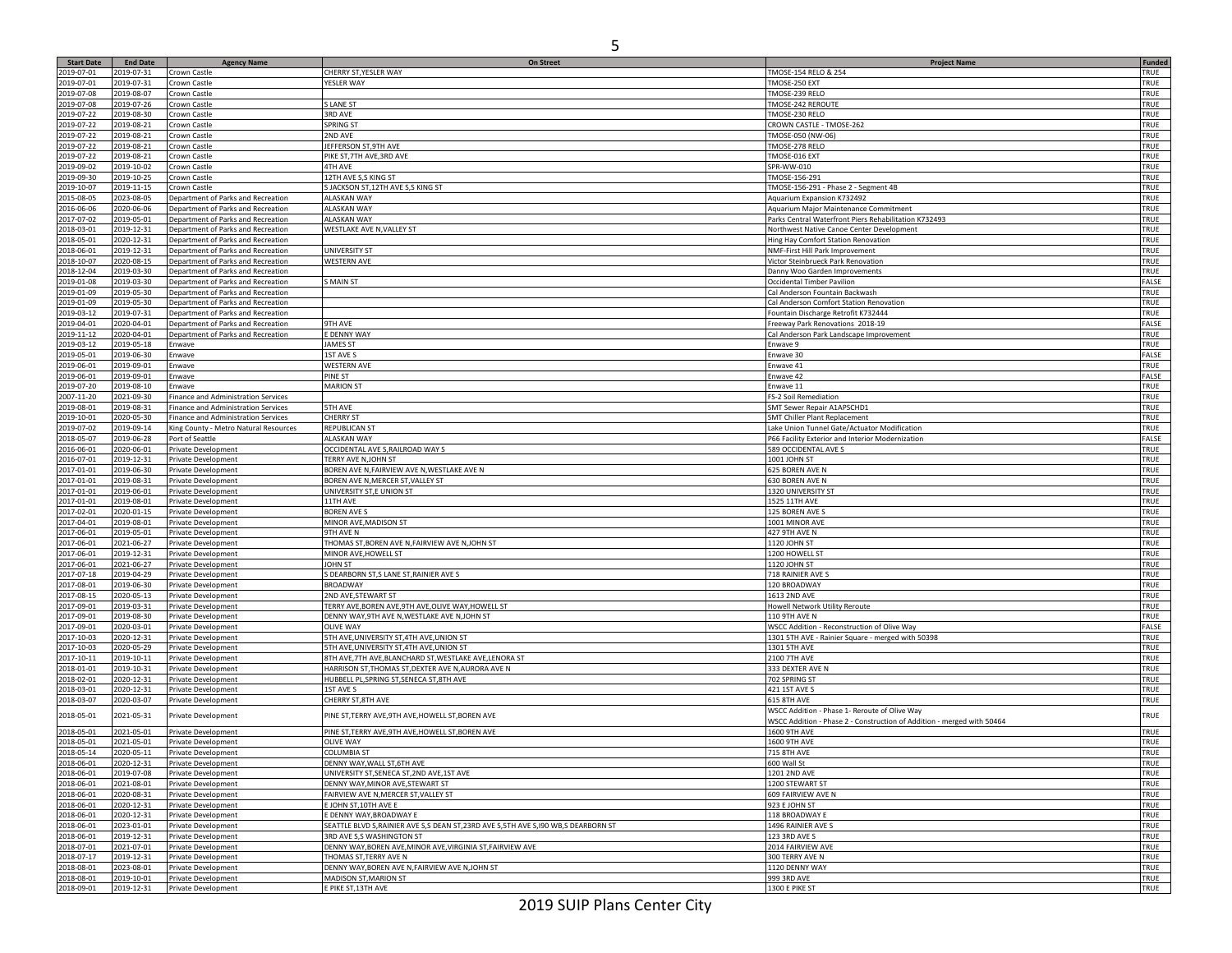| <b>Start Date</b>        | <b>End Date</b>          | <b>Agency Name</b>        | On Street                                                                             |                                                       | Funded      |
|--------------------------|--------------------------|---------------------------|---------------------------------------------------------------------------------------|-------------------------------------------------------|-------------|
| 2018-10-01               | 2020-10-01               |                           | TERRY AVE, VIRGINIA ST, STEWART ST                                                    | <b>Project Name</b><br>1920 TERRY AVE                 | TRUE        |
|                          |                          | Private Development       |                                                                                       |                                                       |             |
| 2018-10-01               | 2020-08-31               | Private Development       | SPRING ST, MADISON ST, 2ND AVE                                                        | 1015 2ND AVE                                          | TRUE        |
| 2018-10-06               | 2020-01-06               | Private Development       | <b>DEXTER AVE N</b>                                                                   | 700 DEXTER AVE N                                      | TRUE        |
| 2018-10-06               | 2020-01-03               | Private Development       | <b>DEXTER AVE N</b>                                                                   | 700 DEXTER AVE N                                      | TRUE        |
| 2018-11-01               | 2019-12-31               | Private Development       | S JACKSON ST, S KING ST                                                               | 1253 S JACKSON ST                                     | TRUE        |
| 2019-01-01               | 2019-04-01               | Private Development       | 7TH AVE, BELL ST, BATTERY ST, 6TH AVE                                                 | 2301 7TH AVE                                          | TRUE        |
| 2019-01-01               | 2022-09-30               | Private Development       | MINOR AVE N, REPUBLICAN ST                                                            | 1206 REPUBLICAN ST                                    | TRUE        |
| 2019-01-01               | 2021-12-31               | Private Development       | PINE ST, 8TH AVE                                                                      | 802 PINE ST                                           | TRUE        |
| 2019-01-01               | 2020-08-31               | Private Development       | 16TH AVE S, RAINIER AVE S                                                             | 622 RAINIER AVE S                                     | TRUE        |
| 2019-01-01               | 2021-01-01               | Private Development       | EASTLAKE AVE E, FAIRVIEW AVE N                                                        | 1165 Eastlake Ave E                                   | FALSE       |
| 2019-01-05               | 2019-04-05               |                           | 8TH AVE, SENECA ST                                                                    |                                                       | TRUE        |
|                          |                          | Private Development       |                                                                                       | 1119 8TH AVE                                          |             |
| 2019-01-22               | 2019-04-22               | Private Development       | 2ND AVE                                                                               | 1015 2ND AVE                                          | TRUE        |
| 2019-02-01               | 2021-08-31               | Private Development       | REPUBLICAN ST                                                                         | 1170 REPUBLICAN ST                                    | TRUE        |
| 2019-02-22               | 2019-08-22               | Private Development       | <b>5TH AVE S</b>                                                                      | <b>315 5TH AVE S</b>                                  | TRUE        |
| 2019-03-01               | 2020-03-01               | Private Development       | <b>S MAIN ST</b>                                                                      | 442 S MAIN ST                                         | TRUE        |
| 2019-03-21               | 2019-09-20               | Private Development       | 12TH AVE                                                                              | 901 12TH AVE                                          | TRUE        |
| 2019-03-28               | 2019-09-27               | Private Development       | <b>ALASKAN WAY</b>                                                                    | 801 ALASKAN WAY                                       | TRUE        |
| 2019-04-01               | 2020-10-31               | Private Development       | <b>STEWART ST</b>                                                                     | 1121 STEWART ST                                       | TRUE        |
| 2019-04-10               | 2019-10-10               | Private Development       | <b>BELMONT AVE</b>                                                                    | 1717 BELMONT AVE                                      | TRUE        |
| 2019-04-19               | 2019-10-18               | Private Development       | <b>LENORA ST</b>                                                                      | 2019 BOREN AVE                                        | TRUE        |
| 2019-04-30               | 2019-07-30               | Private Development       | THOMAS ST,1ST AVE N, JOHN ST, REPUBLICAN ST                                           | 334 1ST AVE N                                         | TRUE        |
| 2019-05-01               | 2021-05-01               | Private Development       | HARRISON ST, YALE AVE N, EASTLAKE AVE E                                               | 330 YALE AVE N                                        | TRUE        |
| 2019-05-01               | 2020-09-30               | Private Development       | <b>S JACKSON ST</b>                                                                   | 74 S JACKSON ST                                       | TRUE        |
|                          |                          |                           | <b>ALDER ST</b>                                                                       | 911 ALDER ST                                          |             |
| 2019-05-01               | 2020-04-16               | Private Development       |                                                                                       |                                                       | TRUE        |
| 2019-05-11               | 2019-08-11               | Private Development       | JAMES ST, 3RD AVE, 4TH AVE, CHERRY ST                                                 | <b>601 4TH AVE</b>                                    | TRUE        |
| 2019-06-01               | 2020-05-31               | Private Development       | S KING ST, RAINIER AVE S                                                              | 501 RAINIER AVE S                                     | TRUE        |
| 2019-06-01               | 2021-06-01               | Private Development       | <b>5TH AVE</b>                                                                        | <b>2025 5TH AVE</b>                                   | FALSE       |
| 2019-06-18               | 2019-12-18               | Private Development       | <b>BOYLSTON AVE</b>                                                                   | 1100 BOYLSTON AVE                                     | TRUE        |
| 2019-06-20               | 2019-12-20               | Private Development       | <b>E JEFFERSON ST</b>                                                                 | 1522 E JEFFERSON ST                                   | TRUE        |
| 2019-06-22               | 2019-09-22               | Private Development       | 8TH AVE N                                                                             | <b>215 8TH AVE N</b>                                  | TRUE        |
| 2019-07-01               | 2021-02-28               | Private Development       | MERCER ST, WESTLAKE AVE N, REPUBLICAN ST                                              | 520 WESTLAKE AVE N                                    | TRUE        |
| 2019-07-01               | 2020-09-01               | Private Development       | NAGLE PL,E HOWELL ST, BROADWAY E                                                      | 1732 BROADWAY                                         | TRUE        |
| 2019-07-10               | 2019-10-10               | Private Development       | 11TH AVE E                                                                            | 310 11TH AVE E                                        | TRUE        |
| 2019-08-01               | 2021-09-30               | Private Development       | <b>5TH AVE</b>                                                                        | 1903 5TH AVE                                          | TRUE        |
| 2019-08-01               | 2021-07-31               | Private Development       | <b>BATTERY ST</b>                                                                     | 303 BATTERY ST                                        | TRUE        |
|                          |                          |                           |                                                                                       |                                                       |             |
| 2019-08-06               | 2019-11-06               | Private Development       | <b>ALASKAN WAY</b>                                                                    | 801 ALASKAN WAY                                       | TRUE        |
| 2019-08-17               | 2019-11-17               | Private Development       | COLUMBIA ST, 3RD AVE, MARION ST                                                       | 801 3RD AVE                                           | TRUE        |
| 2019-09-01               | 2021-07-01               | Private Development       | <b>BOREN AVE</b>                                                                      | 1930 BOREN AVE                                        | TRUE        |
| 2019-09-04               | 2020-03-04               | Private Development       | ALASKAN E RDWY WAY                                                                    | 60 YESLER WAY                                         | TRUE        |
| 2019-10-01               | 2020-10-01               | Private Development       | MINOR AVE, STEWART ST                                                                 | 1901 MINOR AVE                                        | TRUE        |
| 2019-10-01               | 2020-10-01               | Private Development       | MINOR AVE, VIRGINIA ST, STEWART ST                                                    | 1901 MINOR AVE                                        | TRUE        |
| 2019-10-01               | 2021-12-31               | Private Development       | <b>BOREN AVE</b>                                                                      | 1916 BOREN AVE                                        | TRUE        |
| 2019-10-26               | 2020-01-26               | Private Development       | 10TH AVE S                                                                            | 819 S WASHINGTON ST                                   | TRUE        |
| 2019-11-02               | 2020-02-02               | Private Development       | 4TH AVE                                                                               | <b>2208 4TH AVE</b>                                   | TRUE        |
| 2019-11-02               | 2020-02-02               | Private Development       | <b>E MERCER ST</b>                                                                    | 1006 E MERCER ST                                      | TRUE        |
| 2019-12-14               | 2020-03-14               | Private Development       | 10TH AVE S                                                                            | 110 10TH AVE S                                        | TRUE        |
| 2019-12-18               | 2020-03-18               | Private Development       | E HOWELL ST                                                                           | 1417 E HOWELL ST                                      | TRUE        |
| 2018-02-12               |                          |                           |                                                                                       |                                                       | TRUE        |
|                          | 2019-08-31               | Puget Sound Energy        | E MADISON ST                                                                          | DuPont Segment 331 1401 12 th Ave (Phase 1)           |             |
| 2018-02-12               | 2019-04-30               | Puget Sound Energy        | E PIKE ST, E PINE ST, E HOWELL ST, 10TH AVE, 12TH AVE, 13TH AVE, E OLIVE ST, 11TH AVE | DuPont Segment 331 1401 12 th Ave (Phase 2)           | TRUE        |
| 018-03-01                | 2019-11-30               | Puget Sound Energy        | 1ST AVE, STEWART ST                                                                   | C3 1st and Stewart                                    | TRUE        |
| 2018-05-22               | 2019-11-30               | <b>Puget Sound Energy</b> | 1ST AVE                                                                               | C3 1st and Union                                      | FALSE       |
| 2018-06-01               | 2019-11-30               | Puget Sound Energy        | PINE ST, 1ST AVE                                                                      | C3 Pine St Main Replacements                          | FALSE       |
| 2018-06-05               | 2019-11-30               | Puget Sound Energy        | <b>STEWART ST</b>                                                                     | C3 Low Pressure Relocation                            | FALSE       |
| 2018-07-02               | 2019-02-28               | <b>Puget Sound Energy</b> | FAIRVIEW AVE N, REPUBLICAN ST                                                         | 433 Fairview Ave N - 2018 CRM DuPont Pipe Replacement | TRUE        |
| 2018-08-06               | 2019-05-31               | Puget Sound Energy        | THOMAS ST, HARRISON ST, TERRY AVE N, WESTLAKE AVE N                                   | 1000 Thomas St - 2018 PRP Dupont Pipe Replacement     | TRUE        |
| 2018-08-13               | 2019-04-30               | Puget Sound Energy        | <b>WESTERN AVE</b>                                                                    | DuPont Segment 1245 109101897                         | TRUE        |
| 2018-08-21               | 2019-11-30               | Puget Sound Energy        | 1ST AVE                                                                               | C3 Service Regulator Replacement                      | FALSE       |
| 2018-09-10               | 2019-07-31               | Puget Sound Energy        | 7TH AVE, HARRISON ST, BELL ST, DENNY WAY, 5TH AVE, THOMAS ST, DEXTER AVE N, JOHN ST   | 975 John St - 2018 PRP Dupont Pipe Replacement        | TRUE        |
| 2018-12-10               | 2019-05-31               | Puget Sound Energy        | E MADISON ST                                                                          | 1315 E Madison St - 2018 PRP Dupont Pipe Replacement  | FALSE       |
| 2019-01-02               | 2019-07-31               | Puget Sound Energy        | <b>OLIVE WAY</b>                                                                      | DuPont Segment Replacement                            | TRUE        |
| 2019-02-26               | 2019-02-28               | Puget Sound Energy        | S WASHINGTON ST                                                                       | 201 1st Ave S - 109096836                             | TRUE        |
|                          |                          |                           |                                                                                       |                                                       |             |
| 2019-03-05               | 2019-03-31               | Puget Sound Energy        | LENORA ST, DENNY WAY, BOREN AVE N                                                     | GAS Main and Service Instal                           | FALSE       |
| 2019-03-14               | 2019-04-30               | Puget Sound Energy        |                                                                                       | Gas Main and Service Instal                           | FALSE       |
| 2019-03-25               | 2019-04-05               | <b>Puget Sound Energy</b> |                                                                                       | Gas Main and Service Instal                           | FALSE       |
| 2019-03-26               | 2019-04-30               | <b>Puget Sound Energy</b> |                                                                                       | 2nd Ave and Spring St Liquid Seal (LP)                | FALSE       |
| 119-04-01                | 2019-04-12               | <b>Puget Sound Energ</b>  |                                                                                       | GGQ S King St Seattle Q810/                           | TRIJE       |
| 2019-04-01               | 2019-04-13               | <b>Puget Sound Energy</b> |                                                                                       | Gas Main and Service Stub Install                     | FALSE       |
| 2019-04-02               | 2019-04-06               | <b>Puget Sound Energy</b> |                                                                                       | 4"" Gas Main install                                  | TRUE        |
| 2019-04-08               | 2019-07-31               | <b>Puget Sound Energy</b> | 5TH AVE, UNIVERSITY ST                                                                | Gas Main Install                                      | FALSE       |
| 2019-04-08               | 2019-04-26               | <b>Puget Sound Energy</b> |                                                                                       | Gas Main and Service Install                          | FALSE       |
| 2019-04-09               | 2019-04-20               | <b>Puget Sound Energy</b> |                                                                                       | Gas Main and Service Install                          | FALSE       |
| 2019-04-15               | 2019-05-12               | <b>Puget Sound Energy</b> | LENORA ST, 4TH AVE                                                                    | Gas Main Reinforcement (Arrive' Tower)                | FALSE       |
| 2019-04-16               | 2019-04-30               | <b>Puget Sound Energy</b> | 1ST AVE                                                                               | Center City Streetcar Gas Relocates                   | TRUE        |
| 2019-05-14               | 2019-06-15               | <b>Puget Sound Energy</b> | THOMAS ST, DENNY WAY, AURORA AVE N, JOHN ST                                           | PSE - North Surface Street Opportunity                | TRUE        |
|                          |                          |                           | <b>BROADWAY E</b>                                                                     | Broadway Streetcar Gas Relocates 109090350            | TRUE        |
| 2019-06-04<br>2019-06-10 | 2019-06-29<br>2019-07-26 | <b>Puget Sound Energy</b> | 14TH AVE                                                                              |                                                       |             |
|                          |                          | <b>Puget Sound Energy</b> |                                                                                       | 1515 14th Ave                                         | TRUE        |
| 2019-07-02               | 2019-07-13               | <b>Puget Sound Energy</b> | FAIRVIEW AVE N, REPUBLICAN ST                                                         | Install Drip Pot & Reroute 2"" gas main 109089995     | TRUE        |
| 2019-07-09               | 2019-08-31               | <b>Puget Sound Energy</b> |                                                                                       | <b>Enwave Meter Replacement</b>                       | <b>TRUE</b> |
| 2019-07-16               | 2019-10-31               | <b>Puget Sound Energy</b> | 1ST AVE                                                                               | Center City Streetcar Gas Relocates 109101213         | TRUE        |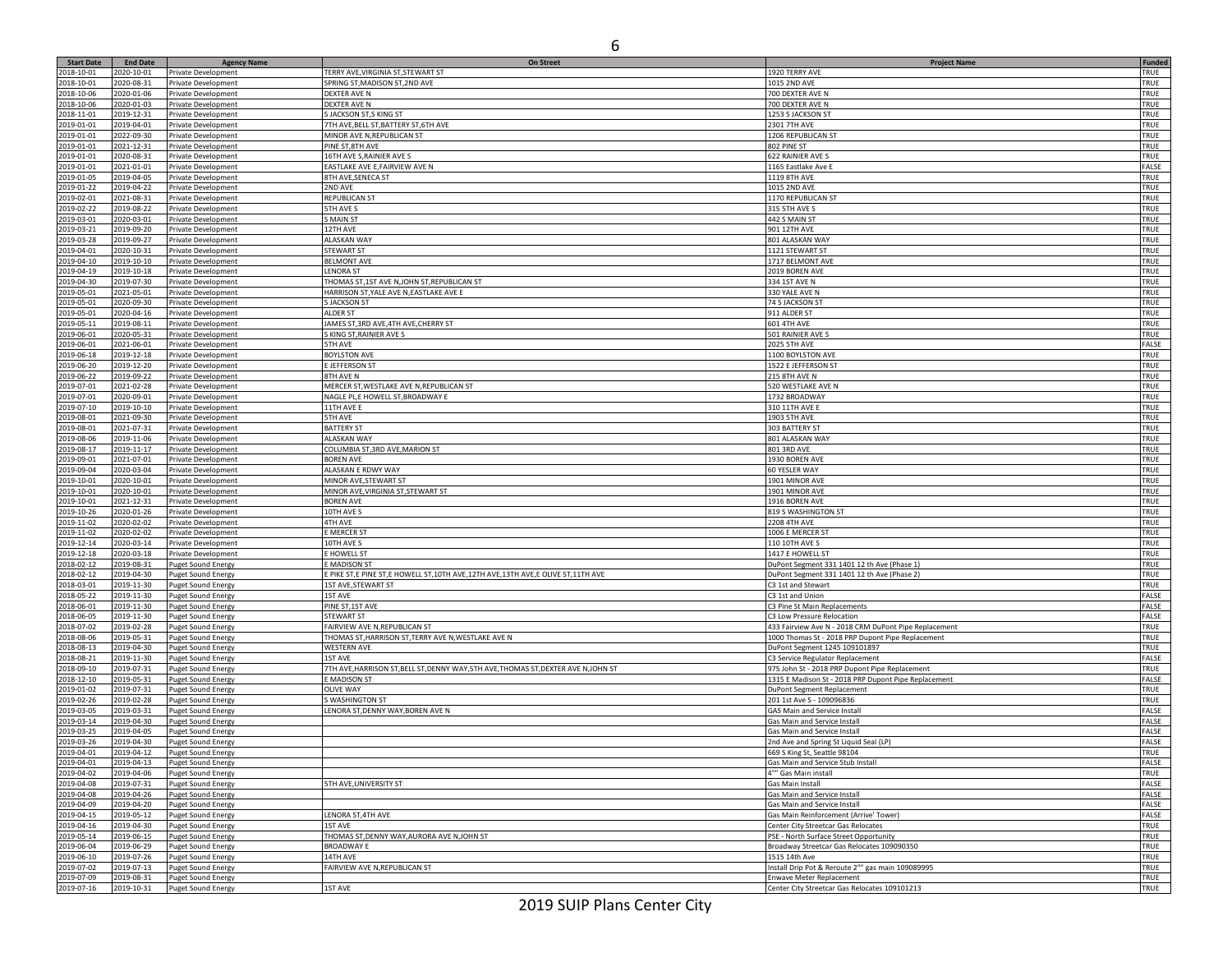| <b>Start Date</b> | <b>End Date</b> |                                    | On Street                                                                                                           |                                                                                                     | <b>Funded</b> |
|-------------------|-----------------|------------------------------------|---------------------------------------------------------------------------------------------------------------------|-----------------------------------------------------------------------------------------------------|---------------|
| 2019-08-19        | 2019-09-20      | <b>Agency Name</b>                 | FAIRVIEW AVE N                                                                                                      | <b>Project Name</b><br>PSE ADA RAMP INSTALLATION 1001 FAIRVIEW AVE N                                | FALSE         |
|                   |                 | Puget Sound Energy                 |                                                                                                                     |                                                                                                     |               |
| 2019-09-03        | 2019-09-15      | <b>Puget Sound Energy</b>          | 9TH AVE                                                                                                             | Gas Main Install - Reinforcement                                                                    | FALSE         |
| 2019-11-18        | 2019-11-22      | <b>Puget Sound Energy</b>          | <b>MADISON ST</b>                                                                                                   | 515 Madison St - 2018 PRP Dupont Pipe Replacement                                                   | FALSE         |
| 2017-09-29        | 2019-01-31      | SDOT CPRS & PDD                    |                                                                                                                     | Alaskan Way Main Corridor - FW Plan/Other Potential Proj - Pergola Restoration                      | TRUE          |
| 2017-11-30        | 2020-03-02      | SDOT CPRS & PDD                    | ALASKAN WAY                                                                                                         | Pier 62/63 Rebuild                                                                                  | TRUE          |
| 2018-03-30        | 2019-03-01      | SDOT CPRS & PDD                    | <b>S JACKSON ST</b>                                                                                                 | 5th and Jackson Ped Improvements                                                                    | FALSE         |
| 2018-08-01        | 2020-12-31      | SDOT CPRS & PDD                    | 12TH AVE S,S WELLER ST                                                                                              | Merged with 58852 Vision Zero 12th Ave S (old was Bridge Safety Analysis - Jose Rizal Bridge North) | FALSE         |
| 2018-08-02        | 2019-06-28      | SDOT CPRS & PDD                    | S DEARBORN ST                                                                                                       | AAC - S Dearborn St                                                                                 | TRUE          |
| 2018-08-15        | 2019-01-30      | SDOT CPRS & PDD                    | <b>COLUMBIA ST</b>                                                                                                  | Hazard Mitigation - Areaways - Columbia St Areaway Repair                                           | TRUE          |
| 2018-09-01        | 2019-02-01      | SDOT CPRS & PDD                    | 3RD AVE S, 3RD AVE                                                                                                  | 3rd Avenue - 3rd Ave                                                                                | FALSE         |
| 2018-09-01        | 2019-03-01      | SDOT CPRS & PDD                    | ALASKAN WAY S                                                                                                       | Habitat Beach (part of Pier 62/63 Rebuild Project)                                                  | TRUE          |
|                   |                 |                                    |                                                                                                                     |                                                                                                     |               |
| 2018-10-01        | 2019-03-31      | SDOT CPRS & PDD                    | FAIRVIEW AVE N                                                                                                      | Fairview Ave N Radar Feedback Signs                                                                 | TRUE          |
| 2018-11-01        | 2019-10-31      | SDOT CPRS & PDD                    | HUBBELL PL                                                                                                          | Metal sidewalk inlay for Freeway Park signage                                                       | FALSE         |
| 2018-12-03        | 2019-03-01      | SDOT CPRS & PDD                    | E DENNY WAY, CLAY ST, SW ROXBURY ST, E COLUMBIA ST, S GRAHAM ST, BEACON AVE S, 35TH AVE SW                          | Vision Zero - 2017 Spot Improvements - Contract 2                                                   | TRUE          |
| 2018-12-06        | 2020-02-26      | SDOT CPRS & PDD                    | FAIRVIEW AVE E,EASTLAKE AVE E,ALOHA ST,FAIRVIEW AVE N                                                               | BRR Ph I - Fairview Ave N                                                                           | TRUE          |
| 2018-12-11        | 2019-06-18      | SDOT CPRS & PDD                    | SEATTLE BLVD S                                                                                                      | Bridge Painting - Seattle Blvd S Bridge                                                             | TRUE          |
| 2019-01-01        | 2020-12-31      | SDOT CPRS & PDD                    | 12TH AVE, 12TH AVE E                                                                                                | Vision Zero - 12th Ave E TC367520-2                                                                 | TRUE          |
| 2019-01-01        | 2020-12-01      | SDOT CPRS & PDD                    | E PIKE ST                                                                                                           | Pike/Pine Multimodal Corridor - Pike TC36686048                                                     | FALSE         |
| 2019-01-01        | 2020-12-01      | SDOT CPRS & PDD                    | PINE ST                                                                                                             | Pike/Pine Multimodal Corridor - Pine - Merged w/45212                                               | FALSE         |
| 2019-01-01        | 2020-12-01      | SDOT CPRS & PDD                    | PIKE ST                                                                                                             | Pike/Pine Multimodal Corridor - Pike - Merged w/ 45212                                              | FALSE         |
| 2019-01-01        | 2019-06-30      | SDOT CPRS & PDD                    | <b>EJEFFERSON ST,12TH AVE</b>                                                                                       | VZ Spot: 12th Jefferson Signal Upgrade TA72000                                                      | TRUE          |
| 2019-01-01        | 2020-12-01      | SDOT CPRS & PDD                    | E PINE ST                                                                                                           | Pike/Pine Multimodal Corridor - Pine TC36686048                                                     | FALSE         |
| 2019-01-01        | 2019-12-31      | SDOT CPRS & PDD                    | SPRING ST                                                                                                           |                                                                                                     | TRUE          |
|                   |                 |                                    |                                                                                                                     | Spring Street Bike Lanes - Merged with 45200                                                        |               |
| 2019-01-01        | 2020-12-31      | SDOT CPRS & PDD                    | 12TH AVE S                                                                                                          | Merged with 58850 - Vision Zero 12th Ave S                                                          | TRUE          |
| 2019-01-01        | 2019-12-31      | SDOT CPRS & PDD                    | <b>EUNION ST</b>                                                                                                    | E Union St Protected Bike Lane                                                                      | TRUE          |
| 2019-01-01        | 2019-12-31      | SDOT CPRS & PDD                    |                                                                                                                     | Broadway and Olive/John Safety Upgrades                                                             | FALSE         |
| 2019-01-01        | 2019-04-30      | SDOT CPRS & PDD                    | <b>4TH AVE</b>                                                                                                      | 4th Avenue Transit Improvements: Seneca Queue Jump                                                  | FALSE         |
| 2019-01-01        | 2019-04-30      | SDOT CPRS & PDD                    | 4TH AVE                                                                                                             | 4th Avenue Transit Improvements: Union - Pike Dual Bus Lane                                         | FALSE         |
| 2019-01-01        | 2020-12-31      | SDOT CPRS & PDD                    | EASTLAKE AVE E                                                                                                      | BMP - Eastlake Protected Bike Lane                                                                  | FALSE         |
| 2019-01-01        | 2019-04-02      | SDOT CPRS & PDD                    | WESTERN AVE                                                                                                         | Western Ave Crosswalks                                                                              | TRUE          |
|                   |                 |                                    | 11TH AVE NE,NE 80TH ST,52ND AVE NE,E VALLEY ST,NE 63RD ST,NE 68TH ST,QUEEN ANNE DR,NE 77TH ST,LATONA AVE NE,4TH AVE |                                                                                                     |               |
| 2019-01-01        | 2019-12-31      | SDOT CPRS & PDD                    | NE, NE 65TH ST, 1ST AVE NE, FREMONT AVE N, VALLEY ST                                                                | 2019 CSR Curb Ramps                                                                                 | FALSE         |
| 2019-01-01        | 2019-06-30      | SDOT CPRS & PDD                    | W ROY ST                                                                                                            | 1st Ave W and W Roy St Crosswalk                                                                    | TRUE          |
|                   |                 | SDOT CPRS & PDD                    |                                                                                                                     |                                                                                                     |               |
| 2019-01-01        | 2019-08-31      |                                    |                                                                                                                     | Metal Inlay                                                                                         | FALSE         |
| 2019-01-01        | 2019-07-31      | SDOT CPRS & PDD                    | SENECA ST                                                                                                           | Crosswalk Refresh and Metal Inlay Freeway Park Sign                                                 | FALSE         |
| 2019-01-01        | 2019-10-31      | SDOT CPRS & PDD                    |                                                                                                                     | Freeway Park bronze metal inlay sign                                                                | FALSE         |
| 2019-01-01        | 2019-12-31      | SDOT CPRS & PDD                    |                                                                                                                     | Crosswalk Design and curb ramps                                                                     | FALSE         |
| 2019-01-02        | 2019-09-30      | SDOT CPRS & PDD                    | <b>LENORA ST</b>                                                                                                    | RapidRide C Extension - Lenora 9999-36                                                              | TRUE          |
| 2019-02-15        | 2019-03-30      | SDOT CPRS & PDD                    | 5TH AVE, PIKE ST, MARION ST, 6TH AVE                                                                                | 5th/6th Ave Northbound Transit Pathway                                                              | FALSE         |
| 2019-03-01        | 2019-09-03      | SDOT CPRS & PDD                    | 2ND AV ET S, 6TH AVE S                                                                                              | One Center City - South End Connection PBL                                                          | TRUE          |
| 2019-03-01        | 2019-08-23      | SDOT CPRS & PDD                    | DENNY WAY, BELL ST, WESTLAKE AVE N                                                                                  | Market to MOHAI                                                                                     | FALSE         |
| 2019-03-01        | 2019-10-31      | SDOT CPRS & PDD                    | 7TH AVE, UNION ST                                                                                                   | Curb Ramps with metal inlay wayfinding designs for Freeway Park and Crosswalks                      | TRUE          |
| 2019-03-01        | 2019-11-30      | SDOT CPRS & PDD                    | UNIVERSITY ST                                                                                                       | Install Metal Inlay Wayfinding signage at top of curb ramp for NSF project - Freeway Park           | FALSE         |
| 2019-03-02        | 2019-03-03      | SDOT CPRS & PDD                    | 3RD AVE                                                                                                             | AAC 3rd Ave Pole Replacement                                                                        | TRUE          |
|                   |                 | SDOT CPRS & PDD                    |                                                                                                                     |                                                                                                     | TRUE          |
| 2019-04-01        | 2019-10-31      |                                    |                                                                                                                     | Maynard Ave S and S Charles St Ramps                                                                |               |
| 2019-04-02        | 2019-11-16      | SDOT CPRS & PDD                    | PIKE ST                                                                                                             | Pike St Connector                                                                                   | TRUE          |
| 2019-05-01        | 2019-05-01      | SDOT CPRS & PDD                    | E PIKE ST,E PINE ST,E SPRUCE ST,E FIR ST                                                                            | VZ - 12th Ave Spot Improvements                                                                     | FALSE         |
| 2019-05-01        | 2019-11-30      | SDOT CPRS & PDD                    |                                                                                                                     | IDS Hub Bus Stop Improvement                                                                        | FALSE         |
| 2019-05-01        | 2019-06-30      | SDOT CPRS & PDD                    | DEXTER AVE N                                                                                                        | Dexter Ave Bike Lane Reconfiguration                                                                | FALSE         |
| 2019-05-15        | 2019-09-13      | SDOT CPRS & PDD                    | 8TH AVE                                                                                                             | One Center City - 8th Ave Protected Bike Lane Phase 2                                               | TRUE          |
| 2019-05-15        | 2019-09-03      | SDOT CPRS & PDD                    | 8TH AVE                                                                                                             | 8th Ave PBL Phase 1                                                                                 | TRUE          |
| 2019-06-01        | 2019-12-31      | SDOT CPRS & PDD                    | <b>4TH AVE</b>                                                                                                      | OCC 4th Avenue Transit Improvements: Pike to Pine Bus Zone Operations Improvements                  | FALSE         |
| 2019-06-01        | 2019-10-31      | SDOT CPRS & PDD                    | 5TH AVE S                                                                                                           | IDS Hub Bus Stop Improvement - Replace Concrete Panels                                              | FALSE         |
| 2019-06-01        | 2019-10-31      | SDOT CPRS & PDD                    |                                                                                                                     | IDS Hub Bus Stop Sidewalk Replacement on 2nd                                                        | FALSE         |
| 2019-06-01        | 2019-11-30      | SDOT CPRS & PDD                    | 2ND AV ET S,S JACKSON ST                                                                                            | Jackson & 2nd Crosswalk & Curbramps                                                                 | FALSE         |
| 2019-06-01        | 2019-11-30      | SDOT CPRS & PDD                    | <b>S JACKSON ST</b>                                                                                                 | Bulbout on NE corner of 3rd & Jackson                                                               | FALSE         |
| 2019-06-01        | 2019-11-30      | SDOT CPRS & PDD                    | 5TH AVE S                                                                                                           | Reconstruct 150 sidewalk along east side 5th Ave                                                    | FALSE         |
|                   |                 |                                    |                                                                                                                     |                                                                                                     |               |
| 2019-06-17        | 2019-12-09      | SDOT CPRS & PDD                    | E ROY ST,13TH AVE E,E REPUBLICAN ST,12TH AVE E,E HARRISON ST                                                        | New Sidewalks - 2019 Safe Routes to School - Federal (Lowell to Meany Neighborhood Greenway)        | TRUE          |
| 2019-07-01        | 2023-06-30      | SDOT CPRS & PDD                    | ELLIOTT AVE,ALASKAN WAY,COLUMBIA ST,ALASKAN WAY S,BLANCHARD ST,LENORA ST,WESTERN AVE,YESLER WAY,SENECA              | Alaskan Way Main Corridor                                                                           | TRUE          |
|                   |                 |                                    | ST, ALASKAN E RDWY WAY                                                                                              |                                                                                                     |               |
| 2019-07-01        | 2019-11-30      | SDOT CPRS & PDD                    | <b>COLUMBIA ST</b>                                                                                                  | Columbia St Improvements (part of Alaskan Way Main Corridor Project)                                | TRUE          |
| 2019-07-01        | 2019-08-31      | SDOT CPRS & PDD                    | 5TH AVE S                                                                                                           | IDS Hub Bus Stop - Wood Pole Relocation to back of sidewalk                                         | FALSE         |
| 2019-07-01        | 2019-12-31      | SDOT CPRS & PDD                    | JAMES ST, TERRY AVE                                                                                                 | Terry Ave and James St Turn Restrictions                                                            | FALSE         |
| 2019-07-01        | 2019-12-31      | SDOT CPRS & PDD                    | MELROSE CONNECTOR TRL                                                                                               | Melrose Connector Trail Ramp Improvement                                                            | FALSE         |
| 2019-07-01        | 2019-12-31      | SDOT CPRS & PDD                    |                                                                                                                     | 9th Ave and Marion St Crosswalk                                                                     | TRUE          |
| 2019-07-08        | 2019-09-30      | SDOT CPRS & PDD                    | 9TH AVE N                                                                                                           | Center City - 9th Ave N Protected Bike Lane (S)                                                     | TRUE          |
| 2019-08-01        | 2019-11-25      | SDOT CPRS & PDD                    | 18TH AVE S, MAYNARD AVE S, RAINIER AVE S, 16TH AVE S, 6TH AVE S, 5TH AVE S, 7TH AVE S, 10TH AVE S, S KING ST        | BMP - Neighborhood Greenway Projects - BMP - S King St NGW                                          | TRUE          |
| 2019-08-01        | 2019-12-31      | SDOT CPRS & PDD                    | S JACKSON ST                                                                                                        | IDS Hub Sidewalk Expansion for Sounder Station                                                      | FALSE         |
| 2019-08-01        | 2019-12-21      | SDOT CPRS & PDD                    | E PIKE ST                                                                                                           | E Pike St PBL                                                                                       | FALSE         |
|                   |                 | <b>SDOT Maintenance Operations</b> |                                                                                                                     |                                                                                                     |               |
| 2017-06-21        | 2019-12-20      |                                    | 10TH AVE                                                                                                            | 2015/NAASR - 10TH AVE, PIKE/UNION                                                                   | TRUE          |
| 2017-06-21        | 2019-12-20      | <b>SDOT Maintenance Operations</b> | 10TH AVE E                                                                                                          | AMM HMA 10th Ave E Roy to Aloha                                                                     | TRUE          |
| 2018-08-15        | 2019-12-20      | <b>SDOT Maintenance Operations</b> | <b>BELMONT AVE E</b>                                                                                                | AMM HMA Belmont Ave E_Bellevue PI E to Belmont PI E                                                 | TRUE          |
| 2019-01-01        | 2019-12-31      | <b>SDOT Maintenance Operations</b> | <b>BELMONT AVE E</b>                                                                                                | AMM Belmont Ave E_Summit to Roy                                                                     | TRUE          |
| 2019-01-01        | 2019-12-31      | <b>SDOT Maintenance Operations</b> | E ROY ST.BELMONT AVE E.HARVARD AVE E.BOYLSTON AVE E                                                                 | 2019 AMM Curb Ramps                                                                                 | FALSE         |
| 2019-01-07        | 2019-04-30      | <b>SDOT Maintenance Operations</b> | WESTLAKE AVE N                                                                                                      | SSRP Sidewalk Repair                                                                                | TRUE          |
| 2019-03-01        | 2019-12-31      | <b>SDOT Maintenance Operations</b> | <b>BELMONT AVE E</b>                                                                                                | 2019 AMM - Curb Ramps                                                                               | TRUE          |
| 2019-03-05        | 2019-03-29      | <b>SDOT Maintenance Operations</b> | MAYNARD AVE S,S WELLER ST                                                                                           | 2018 CID GW Microsurfacing Curb Ramps                                                               | FALSE         |
| 2018-02-18        | 2019-11-23      | SDOT PCCO                          | STEWART ST                                                                                                          | 1613 2nd Ave Crane                                                                                  | FALSE         |
| 2018-04-03        | 2019-04-01      | SDOT PCCO                          | S KING ST, 7TH AVE S                                                                                                | 669 S King St                                                                                       | FALSE         |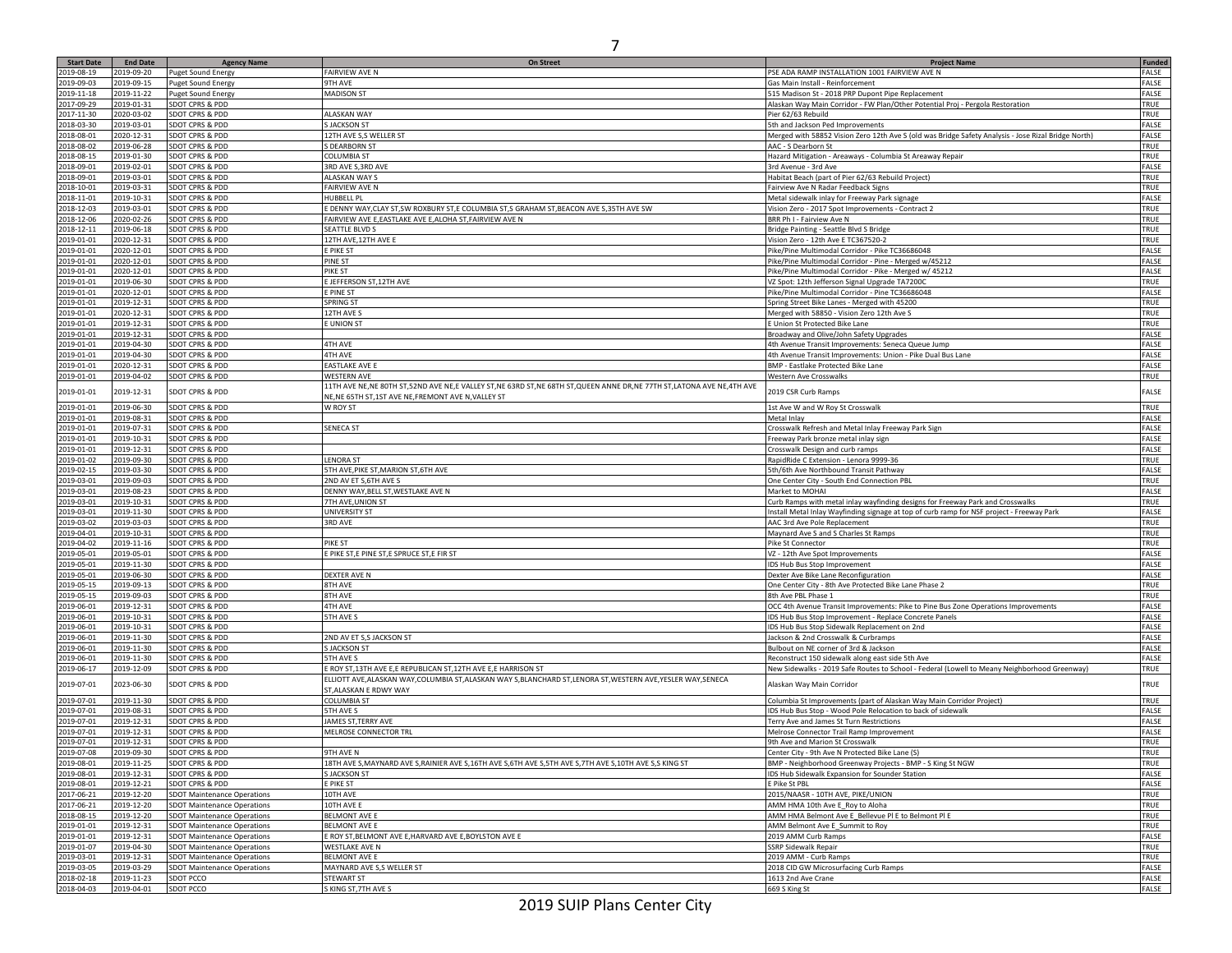| <b>Start Date</b> | <b>End Date</b> | <b>Agency Name</b>                    | <b>On Street</b>                                                                                                         | <b>Project Name</b>                                                           | Funded |
|-------------------|-----------------|---------------------------------------|--------------------------------------------------------------------------------------------------------------------------|-------------------------------------------------------------------------------|--------|
| 2019-01-01        | 2020-09-30      | SDOT PCCO                             | 1ST AVE W                                                                                                                | 412 2nd Ave W                                                                 | FALSE  |
| 2019-08-01        | 2020-11-25      | SDOT PCCO                             |                                                                                                                          | 108 2nd Ave Ext S - Chief Seattle Club                                        | FALSE  |
|                   |                 |                                       | <b>VALLEY ST</b>                                                                                                         |                                                                               |        |
| 2015-10-01        | 2019-12-31      | <b>SDOT Transit and Mobility</b>      |                                                                                                                          | RapidRide C Extension - Fairview & Valley TC366860                            | TRUE   |
| 2017-12-01        | 2019-03-30      | <b>SDOT Transit and Mobility</b>      | <b>TERRY AVE N</b>                                                                                                       | SLU Streetcar Channelization                                                  | TRUE   |
| 2018-09-04        | 2019-03-31      | <b>SDOT Transit and Mobility</b>      | <b>BLANCHARD ST</b>                                                                                                      | <b>Blanchard Street Transit Lane Markings</b>                                 | FALSE  |
| 2018-09-21        | 2019-03-31      | <b>SDOT Transit and Mobility</b>      | <b>HOWELL ST</b>                                                                                                         | <b>Howell Bus Lane Relocation</b>                                             | TRUE   |
| 2018-09-28        | 2019-03-31      | <b>SDOT Transit and Mobility</b>      | <b>LENORA ST</b>                                                                                                         | Lenora Street @ 6th Avenue Curb Modification                                  | FALSE  |
| 2018-09-28        | 2019-03-31      | <b>SDOT Transit and Mobility</b>      | <b>LENORA ST</b>                                                                                                         | Lenora Street @ 4th Avenue Zone                                               | TRUE   |
| 2018-09-29        | 2019-03-31      | <b>SDOT Transit and Mobility</b>      | <b>LENORA ST</b>                                                                                                         | Lenora Transit Only Lane                                                      | TRUE   |
| 2018-10-04        | 2019-12-31      | <b>SDOT Transit and Mobility</b>      | <b>WESTLAKE AVE</b>                                                                                                      | Southbound Westlake @ Denny Zone Expansion                                    | TRUE   |
|                   |                 |                                       |                                                                                                                          |                                                                               | TRUE   |
| 2019-02-01        | 2019-06-30      | <b>SDOT Transit and Mobility</b>      | <b>BROADWAY E</b>                                                                                                        | Electric Vehicle Charger in ROW                                               |        |
| 2017-10-03        | 2019-06-29      | <b>SDOT Transportation Operations</b> | E JOHN ST                                                                                                                | 12th Ave E & John Signal Mods - Rt 8 Project                                  | TRUE   |
| 2018-01-01        | 2019-06-30      | <b>SDOT Transportation Operations</b> | 10TH AVE S                                                                                                               | 10th Ave S & S Jackson St Full Signal                                         | TRUE   |
| 2018-12-13        | 2019-02-04      | <b>SDOT Transportation Operations</b> | <b>E JEFFERSON ST</b>                                                                                                    | Signal Rebuild                                                                | TRUE   |
| 2019-01-01        | 2019-12-31      | <b>SDOT Transportation Operations</b> | <b>S JACKSON ST</b>                                                                                                      | YVYC 2019 - 12th Ave S & S Jackson St pedestrian light                        | TRUE   |
| 2019-01-01        | 2019-12-31      | <b>SDOT Transportation Operations</b> | <b>SUMMIT AVE</b>                                                                                                        | YVYC 2019 - Summit Ave First Hill sidewalk maintenance                        | TRUE   |
| 2019-01-01        | 2019-12-31      | <b>SDOT Transportation Operations</b> | S JACKSON ST                                                                                                             | YVYC 2019 - 2nd Ave Ext S & S Jackson St APS                                  | TRUE   |
| 2019-01-01        | 2019-12-31      | <b>SDOT Transportation Operations</b> | 5TH AVE, DENNY WAY                                                                                                       | YVYC 2019 - 5th Ave & Denny Way crossing improvement                          | TRUE   |
| 2019-01-01        |                 |                                       | ELLIOTT AVE, LENORA ST, BLANCHARD ST, WESTERN AVE                                                                        |                                                                               | TRUE   |
|                   | 2019-12-31      | <b>SDOT Transportation Operations</b> |                                                                                                                          | YVYC 2019 - Western Ave Belltown curb bulbs                                   |        |
| 2019-05-01        | 2019-12-31      | <b>SDOT Transportation Operations</b> | E DENNY WAY                                                                                                              | Traffic Signal Rebuild (Denny/Olive)                                          | TRUE   |
| 2012-01-01        | 2022-12-31      | Seattle Center                        |                                                                                                                          | Open Space Restoration and Repair S9704                                       | TRUE   |
| 2012-01-01        | 2022-12-31      | Seattle Center                        |                                                                                                                          | Waste/Recycle Center, Warehouse and Shops Improvements S9801                  | FALSE  |
| 2012-01-01        | 2022-12-31      | Seattle Center                        |                                                                                                                          | KeyArena Improvements & Repairs S9901                                         | TRUE   |
| 2012-01-01        | 2022-12-31      | Seattle Center                        |                                                                                                                          | Theatre Improvements and Repairs S9604                                        | TRUE   |
| 2012-01-01        | 2022-12-31      | Seattle Center                        |                                                                                                                          | Seattle Center Long Range Investment Plan S0703                               | TRUE   |
| 2012-01-01        | 2022-12-31      | Seattle Center                        |                                                                                                                          | un Forest Site Restoration S0901                                              | FALSE  |
| 2012-01-01        |                 |                                       |                                                                                                                          | Armory Rehabilitation S9113                                                   | TRUE   |
|                   | 2022-12-31      | Seattle Center                        |                                                                                                                          |                                                                               |        |
| 2012-01-01        | 2022-12-31      | Seattle Center                        |                                                                                                                          | Jtility Infrastructure Master Plan & Repairs S0101                            | TRUE   |
| 2012-01-01        | 2022-12-31      | Seattle Center                        |                                                                                                                          | Lot 2 Development S0501                                                       | TRUE   |
| 2012-01-01        | 2022-12-31      | Seattle Center                        |                                                                                                                          | Public Gathering Space Improvements S9902                                     | TRUE   |
| 2012-01-01        | 2022-12-31      | Seattle Center                        |                                                                                                                          | Roof/Structural Replacement and Repair S9701                                  | TRUE   |
| 2012-01-01        | 2022-12-31      | Seattle Center                        |                                                                                                                          | Municipal Energy Efficiency Program S1003                                     | TRUE   |
| 2012-01-01        | 2022-12-31      | Seattle Center                        |                                                                                                                          | General Site Improvements S0305                                               | TRUE   |
| 2012-01-01        | 2022-12-31      | Seattle Center                        |                                                                                                                          | Site Signage S9118                                                            | TRUE   |
| 2012-01-01        | 2022-12-31      |                                       |                                                                                                                          |                                                                               | TRUE   |
|                   |                 | Seattle Center                        |                                                                                                                          | Preliminary Engineering and Planning S9706                                    |        |
| 2012-01-01        | 2022-12-31      | Seattle Center                        |                                                                                                                          | McCaw Hall Asset Preservation S0303                                           | TRUE   |
| 2012-01-01        | 2022-12-31      | Seattle Center                        |                                                                                                                          | Parking Repairs and Improvements S0301                                        | TRUE   |
| 2012-01-01        | 2022-12-31      | Seattle Center                        |                                                                                                                          | Artwork Maintenance S9303                                                     | TRUE   |
| 2012-01-01        | 2022-12-31      | Seattle Center                        |                                                                                                                          | Fisher Pavilion Asset Preservation S0701                                      | TRUE   |
| 2012-10-01        | 2022-12-31      | Seattle Center                        |                                                                                                                          | ADA Improvements S9302                                                        | TRUE   |
| 2019-01-02        | 2022-12-31      | Seattle Center                        | 5TH AVE, 5TH AVE N                                                                                                       | Monorail Improvements S9403                                                   | TRUE   |
| 2019-02-01        | 2019-10-01      | Seattle Center                        | <b>MERCER ST</b>                                                                                                         | Mercer Pedestrian Bridge                                                      | FALSE  |
| 2019-04-01        | 2020-07-31      | Seattle Center                        |                                                                                                                          | Seattle Center Monorail Electrical Room Upgrades                              | TRUE   |
|                   |                 |                                       |                                                                                                                          |                                                                               |        |
| 2016-05-11        | 2019-12-30      | Seattle City Light                    | <b>FAIRVIEW AVE N</b>                                                                                                    | Fairview Ave Bridge Replacement - Temp SCL Transmission Line                  | TRUE   |
| 2016-07-01        | 2022-03-31      | Seattle City Light                    | S IRVING ST,S NORMAN ST, 33RD AVE S,S DEAN ST                                                                            | East Link - Sound Transit - Judkins Park Station                              | TRUE   |
| 2017-05-01        | 2020-07-01      | Seattle City Light                    | <b>6TH AVE N</b>                                                                                                         | PSANI-Broad Street Substation Inductor Installation Project                   | TRUE   |
| 2017-07-05        | 2022-09-30      | Seattle City Light                    | E MADISON ST, MADISON ST, SPRING ST, 1ST AVE, 9TH AVE                                                                    | <b>Madison Street BRT</b>                                                     | TRUE   |
| 2018-01-01        | 2019-05-31      | Seattle City Light                    | ALASKAN WAY S                                                                                                            | <b>AWV South Access</b>                                                       | TRUE   |
| 2018-05-01        | 2019-06-28      | Seattle City Light                    |                                                                                                                          | Capitol Hill - Summit Ave 4-26k                                               | FALSE  |
| 2018-06-04        | 2019-05-24      | Seattle City Light                    |                                                                                                                          | Network System Improvements - 200 block Occidental Alley                      | TRUE   |
| 2019-01-17        | 2019-03-31      | Seattle City Light                    |                                                                                                                          | Fairview & Republican                                                         | FALSE  |
|                   |                 |                                       | JAMES ST, COLUMBIA ST, SWASHINGTON ST, VIRGINIA ST, 3RD AVE S, PINE ST, 2ND AVE S, SMAIN ST, TERRACE ST, 4TH AVE, 2ND    |                                                                               |        |
| 2019-01-22        | 2019-10-31      | Seattle City Light                    |                                                                                                                          | LED Globe Street Light Conversion (downtown)                                  | TRUE   |
|                   |                 |                                       | AVE, OCCIDENTAL AVE S, 1ST AVE S, CHERRY ST, S JACKSON ST, 2ND AV ET S, 1ST AVE, S KING ST, YESLER WAY, STEWART ST       |                                                                               |        |
| 2019-05-29        | 2019-09-28      | Seattle City Light                    |                                                                                                                          | 200 Occidental Alley Restoration                                              | TRUE   |
| 2019-06-01        | 2019-12-31      | Seattle City Light                    | ALASKAN WAY, JAMES ST, PINE ST, PIKE ST, PREFONTAINE PL S, 4TH AVE, 3RD AVE, CHERRY ST                                   | LED 18"" Globe Street Light Conversion                                        | TRUE   |
| 2019-06-18        | 2019-07-09      | Seattle City Light                    | WALL ST                                                                                                                  | Rplace Damaged Grate Electrical Vault 284-V-467                               | TRUE   |
| 2019-07-01        | 2020-03-31      | Seattle City Light                    | <b>OCCIDENTAL AVE S</b>                                                                                                  | Occidental Ave New Vaults & Ductbanks                                         | TRUE   |
| 2019-08-01        | 2019-09-30      | Seattle City Light                    | 5TH AVE, PIKE PL, UNION ST, MARION ST, S ROYAL BROUGHAM WAY BR                                                           | .ED 20"" Globe Street Light Conversion                                        | TRUE   |
| 2019-08-12        | 2019-09-12      | Seattle City Light                    | <b>COLUMBIA ST</b>                                                                                                       | Rebuild SCL Manhole Roof 114-M-006                                            | TRUE   |
|                   |                 |                                       |                                                                                                                          |                                                                               |        |
| 2019-09-01        | 2020-12-31      | Seattle City Light                    | <b>ALASKAN WAY</b>                                                                                                       | Waterfront Seattle-13.8kV - merged with 45265                                 | TRUE   |
| 2019-09-02        | 2020-02-03      | Seattle City Light                    | 1ST AVE S                                                                                                                | 1st Ave S - Royal B to Railroad W WO# 1300928-07) AWV South Access - Phase 2A | TRUE   |
| 2019-10-07        | 2019-11-04      | Seattle City Light                    |                                                                                                                          | Repair Damaged Transite Ducts at 6th Ave & Marion St                          | TRUE   |
| 2019-10-15        | 2019-11-19      | Seattle City Light                    |                                                                                                                          | Pothole: N/s S King St & 1st Ave S Alley                                      | TRUE   |
| 2019-01-21        | 2019-03-02      | Sprint                                | UNIVERSITY ST,S KING ST,1ST AVE S,ALASKAN WY VI SB                                                                       | SPRINT - ALASKAN WAY VIADUCT RELO                                             | FALSE  |
| 2009-12-01        | 2019-12-31      | SPU                                   | WARREN AVE N                                                                                                             | REW SPOT REHAB                                                                | TRUE   |
| 2014-03-04        | 2019-06-13      | SPU                                   | <b>ALASKAN WAY</b>                                                                                                       | <b>NWVSRP-Seawall-WF</b>                                                      | TRUE   |
|                   |                 |                                       |                                                                                                                          |                                                                               |        |
| 2014-07-01        | 2023-12-31      | SPU                                   | <b>HARVARD AVE E</b>                                                                                                     | Harvard & Roy DWW Imp                                                         | TRUE   |
| 2014-10-01        | 2019-06-13      | SPU                                   | <b>ALASKAN WAY</b>                                                                                                       | AWVSRP-Seawall-DWF                                                            | TRUE   |
| 2015-04-01        | 2020-10-17      | SPU                                   | <b>STEWART ST</b>                                                                                                        | Rehab Progr Mangmnt                                                           | TRUE   |
| 2015-07-06        | 2019-12-31      | SPU                                   | 1ST AVE                                                                                                                  | Spot Rehab Crews                                                              | TRUE   |
|                   |                 |                                       |                                                                                                                          |                                                                               |        |
|                   |                 |                                       | DENNY WAY, ALASKAN WY VI NB, TAYLOR AVE N, WALL ST, 1ST AVE S, 6TH AVE, TAYLOR AVE, SROYAL BROUGHAM WAY, VINE ST, AURORA |                                                                               |        |
| 2016-02-05        | 2020-07-23      | SPII                                  | AVE N, ALASKAN WY VI NB ON RP,5TH AVE, ATLANTIC ALASKAN WAY RP,1ST AVE, ALASKAN WY VI SB,S DEARBORN ST, ALASKAN WAY      | AWVSRP-Bored Tunnel-WF                                                        | TRUE   |
|                   |                 |                                       | S, RAILROAD WAY S, 7TH AVE, EAST FRONTAGE RD S, BATTERY ST TUNNEL NB, S ATLANTIC ST, THOMAS ST, AURORA AVE, JOHN         |                                                                               |        |
|                   |                 |                                       | ST, BATTERY ST, HARRISON ST, BATTERY ST TUNNEL SB, WESTERN AVE, 6TH AVE N, S KING ST                                     |                                                                               |        |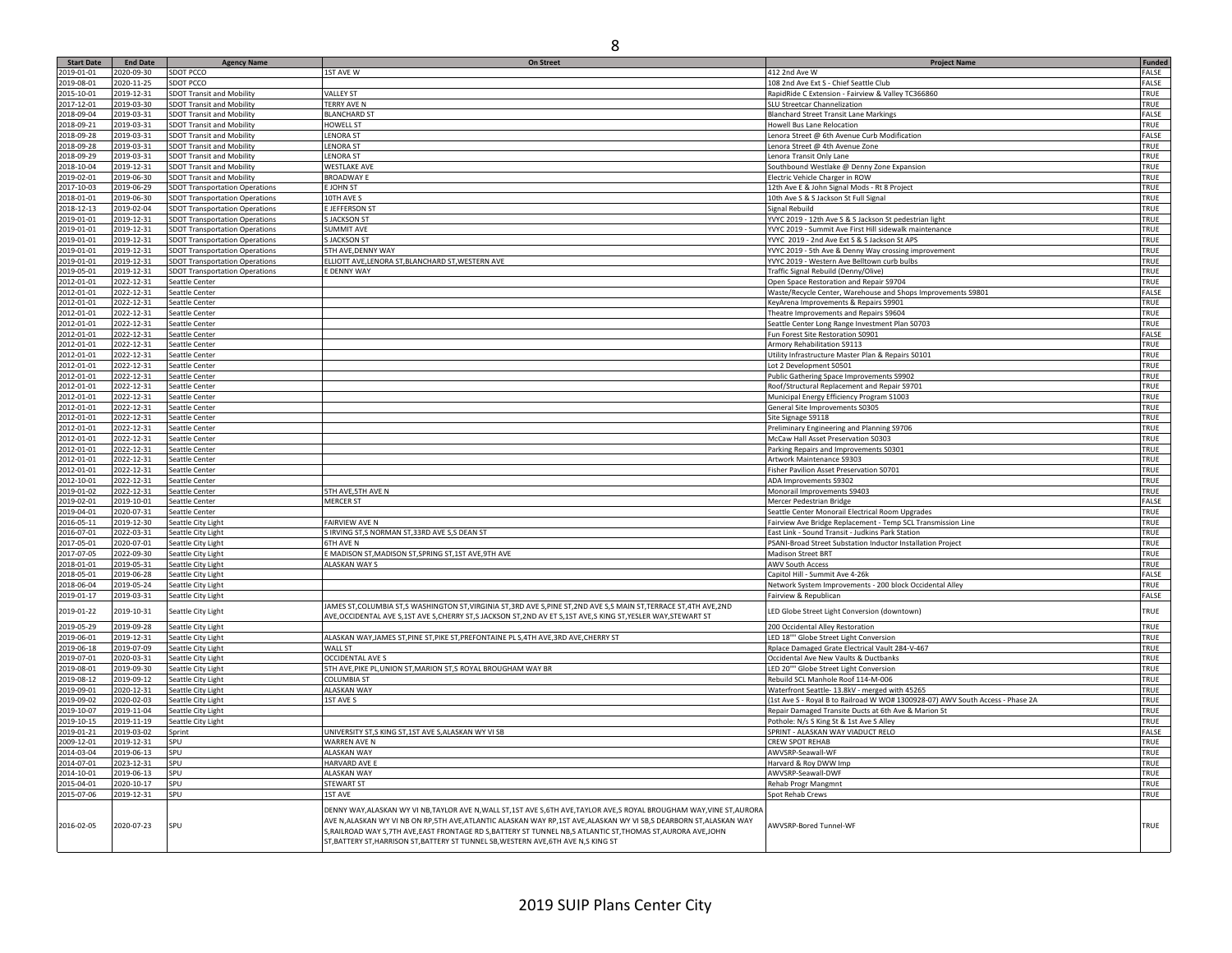| <b>Start Date</b> | <b>End Date</b> | <b>Agency Name</b> | <b>On Street</b>                                                                                                      | Project Name                                                                                       | <b>Funded</b> |
|-------------------|-----------------|--------------------|-----------------------------------------------------------------------------------------------------------------------|----------------------------------------------------------------------------------------------------|---------------|
|                   |                 |                    | DENNY WAY,ALASKAN WY VI NB,TAYLOR AVE N,WALL ST,1ST AVE S,6TH AVE,TAYLOR AVE,S ROYAL BROUGHAM WAY,VINE ST,AURORA      |                                                                                                    |               |
|                   |                 |                    |                                                                                                                       |                                                                                                    |               |
| 2016-02-05        | 2020-07-17      | SPU                | AVE N,REPUBLICAN ST,ALASKAN WY VI NB ON RP,5TH AVE,1ST AVE,ALASKAN WY VI SB,S DEARBORN ST,ALASKAN WAY S,RAILROAD      | AWVSRP-Bored Tunnel-DWF                                                                            | TRUE          |
|                   |                 |                    | WAY S, 7TH AVE, EAST FRONTAGE RD S, BATTERY ST TUNNEL NB, S ATLANTIC ST, THOMAS ST, AURORA AVE, JOHN ST, BATTERY      |                                                                                                    |               |
|                   |                 |                    | ST, HARRISON ST, BATTERY ST TUNNEL SB, ATLANTIC ALASKAN WAY RP, 6TH AVE N, S KING ST                                  |                                                                                                    |               |
|                   |                 |                    |                                                                                                                       |                                                                                                    |               |
| 2016-03-11        | 2019-12-31      | SPU                | <b>EASTLAKE AVE E</b>                                                                                                 | Spot Rehab Crews                                                                                   | TRUE          |
| 2016-03-21        | 2019-06-01      | SPU                | <b>CHERRY ST</b>                                                                                                      | WW Maintenance Holes                                                                               | TRUE          |
| 2016-03-21        | 2019-12-31      | SPU                | <b>EASTLAKE AVE E</b>                                                                                                 | Spot Rehab Crews                                                                                   | TRUE          |
| 2016-05-13        | 2019-08-31      | SPU                | ELLIOTT AVE                                                                                                           | <b>WW Mainlines</b>                                                                                | TRUE          |
| 2016-06-14        | 2019-05-01      | SPU                | 1ST AVE                                                                                                               | Hydrant Replacement - SPU Cost                                                                     | TRUE          |
| 2016-09-20        | 2019-12-31      | SPU                | <b>BOYLSTON AVE</b>                                                                                                   | 2016 MOVE SEATTLE PROJECT ? MADISON BRT                                                            | TRUE          |
| 2016-10-10        | 2019-12-31      | SPU                |                                                                                                                       |                                                                                                    | TRUE          |
|                   |                 |                    | <b>TERRY AVE</b>                                                                                                      | Spot Rehab Crews                                                                                   |               |
| 2016-11-02        | 2019-08-31      | SPU                | E MADISON ST                                                                                                          | Spot Rehab Crews                                                                                   | TRUE          |
| 2017-01-30        | 2019-07-31      | SPU                | <b>TERRY AVE</b>                                                                                                      | NEW TAP INSTALLATION                                                                               | TRUE          |
| 2017-05-17        | 2019-05-17      | SPU                | <b>BOREN AVE N</b>                                                                                                    | <b>CREW STRUCT REHAB</b>                                                                           | TRUE          |
| 2017-07-26        | 2019-04-05      | SPU                | <b>DENNY WAY</b>                                                                                                      | CRPL4 BO8 Improvement                                                                              | TRUE          |
| 2017-08-09        | 2019-12-31      | SPU                | E HOWELL ST                                                                                                           | Drainage Maintenance Holes                                                                         | TRUE          |
| 2017-10-19        | 2020-10-19      | SPU                | 9TH AVE                                                                                                               | Rehab Progr Mangmnt                                                                                | TRUE          |
| 2017-11-03        |                 | SPU                |                                                                                                                       |                                                                                                    | TRUE          |
|                   | 2019-05-01      |                    | <b>TERRY AVE</b>                                                                                                      | WF Work for Private Develop                                                                        |               |
| 2017-12-08        | 2019-12-31      | SPU                | 3RD AVE S                                                                                                             | <b>Drainage Catch Basins</b>                                                                       | TRUE          |
| 2017-12-11        | 2019-12-11      | SPU                | E MADISON ST                                                                                                          | 2016 MOVE SEATTLE PROJECT ? MADISON BRT                                                            | TRUE          |
| 2018-01-02        | 2020-11-02      | SPU                | WESTLAKE AVE, STEWART ST                                                                                              | Center City Streetcar-WF                                                                           | TRUE          |
| 2018-01-02        | 2020-05-01      | SPU                | 1ST AVE, 1ST AVE S                                                                                                    | Center City Streetcar-DWF                                                                          | TRUE          |
| 2018-01-29        | 2019-03-06      | SPU                | <b>S JACKSON ST</b>                                                                                                   | <b>Distribution Hydrants</b>                                                                       | TRUE          |
| 2018-01-29        | 2019-12-31      | SPU                | <b>COLUMBIA ST</b>                                                                                                    |                                                                                                    | TRUE          |
|                   |                 |                    |                                                                                                                       | Drainage Catch Basins                                                                              |               |
| 2018-02-09        | 2019-12-31      | SPU                | <b>OLIVE WAY</b>                                                                                                      | WW Maintenance Holes                                                                               | TRUE          |
| 2018-03-23        | 2019-12-31      | SPU                | <b>HARVARD AVE</b>                                                                                                    | WW Maintenance Holes                                                                               | TRUE          |
| 2018-05-11        | 2019-04-01      | SPU                | 1ST AVE                                                                                                               | CITY CENTER CONNECTER (C3                                                                          | TRUE          |
| 2018-05-11        | 2019-04-01      | SPU                | 1ST AVE                                                                                                               | CITY CENTER CONNECTER (C3)                                                                         | TRUE          |
| 2018-05-15        | 2019-12-31      | SPU                | E MERCER ST                                                                                                           | Spot Rehab Crews                                                                                   | TRUE          |
| 2018-08-06        | 2019-03-14      | SPU                | <b>6TH AVE</b>                                                                                                        | <b>Distribution Hydrants</b>                                                                       | TRUE          |
|                   |                 |                    |                                                                                                                       |                                                                                                    |               |
| 2018-09-05        | 2019-02-15      | SPU                | <b>CHERRY ST</b>                                                                                                      | CITY CENTER CONNECTER (C3)                                                                         | TRUE          |
| 2018-09-27        | 2019-09-27      | SPU                | NOB HILL AVE N                                                                                                        | Spot Rehab Crews                                                                                   | TRUE          |
| 2018-09-27        | 2019-09-27      | SPU                | NOB HILL AVE N                                                                                                        | Spot Rehab Crews                                                                                   | TRUE          |
| 2018-09-27        | 2019-09-27      | SPU                | NOB HILL AVE N                                                                                                        | Spot Rehab Crews                                                                                   | TRUE          |
| 2018-10-17        | 2019-10-17      | SPU                | 2ND AVE N                                                                                                             | Spot Rehab Crews                                                                                   | TRUE          |
| 2018-10-17        | 2019-10-17      | SPU                | 2ND AVE N                                                                                                             | Spot Rehab Crews                                                                                   | TRUE          |
| 2018-10-19        | 2019-04-01      | SPU                | <b>BELMONT AVE</b>                                                                                                    | DEMAND METERING                                                                                    | TRUE          |
| 2018-10-30        | 2019-04-30      | SPU                |                                                                                                                       |                                                                                                    | TRUE          |
|                   |                 |                    | S DEARBORN ST                                                                                                         | Rehab Progr Mangmnt                                                                                |               |
| 2018-11-01        | 2019-12-31      | SPU                | <b>DENNY WAY</b>                                                                                                      | Spot Rehab Crews                                                                                   | TRUE          |
| 2018-11-07        | 2019-11-07      | SPU                | <b>AURORA AVE N</b>                                                                                                   | Rehab Progr Mangmnt                                                                                | TRUE          |
| 2018-12-11        | 2019-04-01      | SPU                | <b>TERRY AVE</b>                                                                                                      | System Enhancement Rewls/Large                                                                     | TRUE          |
| 2018-12-20        | 2020-12-20      | SPU                | E UNION ST                                                                                                            | Rehab Progr Mangmnt                                                                                | TRUE          |
| 2018-12-21        | 2019-04-01      | SPU                | 14TH AVE                                                                                                              | System Enhancement Rewls/Small                                                                     | TRUE          |
| 2019-03-21        | 2019-03-24      | SPU                | <b>S JACKSON ST</b>                                                                                                   | <b>Drainage Catch Basins</b>                                                                       | TRUE          |
|                   |                 |                    |                                                                                                                       |                                                                                                    |               |
| 2019-04-26        | 2020-05-19      | SPU                | <b>BROADWAY E</b>                                                                                                     | Broadway Streetcar Exten Water                                                                     | TRUE          |
| 2019-05-01        | 2020-05-05      | SPU                | ALASKAN WAY,COLUMBIA ST,ALASKAN WAY S,RAILROAD WAY S,MARION ST,MADISON ST,YESLER WAY,S KING ST,ALASKAN E RDWY         | AWVSRP-Battery St Tunnel-DWF                                                                       | TRUE          |
|                   |                 |                    | WAY                                                                                                                   |                                                                                                    |               |
|                   |                 |                    | ALASKAN WAY,COLUMBIA ST,ALASKAN WAY S,RAILROAD WAY S,S MAIN ST,MARION ST,MADISON ST,YESLER WAY,S KING ST,ALASKAN      |                                                                                                    |               |
| 2019-05-01        | 2020-05-05      | SPU                | E RDWY WAY                                                                                                            | AWVSRP-Battery St Tunnel-WF                                                                        | TRUE          |
|                   |                 |                    |                                                                                                                       |                                                                                                    |               |
| 2019-06-04        | 2023-08-29      | SPU                | ELLIOTT AVE,ALASKAN WAY,BLANCHARD ST,ALASKAN WAY S,RAILROAD WAY S,SPRING ST,PINE ST,PIKE ST,S MAIN ST,COLUMBIA        | Waterfront Seattle WM Work                                                                         | TRUE          |
|                   |                 |                    | ST, MARION ST, WESTERN AVE, YESLER WAY, UNIVERSITY ST, S KING ST, MADISON ST, ALASKAN E RDWY WAY                      |                                                                                                    |               |
| 2019-06-04        | 2023-08-29      | SPU                | ELLIOTT AVE, ALASKAN WAY, BLANCHARD ST, ALASKAN WAY S, RAILROAD WAY S, SPRING ST, PINE ST, PIKE ST, BELL ST, COLUMBIA | Waterfront Seattle DWW Work                                                                        | TRUE          |
|                   |                 |                    | ST, MARION ST, WESTERN AVE, YESLER WAY, UNIVERSITY ST, S KING ST, MADISON ST, ALASKAN E RDWY WAY                      |                                                                                                    |               |
| 2019-08-01        | 2021-03-01      | SPU                | HARVARD AVE E                                                                                                         | Roy & Harvard WW Capital Improvement                                                               | TRUE          |
| 2018-12-03        | 2019-12-31      | Verizon            | 2ND AVE, WESTERN AVE, 3RD AVE, WALL ST                                                                                | 400' Trench - STTLWAXY-E-F1:3RD AVE & WALL ST                                                      | FALSE         |
| 2018-12-18        | 2019-01-19      | Verizon            | <b>OLIVE WAY</b>                                                                                                      | <b>IB WESTLAKE CENTER</b>                                                                          | FALSE         |
| 2019-01-01        | 2019-01-11      | Verizon            | 4TH AVE N                                                                                                             | Trench - STTPWA65-W-F3A4B1:695 4TH AVE N                                                           | FALSE         |
|                   |                 |                    |                                                                                                                       |                                                                                                    |               |
| 2019-01-01        | 2019-01-11      | Verizon            | BOREN AVE N, MERCER ST                                                                                                | 428' Ex UG - RR-STTLWAGA-E-F1A1A:578 BOREN AVE N                                                   | FALSE         |
| 2019-01-01        | 2019-01-11      | Verizon            | <b>MERCER ST</b>                                                                                                      | 508' Ex UG - STTPWA65-W-F3A:MERCER ST                                                              | FALSE         |
|                   |                 |                    |                                                                                                                       |                                                                                                    |               |
| 2019-01-01        | 2019-01-04      | Verizon            | <b>MERCER ST</b>                                                                                                      | 14.58' TRENCH - STTPWA65-W-F3A2:976-996 Mercer St, Seattle, WA 98109, USA TRENCH IN SIDEWALK ONLY! | FALSE         |
| 2019-01-01        | 2019-01-11      | Verizon            | REPUBLICAN ST                                                                                                         | 43.6' Trench - STTPWA65-E-F2A3A:Republican St                                                      | FALSE         |
|                   |                 |                    |                                                                                                                       |                                                                                                    |               |
| 2019-01-01        | 2019-01-04      | Verizon            | <b>JOHN ST</b>                                                                                                        | 35' Trench - STTPWA65-W-F2A1A:187-199 Boren Ave N, Seattle, WA 98109, USA                          | FALSE         |
| 2019-01-01        | 2019-01-11      | Verizon            | FAIRVIEW AVE N, MERCER ST                                                                                             | 450.03' Ex UG - RR-STTLWAGA-E-F1A1A1:747-769 Fairview Ave N, Seattle, WA 98109, USA                | FALSE         |
| 2019-01-01        | 2019-01-11      | Verizon            | 6TH AVE                                                                                                               | 25' Trench - STTLWAXY-E-F5A2C1A:1500 6th Ave                                                       | FALSE         |
| 2019-01-01        | 2019-01-04      | Verizon            | <b>BOREN AVE</b>                                                                                                      | 52' Trench - STTLWAXY-E-F2A5A:1048-1098 Lenora St                                                  | FALSE         |
| 2019-01-01        | 2019-01-11      | Verizon            | 3RD AVE                                                                                                               | Ex UG - STTLWAXY-E-F1A3:CEDAR ST & 3RD AVE                                                         | FALSE         |
| 2019-01-07        | 2019-01-25      | Verizon            | E DENNY WAY                                                                                                           | Bore - STTLWALX-E-F1B2:1500 E DENNY WAY                                                            | TRUE          |
| 2019-01-07        | 2019-01-18      | Verizon            |                                                                                                                       | 35.28' EXS UG - STTLWAXY-E-F4C2B4:1800 4th Ave, Seattle, WA 98101, USA                             | FALSE         |
|                   |                 |                    |                                                                                                                       |                                                                                                    |               |
| 2019-01-07        | 2019-01-18      | Verizon            | <b>BELL ST</b>                                                                                                        | Trench - STTLWAXY-E-F2A4C:752 Bell St, Seattle, WA 98121, USA                                      | FALSE         |
| 2019-01-07        | 2019-01-11      | Verizon            | <b>BLANCHARD ST</b>                                                                                                   | 24' TRENCH2151 6TH AVE - E90812                                                                    | FALSE         |
| 2019-01-14        | 2019-01-25      | Verizon            | 1ST AVE N, ROY ST                                                                                                     | Trench/Bore - STTPWA65-W-F3A4B:101-119 Roy St, Seattle, WA 98109, USA                              | FALSE         |
| 2019-01-16        | 2019-04-17      | Verizon            |                                                                                                                       | HOME PLATE - SEG 18-1                                                                              | FALSE         |
| 2019-01-21        | 2019-01-25      | Verizon            | ELLIOTT AVE                                                                                                           | Trench - RR-STTNWAMC-E-F1A1A:2867 ELLIOTT AVE                                                      | FALSE         |
| 2019-01-21        | 2019-01-31      | Verizon            | 5TH AVE                                                                                                               | 233.49' Ex UG - STTLWAGA-SC-W-F1C:COLUMBIA ST & 5TH AVE                                            | FALSE         |
|                   |                 |                    |                                                                                                                       |                                                                                                    |               |
| 2019-01-21        | 2019-01-25      | Verizon            | 2ND AVE S,S KING ST                                                                                                   | Ex UG - STTLWAVS-SD-E-F2B4:499 2ND AVE S                                                           | FALSE         |
| 2019-01-21        | 2019-01-31      | Verizon            | <b>BELL ST</b>                                                                                                        | Trench - STTLWAXY-E-F2A4A:751 Bell St                                                              | FALSE         |
| 2019-01-21        | 2019-01-25      | Verizon            | E REPUBLICAN ST                                                                                                       | Aerial - STTLWALX-E-F6A2:1200 E REPUBLICAN ST                                                      | FALSE         |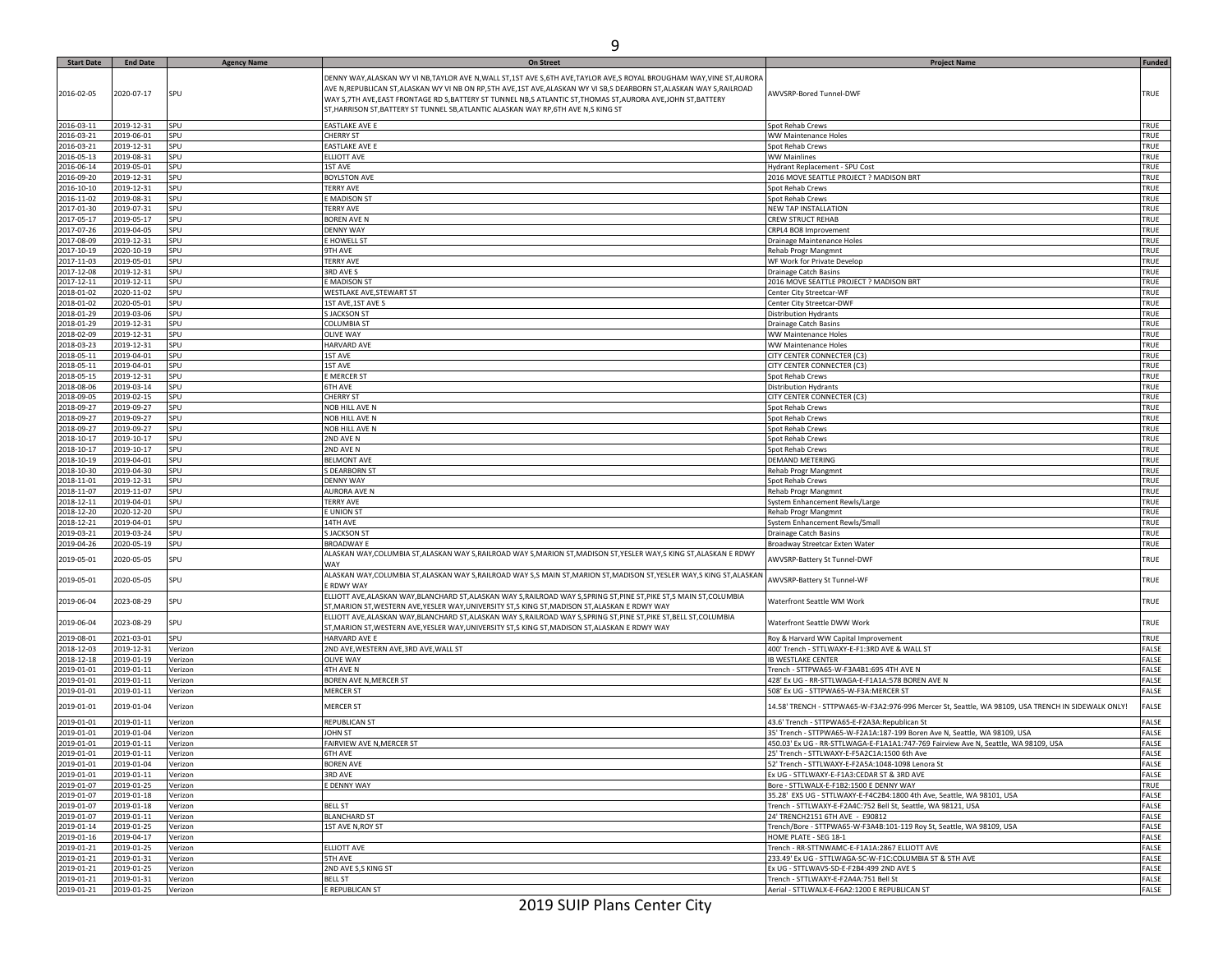| <b>Start Date</b> | <b>End Date</b> | <b>Agency Name</b> | <b>On Street</b>                                | <b>Project Name</b>                                                                                 | Funded       |
|-------------------|-----------------|--------------------|-------------------------------------------------|-----------------------------------------------------------------------------------------------------|--------------|
| 2019-01-21        | 2019-01-26      | Verizon            |                                                 | 25' TRENCH - 1000 DENNY WAY 90109                                                                   | FALSE        |
| 2019-01-28        | 2019-01-31      | Verizon            | <b>MERCER ST</b>                                | 10' TRENCH - STTPWA65-W-F3A1:998-1084 Mercer St, Seattle, WA 98109, USA                             | FALSE        |
|                   |                 |                    |                                                 |                                                                                                     |              |
| 2019-02-01        | 2019-02-08      | Verizon            | <b>TERRY AVE N</b>                              | 54' Ex UG - STTPWA65-W-F2A2A:1000-1046 Republican St, Seattle, WA 98109, USA                        | FALSE        |
| 2019-02-01        | 2019-02-08      | Verizon            | <b>BOREN AVE N</b>                              | 442' Ex UG - RR-STTLWAGA-E-F1A1:499 BOREN AVE N                                                     | FALSE        |
| 2019-02-04        | 2019-02-15      | Verizon            | 1ST AVE S                                       | Existing UG-262FT, & Trench-41FT- STTLWAVS-SD-E-F2B4D:448 1ST AVE S                                 | FALSE        |
| 2019-02-04        | 2019-02-15      | Verizon            | YALE AVE N, EASTLAKE AVE E, MERCER ST           | 844' Aerial - STTPWA65-E-F2A1:REPUBLICAN ST & YALE AVE N                                            | TRUE         |
| 2019-02-04        | 2019-02-15      |                    |                                                 | 2,181' Aerial - STTLWALX-E-F2A3A:1620-1698 17th Ave, Seattle, WA 98122, USA                         | FALSE        |
|                   |                 | Verizon            | E MADISON ST,17TH AVE, BROADWAY                 |                                                                                                     |              |
| 2019-02-04        | 2019-02-08      | Verizon            | LENORA ST                                       | Trench - STTLWAXY-E-F2A5C:700-758 Lenora St, Seattle, WA 98121, USA                                 | FALSE        |
| 2019-02-04        | 2019-02-15      | Verizon            | <b>SPRING ST</b>                                | 58' Trench - STTLWAGA-SC-W-F2B1A:291 SPRING ST                                                      | FALSE        |
| 2019-02-04        | 2019-02-22      | Verizon            |                                                 | Ex UG - 535" EXISTING CONDUIT STTLWAGA-SC-E-F1G1:493 UNION ST                                       | FALSE        |
|                   |                 |                    |                                                 |                                                                                                     |              |
| 2019-02-04        | 2019-02-15      | Verizon            | 2ND AVE                                         | 1002' Ex UG - STTLWAGA-SC-W-F2B1B:2ND AVE                                                           | FALSE        |
| 2019-02-04        | 2019-02-15      | Verizon            | PIKE ST                                         | Ex UG - 513.23' EXISTING UG STTLWAXY-E-F5A2C:204 Pike St, Seattle, WA 98101, USA                    | FALSE        |
| 2019-02-04        | 2019-02-08      | Verizon            |                                                 | 16' Trench - E90574                                                                                 | FALSE        |
| 2019-02-04        | 2019-03-22      | Verizon            |                                                 | HOME PLATE - SEG 18-2                                                                               | FALSE        |
| 2019-02-04        |                 |                    |                                                 |                                                                                                     | FALSE        |
|                   | 2019-02-08      | Verizon            |                                                 | 5' TRENCH 255 YALE AVE N 98109                                                                      |              |
| 2019-02-11        | 2019-02-22      | Verizon            | BOREN AVE N, TERRY AVE N, REPUBLICAN ST         | 659.31' Ex UG - STTPWA65-W-F2A2:498 Boren Ave N, Seattle, WA 98109, USA                             | FALSE        |
| 2019-02-11        | 2019-02-22      | Verizon            | YESLER WAY                                      | 137' Trench -137Ft - STTLWAVS-SD-E-F2A:186 YESLER WAY                                               | TRUE         |
| 2019-02-11        | 2019-02-22      | Verizon            | <b>TERRY AVE N</b>                              | 60' Trench - STTPWA65-W-F2A2B:589 TERRY AVE N                                                       | FALSE        |
|                   | 2019-02-15      |                    |                                                 |                                                                                                     | FALSE        |
| 2019-02-11        |                 | Verizon            | TAYLOR AVE N, MERCER ST                         | 724ft Trench - STTPWA65-W-F3A4A:652 TAYLOR AVE N                                                    |              |
| 2019-02-11        | 2019-02-22      | Verizon            | <b>CHERRY ST</b>                                | Aerial - STTLWALX-E-F4D2A1B1B1:MINOR AVE & CHERRY ST                                                | FALSE        |
|                   |                 |                    |                                                 | Ex UG - 471.6' EXISTING UG STTNWAHO-W-F1A1A1C1B:Seaboard Building, 1500 4th Ave, Seattle, WA 98101, |              |
| 2019-02-11        | 2019-02-22      | Verizon            | PIKE ST                                         | <b>USA</b>                                                                                          | FALSE        |
|                   |                 |                    |                                                 | 346ft Trench                                                                                        |              |
| 2019-02-11        | 2019-02-22      | Verizon            |                                                 |                                                                                                     | FALSE        |
|                   |                 |                    |                                                 | STTPWA65-E-F2A2A:1300-1350-1398 Harrison St, Seattle, WA 98109, USA                                 |              |
| 2019-02-11        | 2019-02-22      | Verizon            | 2ND AVE, 2ND AVE N                              | Trench - STTLWAXY-E-F1A3A2:161 2ND AVE                                                              | FALSE        |
| 2019-02-11        | 2019-02-22      | Verizon            | <b>OLIVE WAY</b>                                | E90277<br>98' Trench - 500 Olive Way                                                                | FALSE        |
|                   |                 |                    |                                                 |                                                                                                     |              |
| 2019-02-18        | 2019-02-22      | Verizon            | 4TH AVE S                                       | 533' Ex UG - STTLWAVS-SD-E-F1A1C1:800 4TH AVE S                                                     | TRUE         |
| 2019-02-18        | 2019-02-28      | Verizon            | <b>CEDAR ST</b>                                 | 15.3' Trench - STTLWAXY-W-F1D:BATTERY ST & ELLIOTT AVE                                              | FALSE        |
| 2019-02-18        | 2019-02-28      | Verizon            | <b>WESTERN AVI</b>                              | Trench - STTLWAXY-E-F5A3B:1920 Western Ave1                                                         | FALSE        |
| 2019-02-18        | 2019-02-28      | Verizon            | <b>SPRING ST</b>                                | 189' Ex UG - STTLWAGA-SC-W-F2B1A:SPRING ST                                                          | FALSE        |
|                   |                 |                    |                                                 |                                                                                                     |              |
| 2019-02-18        | 2019-02-28      | Verizon            | 5TH AVE S                                       | 249' Ex UG - STTLWAVS-SD-E-F1A1C3:5TH AVE S                                                         | FALSE        |
| 2019-02-18        | 2019-02-28      | Verizon            | 5TH AVE                                         | 556' AVP Ex UG - STTLWAGA-SC-W-F1A:5TH AVE                                                          | FALSE        |
| 2019-02-18        | 2019-02-28      | Verizon            | ENORA ST, BLANCHARD ST, WESTLAKE AVE, DENNY WAY | 2,727' Ex UG - STTLWAXY-E-F2A5:591 BLANCHARD ST                                                     | FALSE        |
| 2019-02-18        | 2019-02-22      | Verizon            | <b>EASTLAKE AVE E</b>                           | 220' Ex UG - RR-STTPWA65-E-F1A:1057 EASTLAKE AVE E                                                  | FALSE        |
|                   |                 |                    |                                                 |                                                                                                     |              |
| 2019-02-18        | 2019-02-22      | Verizon            | <b>BELLEVUE AVE E</b>                           | Bore - E90203                                                                                       | FALSE        |
| 2019-02-18        | 2019-02-22      | Verizon            | E MADISON ST                                    | 1,521' AERIAL 1401 MADISON ST 98122                                                                 | FALSE        |
| 2019-02-25        | 2019-03-01      | Verizon            | E MADISON ST                                    | 1,767' AERIAL 1301 E MADISON ST 98122                                                               | FALSE        |
| 2019-03-04        | 2019-03-22      | Verizon            | 5TH AVE                                         | 270.48' Ex UG - 501 Seneca St, Seattle, WA 98101, USA                                               | TRUE         |
|                   |                 |                    |                                                 |                                                                                                     |              |
| 2019-03-04        | 2019-03-18      | Verizon            | 4TH AVE                                         | Ex UG/AVP - 529.7' STTLWAGA-SC-E-F1G2:1400 4TH AVE                                                  | FALSE        |
| 2019-03-04        | 2019-03-15      | Verizon            | 5TH AVE, VIRGINIA ST                            | Trench - STTLWAXY-E-F4C2B:4TH AVE & VIRGINIA ST                                                     | FALSE        |
|                   |                 |                    |                                                 | Ex UG - 336.5' EXISTING UG STTNWAHO-W-F1A1A1C1B:Seaboard Building, 1500 4th Ave, Seattle, WA 98101, |              |
| 2019-03-04        | 2019-03-15      | Verizon            | PIKE ST                                         | USA                                                                                                 | FALSE        |
|                   |                 |                    |                                                 |                                                                                                     |              |
| 2019-03-04        | 2019-03-15      | Verizon            | <b>4TH AVE</b>                                  | Trench - STTLWAXY-E-F4C2C:1915 4th Ave, Seattle, WA 98101, USA                                      | FALSE        |
| 2019-03-04        | 2019-03-15      | Verizon            | 4TH AVE                                         | Trench - STTLWAXY-E-F2B1A4B2B2:2010 4th Ave, Seattle, WA 98121, USA                                 | FALSE        |
| 2019-03-04        | 2019-03-08      | Verizon            | <b>VALLEY ST</b>                                | 421' Ex UG - STTPWA65-W-F4:742 FAIRVIEW AVE N                                                       | FALSE        |
| 2019-03-04        | 2019-03-22      | Verizon            | ELLIOTT AVE W                                   | 1,615' Trench - STTLWAXY-W-F1D2B2B:1101 Elliott Ave W, Seattle, WA 98119, USA                       | FALSE        |
|                   |                 |                    |                                                 |                                                                                                     |              |
| 2019-03-04        | 2019-03-22      | Verizon            | PINE ST, 3RD AVE, PIKE ST                       | Ex UG -1,404FT- STTLWAXY-E-F5A2:VIRGINIA ST & 3RD AVE                                               | FALSE        |
| 2019-03-04        | 2019-04-01      | Verizon            |                                                 | WARE - FIRST HILL 14                                                                                | FALSE        |
| 2019-03-04        | 2019-04-01      | Verizon            |                                                 | WARE - FIRST HILL 8                                                                                 | FALSE        |
| 2019-03-04        | 2019-04-01      | Verizon            |                                                 | WARE - FIRST HILL 13                                                                                | FALSE        |
|                   |                 |                    |                                                 |                                                                                                     |              |
| 2019-03-04        | 2019-04-01      | Verizon            |                                                 | WARE FIRST HILL 5 UG                                                                                | FALSE        |
| 2019-03-04        | 2019-04-01      | Verizon            | 9TH AVE                                         | WARE - FIRST HILL 04                                                                                | FALSE        |
| 2019-03-04        | 2019-04-01      | Verizon            |                                                 | WARE - FIRST HILL 28                                                                                | FALSE        |
| 2019-03-04        | 2019-04-01      | Verizon            |                                                 | WARE - FIRST HILL 32                                                                                | FALSE        |
| 2019-03-11        | 2019-03-15      |                    | 4TH AVE                                         |                                                                                                     |              |
|                   |                 | Verizon            |                                                 | Trench - STTLWAXY-E-F4B1:2100 4TH AVE                                                               | FALSE        |
| 2019-03-11        | 2019-03-15      | Verizon            | 5TH AVE                                         | Trench - STTLWAXY-E-F1C2:400-498 Bell St, Seattle, WA 98121, USA                                    | FALSE        |
| 2019-03-11        | 2019-03-15      | Verizon            | <b>6TH AVE</b>                                  | Trench - STTLWAXY-E-F2A7:2200 6TH AVE                                                               | FALSE        |
| 2019-03-11        | 2019-03-22      | Verizon            | <b>6TH AVE</b>                                  | 388.94' EXISTING UG STTNWAHO-W-F1A1A1C:OLIVE WAY                                                    | FALSE        |
|                   |                 |                    | 4TH AVE                                         |                                                                                                     |              |
| 2019-03-11        | 2019-03-22      | Verizon            |                                                 | Trench - STTLWAGA-SC-W-F1:2699 4TH AVE                                                              | FALSE        |
| 2019-03-14        | 2019-03-31      | Verizon            | 2ND AVE                                         | 85' Trench - STTLWAGA-SC-W-F2B1C:2nd Ave                                                            | FALSE        |
| 2019-03-18        | 2019-03-29      | Verizon            | <b>SENECA ST</b>                                | Ex UG - STTLWAGA-SC-E-F1E2:4TH AVE & SENECA ST                                                      | FALSE        |
| 2019-03-18        | 2019-03-29      | Verizon            | ROY ST, 9TH AVE N, MERCER ST                    | AVP 1455' Ex UG - STTPWA65-W-F3A4:DEXTER AVE N & ROY ST                                             | FALSE        |
| 2019-03-18        | 2019-03-29      | Verizon            | SENECA ST, 1ST AVE                              | Trench - STTLWAGA-SC-W-F2B3:1245 1ST AVE                                                            | <b>FALSE</b> |
|                   |                 |                    |                                                 |                                                                                                     |              |
| 2019-03-18        | 2019-03-29      | Verizon            | 2ND AVE                                         | Trench - STTLWAXY-E-F4C3:1909 2ND AVE                                                               | FALSE        |
| 2019-03-18        | 2019-03-29      | Verizon            |                                                 | 78.50' Trench - STTLWAXY-E-F3A1B5:745 STEWART ST                                                    | FALSE        |
| 2019-03-18        | 2019-03-29      | Verizon            | 3RD AVE                                         | 665.26' Ex UG - STTLWAXY-E-F1C:2300-2312 3rd Ave, Seattle, WA 98121, USA                            | FALSE        |
| 2019-03-18        | 2019-03-22      | Verizon            | 5TH AVE                                         | Trench - STTLWAXY-E-F4B2:500-598 Lenora St, Seattle, WA 98121, USA                                  | FALSE        |
|                   |                 |                    |                                                 |                                                                                                     |              |
| 2019-03-18        | 2019-03-29      | Verizon            | <b>BELL ST</b>                                  | Trench - STTLWAXY-E-F2A:398 Bell St, Seattle, WA 98121, USA                                         | FALSE        |
| 2019-03-18        | 2019-03-29      | Verizon            | 4TH AVE S                                       | 775' Ex UG - STTLWAVS-SD-E-F1A1C2:4TH AVE S                                                         | FALSE        |
| 2019-03-18        | 2019-03-29      | Verizon            | <b>JAMES ST</b>                                 | 254.76' Trench - STTLWAVS-SD-E-F2A:399 JAMES ST                                                     | FALSE        |
| 2019-03-18        | 2019-03-29      | Verizon            | <b>WESTERN AVE</b>                              | Trench - STTLWAXY-E-F1A3A3:3000 Western Ave, Seattle, WA 98121, USA                                 | FALSE        |
|                   |                 |                    |                                                 |                                                                                                     | FALSE        |
| 2019-03-18        | 2019-03-29      | Verizon            | 4TH AVE                                         | Trench - STTLWAGA-SC-W-F1:2168 4TH AVE                                                              |              |
| 2019-03-18        | 2019-03-29      | Verizon            | STEWART ST, BOREN AVE                           | Ex UG - STTLWAXY-E-F2A5B4:2000 BOREN AVE                                                            | FALSE        |
| 2019-03-18        | 2019-03-22      | Verizon            | 14TH AVE                                        | 97' AERIAL 455 14TH AVE, 98122                                                                      | FALSE        |
| 2019-03-18        | 2019-03-29      | Verizon            | <b>MERCER ST</b>                                | 10' TRENCH 1000 MERCER ST, 98109                                                                    | FALSE        |
| 2019-03-25        | 2019-03-29      | Verizon            | DENNY WAY, BOREN AVE N, TERRY AVE N, JOHN ST    | AVP 2,063' Ex UG - RR-STTLWAGA-E-F1A:100 BOREN AVE N                                                | TRUE         |
|                   |                 |                    |                                                 |                                                                                                     |              |
| 2019-03-25        | 2019-03-29      | Verizon            | 1ST AVE, UNION ST                               | Trench - STTLWAGA-SC-W-F2D:1428 1ST AVE                                                             | FALSE        |
| 2019-03-25        | 2019-03-29      | Verizon            | S ROYAL BROUGHAM WAY, 1ST AVE S                 | 664' Trench - STTLWAVS-SD-W-F1A1C3B2:100 S ROYAL BROUGHAM WAY                                       | FALSE        |
| 2019-03-25        | 2019-03-29      | Verizon            | S ROYAL BROUGHAM WAY, OCCIDENTAL AVE S          | 757' Ex UG - STTLWAVS-SD-W-F1A1C3B3:OCCIDENTAL AVE S & S ROYAL BROUGHAM WAY                         | FALSE        |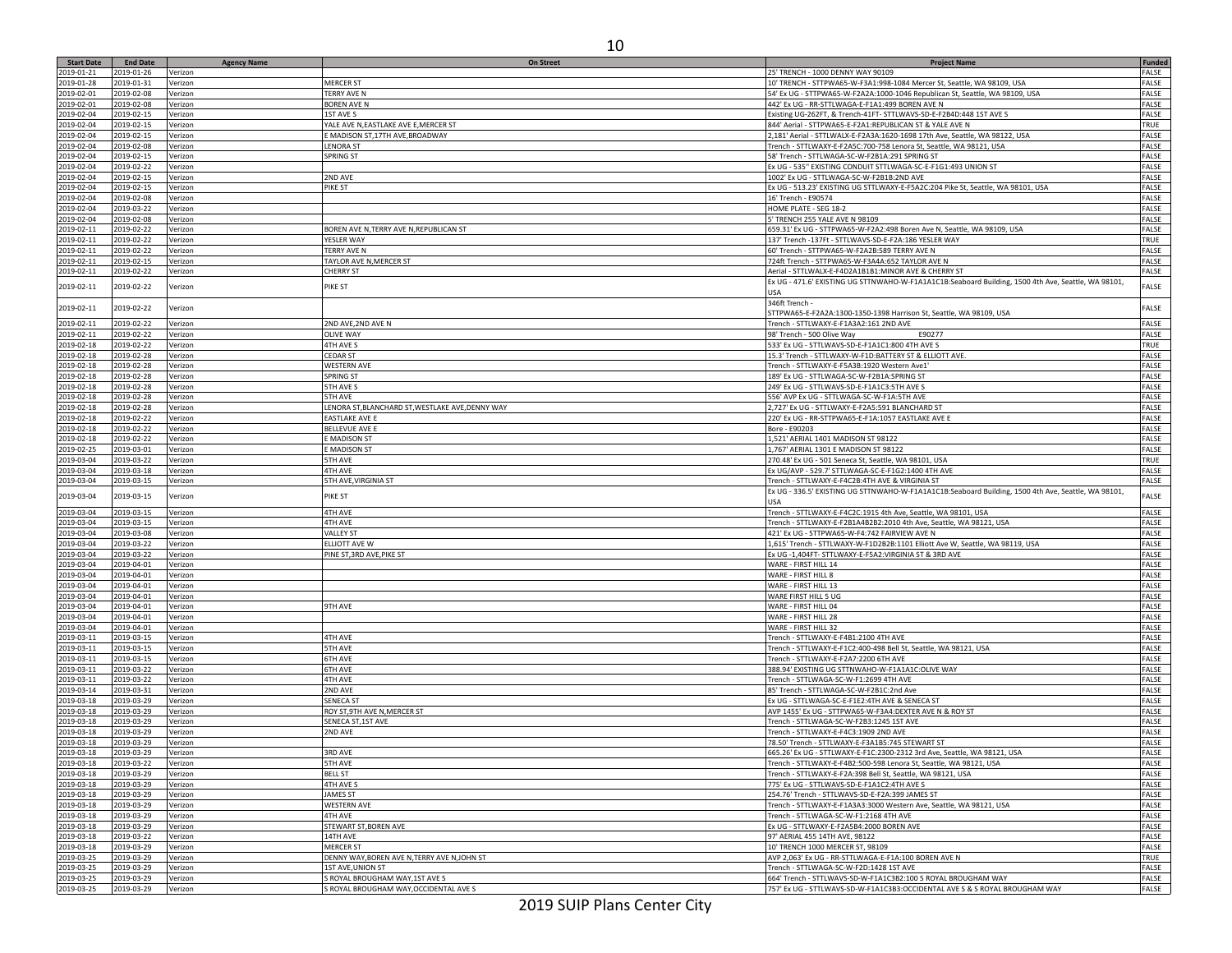| <b>Start Date</b>        | <b>End Date</b>          | <b>Agency Name</b> | <b>On Street</b>                                             | <b>Project Name</b>                                                                                                                       | Funded                       |
|--------------------------|--------------------------|--------------------|--------------------------------------------------------------|-------------------------------------------------------------------------------------------------------------------------------------------|------------------------------|
| 2019-03-25               | 2019-03-29               | Verizon            | 7TH AVE                                                      | Trench - STTLWAXY-E-F2A3:BLANCHARD ST & 7TH AVE                                                                                           | FALSE                        |
| 2019-03-25               | 2019-03-29               | Verizon            | E MERCER ST                                                  | 36' TRENCH 531 BROADWAY E, 98102                                                                                                          | FALSE                        |
| 2019-03-25               | 2019-03-29               | Verizon            |                                                              | 10' TRENCH 615 WESTLAKE AVE N, 98109                                                                                                      | FALSE                        |
| 2019-03-25<br>2019-03-25 | 2019-04-05<br>2019-04-05 | Verizon            | DEXTER AVE N<br>6TH AVE S                                    | 1,138' AERIAL 771 VALLEY ST, 98109                                                                                                        | <b>FALSE</b>                 |
| 2019-04-01               | 2019-04-12               | Verizon<br>Verizon | DENNY WAY, 5TH AVE N, PIKE ST, UNION ST, 6TH AVE             | 1,274' AERIAL 718 6TH AVE S, 98134<br>5,177' Ex UG - STTLWAGA-SC-E-F1:DENNY WAY & 6TH AVE                                                 | FALSE<br>TRUE                |
| 2019-04-01               | 2019-04-12               | Verizon            |                                                              | EXS- TRENCH 245.68' Ex UG - STTLWAXY-E-F4C2B2:445 STEWART ST                                                                              | FALSE                        |
| 2019-04-01               | 2019-04-12               | Verizon            | <b>JAMES ST</b>                                              | Trench - 252' TRENCH - UMP, 516 3RD AVE<br>E90221                                                                                         | FALSE                        |
| 2019-04-01               | 2019-04-13               | Verizon            | 6TH AVE S, SEATTLE BLVD S                                    | Install 1,274 of New Aerial Fiber & Splicing                                                                                              | FALSE                        |
| 2019-04-01               | 2019-04-12               | Verizon            | 10TH AVE E                                                   | 1603' AERIAL 708 10TH AVE E, 98102                                                                                                        | FALSE                        |
| 2019-04-01               | 2019-04-10               | Verizon            |                                                              | VZ - OPRA 27 & 32                                                                                                                         | TRUE                         |
| 2019-04-02               | 2019-05-02               | Verizon            |                                                              | VZB - DELOITTE                                                                                                                            | <b>FALSE</b>                 |
| 2019-04-08               | 2019-04-12               | Verizon            | <b>MERCER ST</b>                                             | 10' Trench - STTPWA65-W-F3A3:659 MERCER ST                                                                                                | FALSE                        |
| 2019-04-08               | 2019-04-19               | Verizon            | 3RD AVE, MARION ST                                           | 1902' Existing UG - 3RD AVE & MARION ST<br>E99459                                                                                         | FALSE                        |
| 2019-04-09<br>2019-04-15 | 2019-04-29<br>2019-04-26 | Verizon            | AIRPORT WAY S,S DEARBORN ST, 7TH AVE S<br><b>WESTERN AVE</b> | AVP Ex UG 5,836' - RR-STTLWAVS-W-F1:S DEARBORN ST,7TH AVE S, &AIRPORT WAY S<br>954' Trench - STTLWAGA-SC-W-F2B1B4:2ND AVE & SPRING ST:VZB | FALSE<br>TRUE                |
| 2019-04-15               | 2019-04-26               | Verizon<br>Verizon | UNIVERSITY ST                                                | 507.91' Trench - STTLWAGA-SC-E-F1E2B:SENECA ST & 4TH AVE                                                                                  | FALSE                        |
| 2019-04-15               | 2019-04-26               | Verizon            | UNIVERSITY ST, 5TH AVE, 6TH AVE                              | 1,144' Ex UG - STTLWAGA-SC-E-F1E1, STTLWAGA-SC-E-F1E: 6TH AVE,5TH AVE & UNIVERSITY ST                                                     | FALSE                        |
| 2019-04-15               | 2019-04-26               | Verizon            | <b>BATTERY ST</b>                                            | 222' Trench - STTLWAXY-W-F1:2300 Elliott Ave, Seattle, WA 98121, USA                                                                      | FALSE                        |
| 2019-04-15               | 2019-04-26               | Verizon            | <b>JAMES ST</b>                                              | 2,256.39' Ex UG - STTLWAVS-SD-E-F2A:955 JAMES ST                                                                                          | FALSE                        |
| 2019-04-15               | 2019-04-26               | Verizon            | <b>JOHN ST</b>                                               | AVP 428' Ex UG - RR-STTLWAGA-E-F1A:631 JOHN ST                                                                                            | FALSE                        |
| 2019-04-15               | 2019-04-26               | Verizon            | 4TH AVE, WALL ST                                             | Trench - STTLWAXY-E-F1B:347 WALL ST                                                                                                       | FALSE                        |
| 2019-04-15               | 2019-04-26               | Verizon            | 4TH AVE                                                      | Trench - STTLWAGA-SC-W-F1:2038 4TH AVE                                                                                                    | FALSE                        |
| 2019-04-15               | 2019-04-26               | Verizon            | 3RD AVE                                                      | Trench - STTLWAXY-E-F4A:2102 3RD AVE                                                                                                      | FALSE                        |
| 2019-04-15               | 2019-04-26               | Verizon            | WESTERN AVE, BELL ST                                         | 879' Ex UG - STTLWAXY-E-F2:2353 WESTERN AVE                                                                                               | FALSE                        |
| 2019-04-15<br>2019-04-22 | 2019-04-26<br>2019-05-10 | Verizon            | <b>JAMES ST</b><br>5TH AVE N, JOHN ST                        | Ex UG - STTLWAVS-SD-E-F2A:354 JAMES ST<br>AVP 1,056' Ex UG - RR-STTLWAGA-E-F1:125 5TH AVE N                                               | FALSE<br>FALSE               |
| 2019-05-06               | 2019-05-17               | Verizon<br>Verizon |                                                              | Ex UG -562Ft STTLWAGA-SC-W-F1:1300 4TH AVE                                                                                                | FALSE                        |
| 2019-05-06               | 2019-05-17               | Verizon            | 4TH AVE                                                      | 120.31' Ex UG - STTLWAGA-SC-W-F1C4:406 COLUMBIA ST                                                                                        | <b>FALSE</b>                 |
| 2019-05-06               | 2019-05-17               | Verizon            | COLUMBIA ST, 4TH AVE                                         | 779.08' Ex UG - STTLWAGA-SC-W-F1C3:799 4TH AVEST                                                                                          | FALSE                        |
| 2019-05-06               | 2019-05-24               | Verizon            | <b>MARION ST</b>                                             | 623.25ft - Ex UG - STTLWAGA-SC-W-F2B1B2:199 MARION ST                                                                                     | FALSE                        |
| 2019-05-06               | 2019-05-17               | Verizon            | <b>BOREN AVE</b>                                             | Trench - STTLWAXY-E-F2A5B1:1100 VIRGINIA ST                                                                                               | FALSE                        |
| 2019-05-06               | 2019-06-05               | Verizon            |                                                              | CRAN _ RWOR _ DTSEA2 _ 017                                                                                                                | FALSE                        |
| 2019-05-06               | 2019-05-26               | Verizon            |                                                              | HOME PLATE - DIG & REPAIR 1                                                                                                               | FALSE                        |
| 2019-05-06               | 2019-05-26               | Verizon            | 2ND AVE                                                      | HOME PLATE - DIG AND REPAIR 2                                                                                                             | FALSE                        |
| 2019-05-06               | 2019-06-06               | Verizon            |                                                              | CRAN_RWOR_DTSEA2_011                                                                                                                      | FALSE                        |
| 2019-05-20<br>2019-05-20 | 2019-05-31<br>2019-05-31 | Verizon<br>Verizon | <b>UNION ST</b><br><b>JAMES ST</b>                           | 382.75' Ex UG - 382.75' EXISTING UG STTLWAGA-SC-E-F1G:UNION ST<br>Trench - STTLWAVS-SD-E-F2C:199 JAMES ST                                 | <b>FALSE</b><br><b>FALSE</b> |
| 2019-05-20               | 2019-05-31               | Verizon            | 2ND AVE                                                      | 1,343.52 Existing UG - STTLWAGA-SC-W-F2:CEDAR ST & 2ND AVE                                                                                | FALSE                        |
| 2019-05-20               | 2019-05-31               | Verizon            | <b>VIRGINIA ST</b>                                           | 362.93Ft Ex UG - STTLWAXY-E-F5A2:1ST AVE & VIRGINIA ST                                                                                    | FALSE                        |
| 2019-05-27               | 2019-05-31               | Verizon            |                                                              | 62.27' Trench - STTPWA65-W-F2A2D1:400 WESTLAKE AVE N                                                                                      | FALSE                        |
| 2019-05-27               | 2019-06-14               | Verizon            | E THOMAS ST, BELMONT AVE E                                   | POT HOLE - 511 E THOMAS ST, 98102                                                                                                         | FALSE                        |
| 2019-06-01               | 2019-07-11               | Verizon            | 2ND AVE N                                                    | Verizon Wireless- Prefontaine 33                                                                                                          | FALSE                        |
| 2019-06-01               | 2019-07-01               | Verizon            | 1ST AVE, MARION ST                                           | Verizon Myrtle 28 and AT&T DT SEA 008 F                                                                                                   | FALSE                        |
| 2019-06-03               | 2019-06-14               | Verizon            | MELROSE AVE E                                                | Trench/Bore - 404' BORE 19' TRENCH, MH. 400 MELROSE AVE E - E90469                                                                        | FALSE                        |
| 2019-06-03               | 2019-07-03               | Verizon            |                                                              | CRAN_RWOR_DTSEA2_015                                                                                                                      | FALSE                        |
| 2019-06-10<br>2019-06-17 | 2019-07-01<br>2019-06-28 | Verizon            | <b>5TH AVE, STEWART ST</b>                                   | Red Barn SCL Circuit VZW/ATT                                                                                                              | FALSE<br>FALSE               |
| 2019-06-17               | 2019-06-28               | Verizon<br>Verizon | COLUMBIA ST, WESTERN AVE<br><b>SUMMIT AVE</b>                | 436' Trench - STTLWAGA-SC-W-F2B1B3:899 1ST AVE<br>Bore - STTLWALX-E-F4D2A1B1B1B:1252 SENECA ST                                            | FALSE                        |
| 2019-06-17               | 2019-06-28               | Verizon            | 2ND AVE                                                      | Ex UG - STTLWAGA-SC-W-F2:1900 2ND AVE                                                                                                     | FALSE                        |
| 2019-07-01               | 2019-07-12               | Verizon            | S MAIN ST                                                    | 271' Trench - STTLWAVS-SD-E-F2B1:S MAIN ST & 2ND AVE S                                                                                    | FALSE                        |
| 2019-07-01               | 2019-07-12               | Verizon            | 4TH AVE                                                      | 430.80' Trench - STTLWAGA-SC-W-F2:DENNY WAY & 4TH AVE                                                                                     | FALSE                        |
| 2019-07-01               | 2019-07-12               | Verizon            | <b>VIRGINIA ST</b>                                           | 306.53' Trench - STTLWAXY-E-F5A2:2ND AVE & VIRGINIA ST                                                                                    | FALSE                        |
| 2019-07-10               | 2019-07-30               | Verizon            | S KING ST, 6TH AVE S, 8TH AVE S, S WELLER ST                 | 2,575' Aerial - STTLWAVS-SD-E-F1A1C2B3C1:6TH AVE S & S WELLER ST                                                                          | TRUE                         |
| 2019-07-10               | 2019-07-30               | Verizon            | S JACKSON ST, 6TH AVE S, 5TH AVE S                           | 382' Trench - SITTLWAVS-SD-E-F1A1C : 6TH AVE S & S JACKSON ST                                                                             | FALSE                        |
| 2019-07-10               | 2019-07-30               | Verizon            | 4TH AVE S                                                    | 23' Trench POSSIBLE CORE BORE?- STTLWAVS-SD-E-F1A1B2C:310 4th Ave S                                                                       | FALSE                        |
| 2019-07-10               | 2019-07-30               | Verizon            | S WASHINGTON ST                                              | 321' Ex UG - STTLWAVS-SD-E-F1A1C2B3:S WASHINGTON ST                                                                                       | FALSE                        |
| 2019-07-10<br>2019-07-10 | 2019-07-30<br>2019-07-30 | Verizon            | 2ND AV ET S<br>5TH AVE S                                     | 40' Trench - STTLWAVS-SD-E-F1A1C2A:500-588 4th Ave S<br>117' Trench - STTLWAVS-SD-E-F1A1C2B3D:483-499 S Washington St                     | FALSE<br>FALSE               |
| 2019-07-10               | 2019-07-30               | Verizon<br>Verizon | 4TH AVE S                                                    | 161' Trench - STTLWAVS-SD-E-F1A1C2B2:114-198 Prefontaine PI S                                                                             | FALSE                        |
| 2019-07-10               | 2019-07-30               | Verizon            | PREFONTAINE PL S                                             | 556' Trench - STTLWAVS-SD-E-F1A1C2B1:101 Prefontaine PI S                                                                                 | FALSE                        |
| 2019-07-10               | 2019-07-30               | Verizon            | 4TH AVE S                                                    | 948' Ex UG - STTLWAVS-SD-E-F1A1C2B:4TH AVE S                                                                                              | FALSE                        |
| 2019-07-10               | 2019-07-30               | Verizon            | S WASHINGTON ST                                              | 355' Ex UG - STTLWAVS-SD-E-F1A1C2B3C:S WASHINGTON ST & 6TH AVE S                                                                          | FALSE                        |
| 2019-07-10               | 2019-07-30               | Verizon            | <b>S JACKSON ST</b>                                          | 660' Aerial - STTLWAVS-SD-E-F2:1412 S JACKSON ST                                                                                          | <b>FALSE</b>                 |
| 2019-07-15               | 2019-07-26               | Verizon            | <b>BOREN AVE</b>                                             | Trench - 849.7' TRENCH ON HOLD FOR WSCC REROUTE STTNWAHO-E-F1B2C:1801 Boren Ave, Seattle, WA 98101,                                       | TRUE                         |
| 2019-07-22               | 2019-07-31               | Verizon            | 1ST AVE                                                      | Trench - STTLWAGA-SC-W-F2B1B3:899 1ST AVE                                                                                                 | FALSE                        |
| 2019-07-22               | 2019-07-31               | Verizon            | 4TH AVE                                                      | 196' Trench -STTLWAXY-E-F1A5 :2699 4TH AVE                                                                                                | FALSE                        |
| 2019-08-01               | 2019-08-09               | Verizon            |                                                              | 368' BORE - STTPWA65-W-F2A2C:402 Terry Ave N, Seattle, WA 98109, USA                                                                      | FALSE                        |
| 2019-08-01               | 2019-08-16               | Verizon            | REPUBLICAN ST                                                | 619' TRENCH - STTPWA65-E-F2A3:1299 REPUBLICAN ST                                                                                          | FALSE                        |
| 2019-08-01               | 2019-08-09               | Verizon            |                                                              | Trench 150'- STTLWAVS-SD-E-F2B3A4:401 2nd Ave S                                                                                           | FALSE                        |
| 2019-08-01               | 2019-08-20               | Verizon            |                                                              | TRENCH - 36' STTLWAGA-SC-E-F1G1 - 4th Ave                                                                                                 | FALSE                        |
| 2019-08-05<br>2019-08-05 | 2019-09-20<br>2019-08-16 | Verizon            | 9TH AVE, VIRGINIA ST                                         | 582.47' Trench - STTLWAXY-E-F3A1B2:STEWART ST & 9TH AVE<br>397' BORE - STTPWA65-E-F2A2B1:301 Eastlake Ave E, Seattle, WA 98109, USA       | FALSE<br>FALSE               |
| 2019-08-05               | 2019-08-16               | Verizon<br>Verizon | 4TH AVE                                                      | 185.56' Trench - STTLWAXY-E-F4C2B:1900 4th Ave. Seattle, WA 98101, USA                                                                    | FALSE                        |
| 2019-08-19               | 2019-08-30               | Verizon            | 6TH AVE                                                      | 118' Trench - STTLWAXY-E-F3A1A:1890 6TH AVE                                                                                               | FALSE                        |
| 2019-08-19               | 2019-08-30               | Verizon            | 6TH AVE                                                      | 241' Ex UG - STTLWAXY-E-F3A1C:OLIVE WAY & 6TH AVE                                                                                         | FALSE                        |
| 2019-08-19               | 2019-08-30               | Verizon            | DEXTER AVE N, REPUBLICAN ST                                  | 656' Trench - STTPWA65-W-F2A2D3B:499 DEXTER AVE N                                                                                         | FALSE                        |
| 2019-08-19               | 2019-08-30               | Verizon            | TERRY AVE N, VALLEY ST                                       | 711' Trench - STTPWA65-W-F3A5:1034-1048 Valley St, Seattle, WA 98109, USA                                                                 | <b>FALSE</b>                 |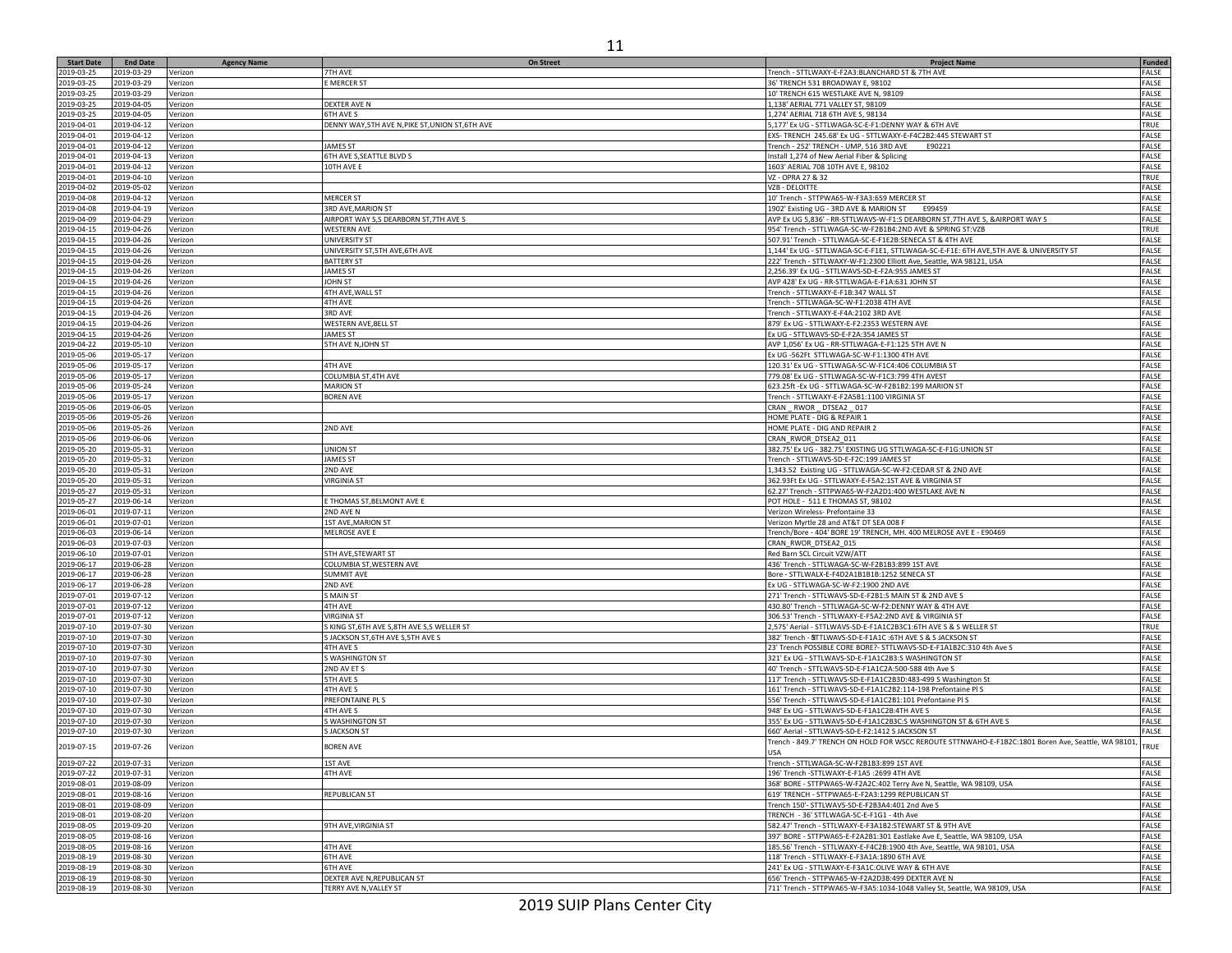|                   |                        |                    | ∸∸                                                                                                                                                                                                                                                                                                                                                                                                                           |                                                        |               |
|-------------------|------------------------|--------------------|------------------------------------------------------------------------------------------------------------------------------------------------------------------------------------------------------------------------------------------------------------------------------------------------------------------------------------------------------------------------------------------------------------------------------|--------------------------------------------------------|---------------|
| <b>Start Date</b> | <b>End Date</b>        | <b>Agency Name</b> | <b>On Street</b>                                                                                                                                                                                                                                                                                                                                                                                                             | <b>Project Name</b>                                    | Funded        |
| 19-08-19          | 2019-08-30             | Verizon            | 7TH AVE                                                                                                                                                                                                                                                                                                                                                                                                                      | 215.35' TRENCH STTNWAHO-W-F1A1A1C1A1:PIKE ST & 7TH AVE | FALSE         |
| 19-08-19          | 2019-08-30             | Verizon            | 14TH AVE S.RAINIER AVE S                                                                                                                                                                                                                                                                                                                                                                                                     | 310' Bore - STTLWAVS-E-F1A:14TH AVE S                  | <b>FALSE</b>  |
| 19-08-26          | 2019-08-30             | Verizon            | <b>DENNY WAY</b>                                                                                                                                                                                                                                                                                                                                                                                                             | 339' Trench - STTPWA65-E-F2A2B4C:1309 STEWART ST       | <b>FALSE</b>  |
| 19-09-02          | 2019-09-13             | Verizon            | 9TH AVE N                                                                                                                                                                                                                                                                                                                                                                                                                    | 149' Trench - STTPWA65-W-F2A2D4:500 9TH AVE N          | FALSE         |
|                   | $\sim$ 00.00 0010.0010 | $\cdots$           | $\mathbf{1} + \mathbf{1} + \mathbf{1} + \mathbf{1} + \mathbf{1} + \mathbf{1} + \mathbf{1} + \mathbf{1} + \mathbf{1} + \mathbf{1} + \mathbf{1} + \mathbf{1} + \mathbf{1} + \mathbf{1} + \mathbf{1} + \mathbf{1} + \mathbf{1} + \mathbf{1} + \mathbf{1} + \mathbf{1} + \mathbf{1} + \mathbf{1} + \mathbf{1} + \mathbf{1} + \mathbf{1} + \mathbf{1} + \mathbf{1} + \mathbf{1} + \mathbf{1} + \mathbf{1} + \mathbf{1} + \mathbf$ | $0.001 \times 10^{-10}$                                | $1 - 10 - 10$ |

| 2019-08-19               | 2019-08-30               | Verizon                                          | 7TH AVE                                                                                           | 215.35' TRENCH STTNWAHO-W-F1A1A1C1A1:PIKE ST & 7TH AVE                                                                                                                | FALSE          |
|--------------------------|--------------------------|--------------------------------------------------|---------------------------------------------------------------------------------------------------|-----------------------------------------------------------------------------------------------------------------------------------------------------------------------|----------------|
|                          | 2019-08-30               | Verizon                                          | 14TH AVE S, RAINIER AVE S                                                                         | 310' Bore - STTLWAVS-E-F1A:14TH AVE S                                                                                                                                 | FALSE          |
| 2019-08-26               | 2019-08-30               | Verizon                                          | <b>DENNY WAY</b>                                                                                  | 339' Trench - STTPWA65-E-F2A2B4C:1309 STEWART ST                                                                                                                      | FALSE          |
| 2019-09-02               | 2019-09-13               | Verizon                                          | 9TH AVE N                                                                                         | 149' Trench - STTPWA65-W-F2A2D4:500 9TH AVE N                                                                                                                         | FALSE          |
|                          |                          |                                                  | HARRISON ST, 9TH AVE N, WESTLAKE AVE N                                                            |                                                                                                                                                                       | FALSE          |
| 2019-09-02               | 2019-09-13               | Verizon                                          |                                                                                                   | 802' Trench - STTPWA65-W-F2A2D2:404 9TH AVE N                                                                                                                         |                |
| 2019-09-02               | 2019-09-13               | Verizon                                          | 8TH AVE N                                                                                         | 319' Trench - STTPWA65-W-F2A2D3C:556-598 8th Ave N, Seattle, WA 98109, USA                                                                                            | FALSE          |
| 2019-09-02               | 2019-09-13               | Verizon                                          | <b>COLUMBIA ST</b>                                                                                | 216.41' Trench - STTLWAGA-SC-W-F1C1:COLUMBIA ST & 5TH AVE                                                                                                             | FALSE          |
| 2019-09-02               | 2019-09-13               | Verizon                                          | <b>WESTERN AVE</b>                                                                                | Trench - 694' TRENCH, MH 815 WESTERN AVE - E90751                                                                                                                     | FALSE          |
| 2019-09-04               | 2019-09-20               | Verizon                                          | <b>SPRING ST</b>                                                                                  | 703' Bore - STTLWALX-E-F4D2A1B1B1A:MINOR AVE & SPRING ST                                                                                                              | FALSE          |
| 2019-09-09               | 2019-09-29               | Verizon                                          | <b>SEATTLE BLVD S</b>                                                                             | 380' Trench - STTLWAVS-SD-E-F1A1C:S DEARBORN ST & SEATTLE BLVD S                                                                                                      | TRUE           |
|                          |                          |                                                  |                                                                                                   |                                                                                                                                                                       |                |
| 2019-09-09               | 2019-09-29               | Verizon                                          | S KING ST, 5TH AVE S                                                                              | 434' Trench - STTLWAVS-SD-E-F1A1C2B3C2:5TH AVE S & S KING ST                                                                                                          | TRUE           |
| 2019-09-09               | 2019-09-20               | Verizon                                          | 8TH AVE N                                                                                         | 484' Trench - STTPWA65-W-F2A2D3A:799 HARRISON ST                                                                                                                      | FALSE          |
| 2019-09-09               | 2019-09-27               | Verizon                                          | <b>4TH AVE</b>                                                                                    | 706' Trench - STTLWAXY-E-F1C1:2317-2321 4th Ave, Seattle, WA 98121, USA                                                                                               | FALSE          |
| 2019-09-16               | 2019-09-27               | Verizon                                          | <b>WESTERN AVE</b>                                                                                | 703' Trench - STTLWAGA-SC-W-F2B1B4:SPRING ST & WESTERN AVE                                                                                                            | FALSE          |
| 2019-09-16               | 2019-09-27               | Verizon                                          | <b>WESTERN AVE</b>                                                                                | 508' Trench - STTLWAXY-E-F5A3A:1786 WESTERN AVE                                                                                                                       | FALSE          |
| 2019-09-16               | 2019-09-27               |                                                  | <b>REPUBLICAN ST</b>                                                                              | 598' Trench - STTPWA65-W-F2A2D3:WESTLAKE AVE N & REPUBLICAN ST                                                                                                        | FALSE          |
|                          |                          | Verizon                                          |                                                                                                   |                                                                                                                                                                       |                |
| 2019-09-16               | 2019-09-27               | Verizon                                          | <b>REPUBLICAN ST</b>                                                                              | Bore 307' - STTPWA65-W-F2A2D:TERRY AVE N & REPUBLICAN ST                                                                                                              | FALSE          |
| 2019-09-16               | 2019-09-27               | Verizon                                          | <b>UNION ST</b>                                                                                   | Trench - 423' TRENCH STTLWAGA-SC-E-F1C:UNION ST                                                                                                                       | FALSE          |
| 2019-09-16               | 2019-09-27               | Verizon                                          | 2ND AVE                                                                                           | 295' Trench - STTLWAGA-SC-W-F2B1:2ND AVE                                                                                                                              | FALSE          |
| 2019-09-16               | 2019-09-27               | Verizon                                          | <b>WESTERN AVE</b>                                                                                | Trench - 954' TRENCH, MH UMP 1015 WESTERN AVE E90511                                                                                                                  | FALSE          |
| 2019-10-01               | 2019-10-11               | Verizon                                          |                                                                                                   | POT HOLE FOR 274' BORE & 47' TRENCH 1401 JACKSON ST 98144                                                                                                             | FALSE          |
|                          |                          |                                                  |                                                                                                   |                                                                                                                                                                       |                |
| 2019-10-07               | 2019-10-18               | Verizon                                          | <b>CEDAR ST</b>                                                                                   | 190' TRENCH 2601 ELLIOTT AVE, 98121                                                                                                                                   | FALSE          |
| 2019-10-21               | 2019-10-31               | Verizon                                          | <b>WESTERN AVE</b>                                                                                | 865' Trench - STTLWAXY-E-F5:BELL ST & WESTERN AVE                                                                                                                     | FALSE          |
| 2019-10-21               | 2019-10-31               | Verizon                                          | <b>ALASKAN WAY</b>                                                                                | 1,695' Trench - STTLWAXY-W-F1A:2506-2522 Alaskan Way                                                                                                                  | FALSE          |
| 2019-11-04               | 2019-11-15               | Verizon                                          | <b>WESTERN AVE</b>                                                                                | 319' Trench - STTLWAXY-E-F5A3:1999 WESTERN AVE                                                                                                                        | FALSE          |
| 2019-11-04               | 2019-11-15               | Verizon                                          | SUMMIT AVE E,E THOMAS ST                                                                          | 593' BORE & 17' TRENCH 411 E THOMAS ST, 98102                                                                                                                         | FALSE          |
|                          |                          |                                                  |                                                                                                   |                                                                                                                                                                       |                |
| 2019-11-04               | 2019-11-22               | Verizon                                          | E THOMAS ST, BELMONT AVE E                                                                        | 487' BORE & 9' TRENCH 411 E THOMAS ST, 98102                                                                                                                          | FALSE          |
| 2011-11-07               | 2022-12-31               | Washington State Department of<br>Transportation | HARRISON ST, 6TH AVE N                                                                            | SR 99 Tunnel                                                                                                                                                          | TRUE           |
| 2017-03-11               | 2020-10-05               | Washington State Department of                   | I5 NB                                                                                             | I-5/NB Seneca St to SR 520 - Mobility Improvements                                                                                                                    | TRUE           |
|                          |                          | Transportation<br>Washington State Department of |                                                                                                   |                                                                                                                                                                       |                |
| 2017-08-01               | 2023-01-31               | Transportation<br>Washington State Department of | ALASKAN WAY                                                                                       | Seattle Multimodel Terminal at Colman Dock Project                                                                                                                    | TRUE           |
| 2018-02-12               | 2019-05-31               | Transportation                                   | ALASKAN WY VI NB,S ATLANTIC ST,EAST FRONTAGE RD S,S ROYAL BROUGHAM WAY,6TH AVE N,ALASKAN WY VI SB | SR 99 South Access Stage 1 (SA1) - Dates dependent on SR 99 Tunnel completion - SR 99 Connections                                                                     | TRUE           |
| 2018-02-20               | 2019-11-25               | Washington State Department of<br>Transportation | <b>IS EXPRESS</b>                                                                                 | I-5/Express Lanes Entrances - Electronic Sign Replacement                                                                                                             | TRUE           |
| 2018-03-12               | 2029-12-31               | Washington State Department of<br>Transportation | ALASKAN WY VI NB, ALASKAN WY VI SB OFF RP, S ROYAL BROUGHAM WAY, ALASKAN WAY S, ALASKAN WY VI SB  | SR99 Tunnel South Portal                                                                                                                                              | FALSE          |
| 2018-03-12               | 2029-12-31               | Washington State Department of                   | AURORA AVE N, REPUBLICAN ST, HARRISON ST, 6TH AVE N, THOMAS ST                                    | SR 99 North Portal                                                                                                                                                    | FALSE          |
| 2018-05-01               | 2019-12-31               | Transportation<br>Washington State Department of | I5 SB                                                                                             | I-5/SB S Lucile St to Spring St - Pavement Repair                                                                                                                     | FALSE          |
|                          |                          | Transportation<br>Washington State Department of |                                                                                                   |                                                                                                                                                                       |                |
| 2018-05-14               | 2020-10-15               | Transportation<br>Washington State Department of | <b>AURORA AVE N</b>                                                                               | SR 99 - Roy St to N 145th St Paving and ADA ComplianceProject                                                                                                         | TRUE           |
| 2018-05-22               | 2019-03-12               | Transportation                                   | YESLER WAY                                                                                        | Colman Dock \ LPS Panels                                                                                                                                              | FALSE          |
| 2018-08-01               | 2019-12-31               | Washington State Department of                   | I5 NB                                                                                             | Northbound I-5 MLK to NE Ravenna Bridge - Grinding and concrete panel work                                                                                            | TRUE           |
|                          |                          | Transportation                                   |                                                                                                   |                                                                                                                                                                       |                |
| 2018-11-15               | 2019-07-31               | Washington State Department of                   | ALASKAN WY VI SB                                                                                  | SR 99 Demolition - Pike Street to BST South Portal                                                                                                                    | TRUE           |
| 2018-11-15               | 2019-04-08               | Transportation<br>Washington State Department of | WESTERN AVE, COLUMBIA ST ON RP                                                                    | SR 99 Demolition - Columbia Street Ramp                                                                                                                               | TRUE           |
| 2018-11-17               | 2024-05-31               | Transportation<br>Washington State Department of | I5 SB                                                                                             | I-5 / S Boeing Access Rd to Northgate - Concrete Pavement                                                                                                             | TRUE           |
|                          |                          | Transportation<br>Washington State Department of |                                                                                                   |                                                                                                                                                                       |                |
| 2018-11-17               | 2024-05-31               | Transportation<br>Washington State Department of | 15 SB, 15 NB                                                                                      | I-5 / S Boeing Access Rd to Northgate - Concrete Pavement Rehab<br>SR 99/Alaskan Way Viaduct Demolition, Battery Street Tunnel Decommissioning, North Surface Streets | TRUE           |
| 2019-02-08               | 2020-09-25               | Transportation<br>Washington State Department of | ALASKAN WY VI NB, ALASKAN WY VI SB                                                                | Connections                                                                                                                                                           | TRUE           |
| 2019-02-08               | 2020-11-20               | Transportation                                   | BATTERY ST TUNNEL SB, BATTERY ST TUNNEL NB                                                        | SR 99 Demolition - BST Decommissioning                                                                                                                                | TRUE           |
| 2019-02-08               | 2019-09-30               | Washington State Department of<br>Transportation | <b>MARION ST</b>                                                                                  | SR 99 Demolition - Demo Existing Marion St. Pedestrian Bridge                                                                                                         | FALSE          |
| 2019-02-08               | 2019-09-30               | Washington State Department of<br>Transportation | SENECA ST                                                                                         | SR 99 Demolition - Seneca St. Off-Ramp Demolition                                                                                                                     | FALSE          |
| 2019-02-08               | 2020-08-04               | Washington State Department of<br>Transportation | HARRISON ST, THOMAS ST, AURORA AVE N, JOHN ST                                                     | SR Demolition - North Surface Streets                                                                                                                                 | TRUE           |
| 2019-02-08               | 2019-09-30               | Washington State Department of<br>Transportation |                                                                                                   | SR 99 Demolition Project - Temporary Marion St. Pedestrian Bridge                                                                                                     | FALSE          |
| 2019-09-12               | 2019-10-23               | Washington State Department of                   | ALASKAN WY VI SB                                                                                  | <b>Temporary Marion St Realignment</b>                                                                                                                                | FALSE          |
| 2018-03-01               | 2019-02-08               | Transportation<br>Wave                           | <b>S JACKSON ST</b>                                                                               | Segment 1 - Viaduct Relo - S Jackson St Crossing                                                                                                                      | FALSE          |
| 2018-03-01               | 2019-02-08               | Wave                                             | S MAIN ST                                                                                         | Segment 1 - Viaduct Relo - S Main St Crossing                                                                                                                         | FALSE          |
| 2018-03-01               | 2019-02-08               | Wave                                             | ALASKAN WY VI SB                                                                                  | Segment 1 - Viaduct Relo - Yesler Way Crossing                                                                                                                        | FALSE          |
|                          |                          |                                                  | <b>WALL ST</b>                                                                                    | Belltown Backbone Tie-In                                                                                                                                              |                |
| 2018-03-01               | 2019-03-31               | Wave                                             |                                                                                                   |                                                                                                                                                                       | FALSE          |
| 2018-06-01               | 2019-02-08               | Wave                                             | S KING ST                                                                                         | Segment 1 - Viaduct Relo - S King St Crossing                                                                                                                         | FALSE          |
| 2018-06-01<br>2018-07-01 | 2019-02-08<br>2019-03-31 | Wave<br>Wave                                     | ALASKAN WAY S<br>ALASKAN WY VI NB.ALASKAN E RDWY WAY                                              | King to Yesler Temp. Pole Attachments<br>Remove Coax & Fiber Cable                                                                                                    | FALSE<br>FALSE |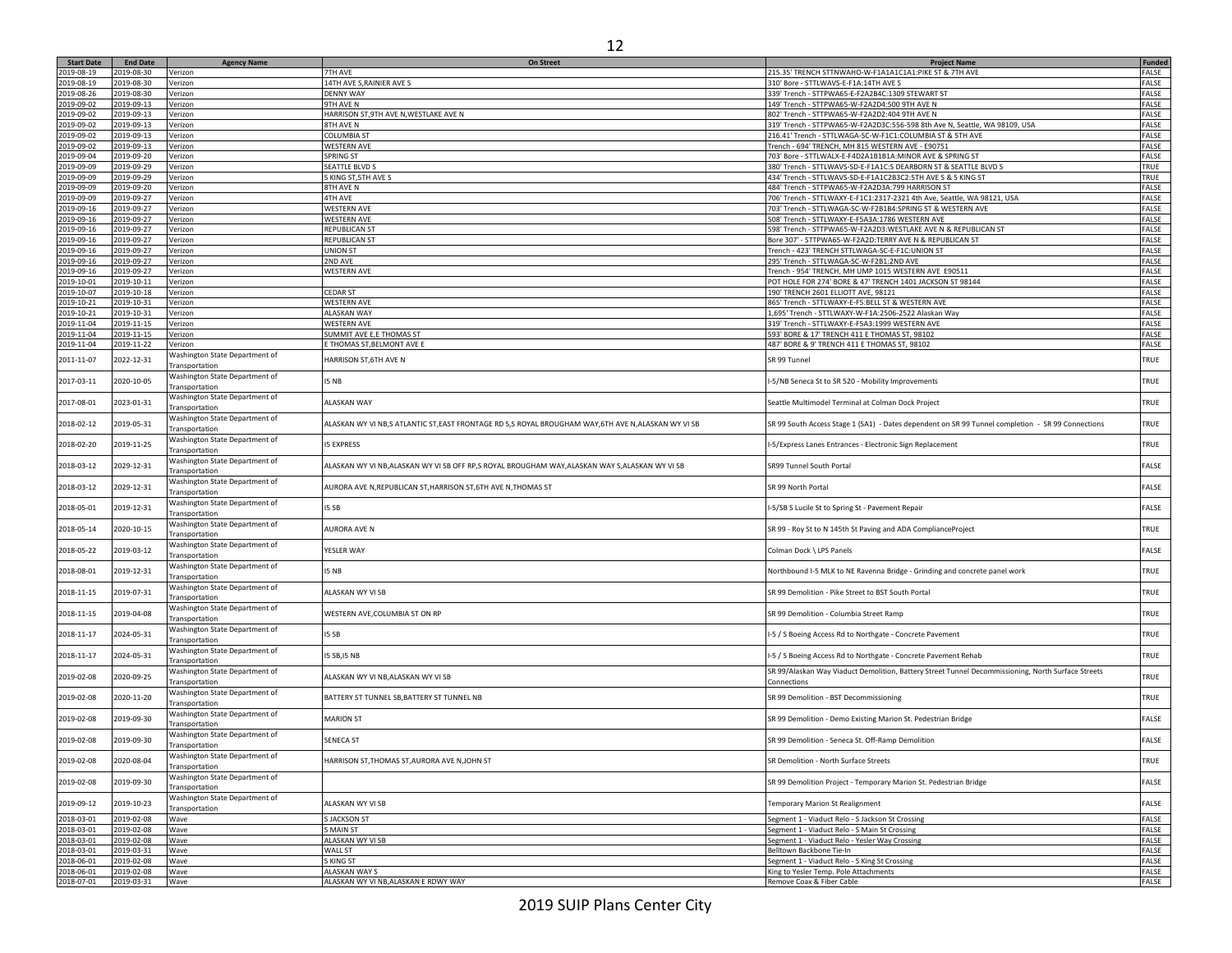| <b>Start Date</b> | <b>End Date</b> | <b>Agency Name</b>   | <b>On Street</b>                                                                                                   | <b>Project Name</b>                           | Funded       |
|-------------------|-----------------|----------------------|--------------------------------------------------------------------------------------------------------------------|-----------------------------------------------|--------------|
| 2018-08-01        | 2019-03-29      | Wave                 |                                                                                                                    | Connect to Belltown backbone Wall to Vine     | FALSE        |
| 2018-08-01        | 2019-02-08      | Wave                 |                                                                                                                    | Pine St WAVE crossing                         | FALSE        |
| 2018-10-01        | 2019-03-15      | Wave                 | <b>BROAD ST</b>                                                                                                    | Bay Vista Apts - 100016565                    | FALSE        |
| 2018-10-30        | 2019-03-08      | Wave                 | YESLER WAY                                                                                                         | WFS - Ferry Landing - Yesler St               | FALSE        |
| 2018-12-11        | 2019-02-08      | Wave                 | SPRING ST, ALASKAN WAY                                                                                             | Segment 2 - Viaduct Relo - Spring St Crossing | FALSE        |
| 2018-12-11        | 2019-02-08      | Wave                 | ALASKAN WY VI NB,ALASKAN E RDWY WAY                                                                                | <b>Pike Street Crossing</b>                   | FALSE        |
| 2019-01-21        | 2019-02-08      | Wave                 | 8TH AVE S, 12TH AVE S, S KING ST, S WELLER ST                                                                      | 100019822 - King St Relo                      | TRUE         |
| 2019-01-22        | 2019-01-29      | Wave                 | <b>TERRY AVE N</b>                                                                                                 | Wave Broadband Fiber Repair                   | FALSE        |
| 2019-01-23        | 2019-01-25      |                      |                                                                                                                    |                                               | FALSE        |
|                   |                 | Wave                 | 12TH AVE E                                                                                                         | Aaron Schmidt                                 |              |
| 2019-02-05        | 2019-02-05      | Wave                 | 12TH AVE E,15TH AVE E                                                                                              | Wave Repair of Aerial Facilities              | FALSE        |
| 2019-02-12        | 2019-03-15      | Wave                 | ROY ST, DEXTER AVE N                                                                                               | 700 Dexter Relo                               | TRUE         |
| 2019-02-18        | 2019-03-29      | Wave                 | E JOHN ST, 12TH AVE E                                                                                              | Interlaken - 12th and John                    | <b>FALSE</b> |
| 2019-02-26        | 2019-03-26      | Wave                 | 8TH AVE S,12TH AVE S,S KING ST,S WELLER ST                                                                         | Wave 144ct Fiber Backbone Viaduct Relocation  | FALSE        |
| 2019-02-28        | 2019-03-15      | Wave                 | DEXTER AVE, 7TH AVE, BELL ST, DEXTER AVE N                                                                         | Fiber Augment - 100020213                     | TRUE         |
| 2018-12-10        | 2019-01-11      | Zayo Fiber Solutions | 7TH AVE                                                                                                            | Trench - ZAYO_CRAN_RWOR_DTSEA_016E            | TRUE         |
| 2018-12-10        | 2019-01-11      | Zayo Fiber Solutions | <b>LENORA ST</b>                                                                                                   | ZAYO - AMERICAN SEAFOOD'S GROUP               | <b>TRUE</b>  |
| 2018-12-10        | 2019-01-11      | Zayo Fiber Solutions | 2ND AVE                                                                                                            | ZAYO - BROADACRES - 1601 2ND AVE              | TRUE         |
| 2019-01-07        | 2019-02-01      | Zayo Fiber Solutions | HARVARD AVE E,E HARRISON ST                                                                                        | ZAYO_CRAN_RWOR_CAPHL_006A                     | TRUE         |
| 2019-01-07        | 2019-03-29      | Zayo Fiber Solutions | 15TH AVE,S MAIN ST,E JEFFERSON ST,12TH AVE,12TH AVE S                                                              | ZAYO_CRAN_RWOR_DTSEA_057F - RE-ROUTE          | TRUE         |
| 2019-01-12        | 2019-01-26      | Zayo Fiber Solutions | 4TH AVE                                                                                                            | Trench - ZAYO_CRAN_RWOR_DTSEA_034G            | <b>TRUE</b>  |
| 2019-01-14        | 2019-02-08      |                      | HARVARD AVE E                                                                                                      | ZAYO_CRAN_RWOR_CAPHL_004C                     | TRUE         |
|                   |                 | Zayo Fiber Solutions |                                                                                                                    |                                               |              |
| 2019-01-14        | 2019-02-15      | Zayo Fiber Solutions | <b>THOMAS ST, HARVARD AVE E</b>                                                                                    | ZAYO_CRAN_RWOR_CAPHL_005B                     | TRUE         |
| 2019-01-14        | 2019-02-08      | Zayo Fiber Solutions | 12TH AVE E, <mark>E REPUBLICAN ST,HARVARD AVE E</mark>                                                             | ZAYO_CRAN_RWOR_CAPHL_001F                     | TRUE         |
| 2019-01-14        | 2019-02-22      | Zayo Fiber Solutions | E OLIVE WAY, BOYLSTON AVE E                                                                                        | ZAYO_CRAN_RWOR_CAPHL_003B                     | <b>TRUE</b>  |
| 2019-01-15        | 2019-02-01      | Zayo Fiber Solutions | CHERRY ST, MINOR AVE                                                                                               | Aerial - ZAYO_CRAN_RWOR_DTSEA_055             | TRUE         |
| 2019-01-19        | 2019-02-01      | Zayo Fiber Solutions | <b>WESTLAKE AVE N</b>                                                                                              | Aerial - CRAN_RWOR_DTSEA_068                  | TRUE         |
| 2019-01-22        | 2019-02-09      | Zayo Fiber Solutions |                                                                                                                    | Trench - ZAYO_CRAN_RWOR_DTSEA_019A            | TRUE         |
| 2019-01-28        | 2019-02-22      | Zayo Fiber Solutions | E REPUBLICAN ST, BELMONT AVE E                                                                                     | ZAYO_CRAN_RWOR_CAPHL_007D                     | TRUE         |
|                   |                 |                      |                                                                                                                    |                                               |              |
| 2019-01-29        | 2019-02-23      | Zayo Fiber Solutions | E ROY ST,19TH AVE E,E HOWE ST,E MERCER ST,15TH AVE E,GRANDVIEW PL E,E ALOHA ST,18TH AVE E,FEDERAL AVE E,11TH AVE E | ZAYO - 10063675- CAPITOL HILL GALER?          | TRUE         |
| 2019-01-30        | 2019-02-16      | Zayo Fiber Solutions | <b>SENECA ST</b>                                                                                                   | Aerial - CRAN RWOR DTSEA 021                  | TRUE         |
| 2019-01-30        | 2019-02-16      | Zayo Fiber Solutions | S WASHINGTON ST                                                                                                    | Trench - ZAYO_CRAN_RWOR_DTSEA_041F            | TRUE         |
| 2019-01-31        | 2019-02-23      |                      | <b>E MADISON ST</b>                                                                                                | Aerial - CRAN RWOR DTSEA 058                  | TRUE         |
|                   |                 | Zayo Fiber Solutions |                                                                                                                    |                                               |              |
| 2019-01-31        | 2019-02-26      | Zayo Fiber Solutions | DEXTER AVE N                                                                                                       | Trench - ZAYO - CRAN_RWOR_DTSEA_089A          | TRUE         |
| 2019-02-01        | 2019-02-23      | Zayo Fiber Solutions | WALL ST                                                                                                            | Aerial - CRAN_RWOR_DTSEA_070                  | TRUE         |
| 2019-02-01        | 2019-02-23      | Zayo Fiber Solutions |                                                                                                                    | Trench - ZAYO - CRAN_RWOR_DTSEA_069D          | TRUE         |
| 2019-02-02        | 2019-02-23      | Zayo Fiber Solutions | 4TH AVE S                                                                                                          | Trench - ZAYO_CRAN_RWOR_DTSEA_035B            | TRUE         |
| 2019-02-05        | 2019-02-26      | Zayo Fiber Solutions | WESTERN AVE                                                                                                        | Trench - ZAYO_CRAN_RWOR_DTSEA_086D            | TRUE         |
| 2019-02-09        | 2019-03-02      | Zayo Fiber Solutions | <b>HARVARD AVE</b>                                                                                                 | Aerial - CRAN RWOR DTSEA 052                  | TRUE         |
| 2019-02-12        | 2019-03-05      | Zayo Fiber Solutions | <b>JAMES ST</b>                                                                                                    | Trench - ZAYO_CRAN_RWOR_DTSEA_038G            | TRUE         |
| 2019-02-12        | 2019-03-05      | Zayo Fiber Solutions | 1ST AVE N                                                                                                          | Trench - ZAYO CRAN RWOR DTSEA 063A            | TRUE         |
| 2019-02-15        | 2019-03-09      | Zayo Fiber Solutions |                                                                                                                    | Trench - ZAYO_CRAN_RWOR_DTSEA_090A            | TRUE         |
| 2019-02-16        | 2019-02-28      | Zayo Fiber Solutions | UNION ST                                                                                                           | Trench - CRAN_RWOR_DTSEA_015                  | TRUE         |
| 2019-02-19        | 2019-03-08      | Zayo Fiber Solutions | <b><i>TERRY AVE</i></b>                                                                                            | Trench - ZAYO_CRAN_RWOR_DTSEA_036F            | TRUE         |
| 2019-02-19        | 2019-03-05      | Zayo Fiber Solutions | DEXTER AVE N                                                                                                       | Trench - ZAYO - CRAN_RWOR_DTSEA_087C          | <b>TRUE</b>  |
|                   | 2019-03-15      |                      |                                                                                                                    | Trench - CRAN_RWOR_DTSEA_062H                 | TRUE         |
| 2019-02-19        |                 | Zayo Fiber Solutions | 1ST AVE N, JOHN ST                                                                                                 |                                               |              |
| 2019-02-22        | 2019-03-16      | Zayo Fiber Solutions |                                                                                                                    | Trench - CRAN_RWOR_DTSEA_001B                 | TRUE         |
| 2019-02-22        | 2019-03-16      | Zayo Fiber Solutions | <b>MARION ST</b>                                                                                                   | Trench - CRAN_RWOR_DTSEA_013C                 | FALSE        |
| 2019-03-01        | 2019-03-23      | Zayo Fiber Solutions | <b>6TH AVE</b>                                                                                                     | Trench - ZAYO_CRAN_RWOR_DTSEA_029E            | <b>TRUE</b>  |
| 2019-03-04        | 2019-03-29      | Zayo Fiber Solutions | SUMMIT AVE                                                                                                         | Aerial - CRAN_RWOR_DTSEA_048B                 | TRUE         |
| 2019-03-04        | 2019-04-05      | Zayo Fiber Solutions | <b>ENORA ST</b>                                                                                                    | Trench - ZAYO_CRAN_RWOR_DTSEA_099             | TRUE         |
| 2019-03-08        | 2019-03-30      | Zayo Fiber Solutions | <b>DENNY WAY</b>                                                                                                   | Trench - ZAYO_CRAN_RWOR_DTSEA_065F            | TRUE         |
| 2019-03-09        | 2019-03-31      | Zayo Fiber Solutions | S WASHINGTON ST                                                                                                    | Trench - ZAYO_CRAN_RWOR_DTSEA_026B            | <b>TRUE</b>  |
| 2019-03-12        | 2019-04-23      | Zayo Fiber Solutions | <b>LENORA ST</b>                                                                                                   | Trench - ZAYO_CRAN_RWOR_DTSEA_078C            | TRUE         |
| 2019-03-19        | 2019-04-02      | Zayo Fiber Solutions | <b>MARION ST</b>                                                                                                   | Trench - ZAYO_CRAN_RWOR_DTSEA_042B            | TRUE         |
| 2019-03-22        | 2019-04-13      | Zayo Fiber Solutions | <b>CHERRY ST</b>                                                                                                   | Aerial - CRAN_RWOR_DTSEA_055F                 | TRUE         |
| 2019-03-22        | 2019-04-20      | Zayo Fiber Solutions | E ROY ST,10TH AVE E                                                                                                | ZAYO CRAN RWOR DTSEA 061G                     | TRUE         |
| 2019-03-23        | 2019-04-06      | Zayo Fiber Solutions | UNION ST, BOREN AVE                                                                                                | Trench - ZAYO CRAN RWOR DTSEA 044A            | TRUE         |
| 2019-03-26        | 2019-04-16      | Zayo Fiber Solutions | SUMMIT AVE,E PINE ST                                                                                               | ZAYO_CRAN_RWOR_DTSEA_053E                     | TRUE         |
| 2019-03-30        | 2019-04-21      | Zayo Fiber Solutions | <b>MADISON ST</b>                                                                                                  |                                               | TRUE         |
|                   |                 |                      |                                                                                                                    | Trench - ZAYO_CRAN_RWOR_DTSEA_028F            |              |
| 2019-03-30        | 2019-04-19      | Zayo Fiber Solutions | 3RD AVE W                                                                                                          | Trench - ZAYO_CRAN_RWOR_DTSEA_040E            | TRUE         |
| 2019-04-16        | 2019-05-01      | Zayo Fiber Solutions | 2ND AVE                                                                                                            | Aerial - CRAN RWOR DTSEA 067                  | TRUE         |
| 2019-04-23        | 2019-05-18      | Zayo Fiber Solutions | <b>MERCER ST</b>                                                                                                   | CRAN_RWOR_DTSEA_097F                          | FALSE        |
| 2019-04-24        | 2019-05-11      | Zayo Fiber Solutions | <b>IST AVE</b>                                                                                                     | Trench - ZAYO_CRAN_RWOR_DTSEA_066D            | TRUE         |
| 2019-04-25        | 2019-05-18      | Zayo Fiber Solutions | 2ND AVE                                                                                                            | ZAYO_CRAN_RWOR_DTSEA_075D                     | FALSE        |
| 2019-04-27        | 2019-05-11      | Zayo Fiber Solutions | 2ND AVE                                                                                                            | Aerial - CRAN RWOR DTSEA 024                  | TRUE         |
| 2019-04-30        | 2019-05-25      | Zayo Fiber Solutions |                                                                                                                    | Trench - ZAYO - CRAN_RWOR_DTSEA_095D          | TRUE         |
| 2019-05-01        | 2019-05-22      | Zayo Fiber Solutions | DEXTER AVE N                                                                                                       | ZAYO CRAN RWOR DTSEA 074C                     | TRUE         |
| 2019-05-11        | 2019-05-25      | Zayo Fiber Solutions | 8TH AVE, PINE ST, 7TH AVE                                                                                          | Trench - ZAYO_CRAN_RWOR_DTSEA_030G            | TRUE         |
| 2019-05-15        | 2019-06-05      | Zayo Fiber Solutions | SENECA ST, 8TH AVE                                                                                                 | Trench - ZAYO CRAN RWOR DTSEA 033             | TRUE         |
| 2019-05-24        | 2019-06-20      | Zayo Fiber Solutions | <b>MADISON ST</b>                                                                                                  | Aerial - CRAN RWOR DTSEA 047                  | TRUE         |
| 2019-05-28        | 2019-06-22      | Zayo Fiber Solutions |                                                                                                                    | CRAN 048B                                     | FALSE        |
|                   | 2019-06-15      |                      |                                                                                                                    | Trench - ZAYO - CRAN RWOR DTSEA 079C          | FALSE        |
| 2019-05-30        |                 | Zayo Fiber Solutions |                                                                                                                    |                                               |              |
| 2019-06-01        | 2019-06-29      | Zayo Fiber Solutions | <b>BROAD ST</b>                                                                                                    | Trench - 10092502 - PIER 70 10092502          | TRUE         |
| 2019-06-01        | 2019-06-08      | Zayo Fiber Solutions | SPRING ST, WESTERN AVE                                                                                             | Trench - ZAYO - CRAN_RWOR_DTSEA_003A          | FALSE        |
| 2019-06-04        | 2019-06-28      | Zayo Fiber Solutions | <b>WESTLAKE AVE N</b>                                                                                              | Trench - ZAYO_CRAN_RWOR_DTSEA_068C            | TRUE         |
| 2019-06-18        | 2019-07-13      | Zayo Fiber Solutions | SENECA ST, 9TH AVE                                                                                                 | Trench - ZAYO CRAN RWOR DTSEA 032A            | TRUE         |
| 2019-06-18        | 2019-07-12      | Zayo Fiber Solutions | <b>BOREN AVE N</b>                                                                                                 | Trench - ZAYO_CRAN_RWOR_DTSEA_025D            | TRUE         |
| 2019-06-28        | 2019-07-20      | Zayo Fiber Solutions | 1ST AVE                                                                                                            | Trench - ZAYO_CRAN_RWOR_DTSEA_007             | TRUE         |